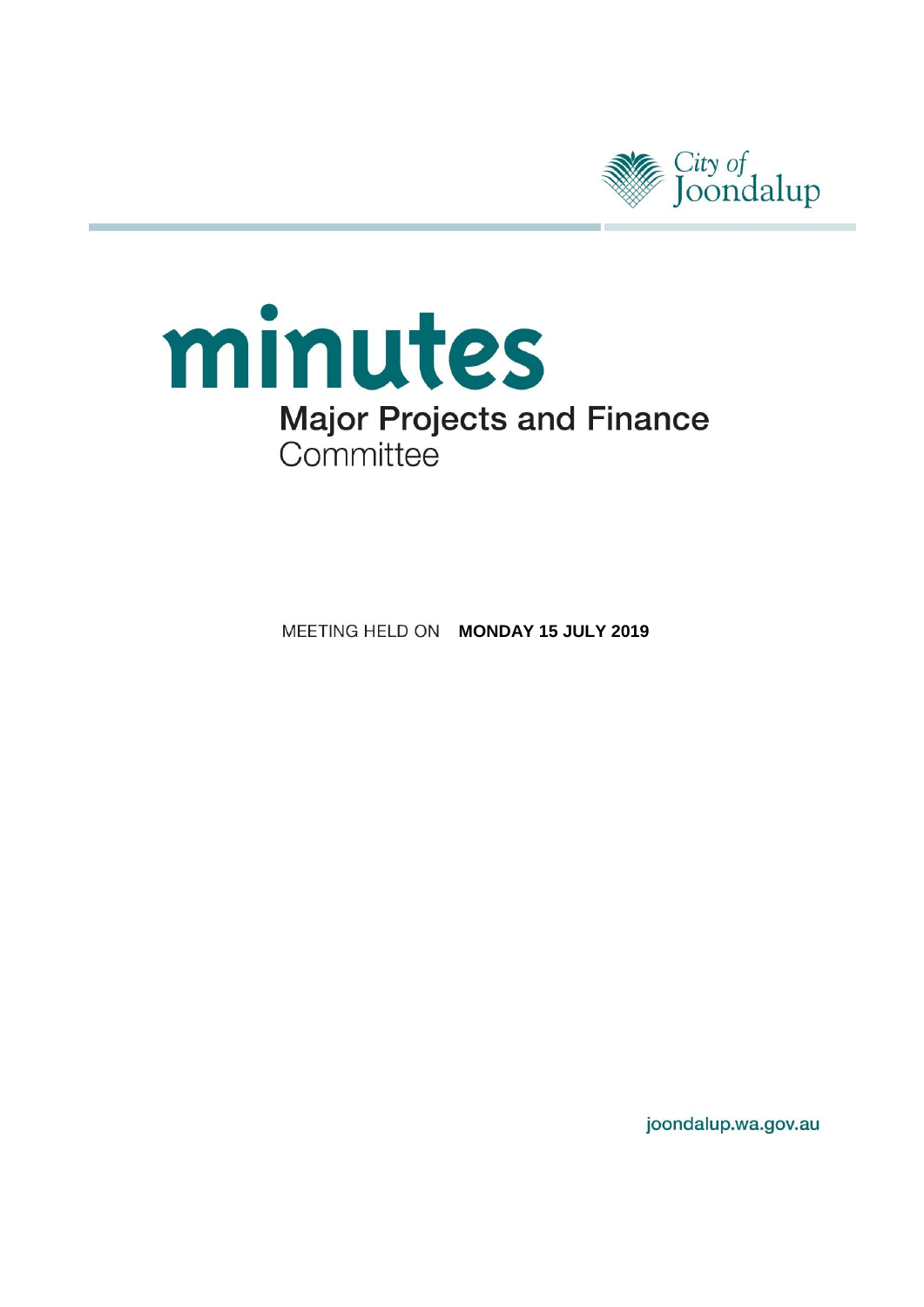# **TABLE OF CONTENTS**

| Item No.       | <b>Title</b>                                                                                             | Page No. |
|----------------|----------------------------------------------------------------------------------------------------------|----------|
|                | <b>Declaration of Opening</b>                                                                            | 3        |
|                | <b>Declarations of Interest</b>                                                                          | 4        |
|                | Apologies / Leave of absence                                                                             | 4        |
|                | <b>Confirmation of Minutes</b>                                                                           | 4        |
|                | Announcements by the Presiding Member without discussion                                                 | 5        |
|                | Identification of matters for which the meeting may be closed to<br>the public                           | 5        |
|                | <b>Petitions and deputations</b>                                                                         | 5        |
|                | <b>Reports</b>                                                                                           | 6        |
| 1              | <b>Bi Monthly Capital Works Project Reports</b>                                                          | 6        |
| 2              | Update on the 2018-19 Capital Works Program                                                              | 9        |
| 3              | Capital Works Project Reporting for 2019-20                                                              | 12       |
| 4              | Draft 20 Year Strategic Financial Plan 2019 (2018-2019 to 2037-38)                                       | 16       |
| 5              | Chichester Park, Woodvale - Proposed Community Sporting Facility                                         | 31       |
| 6              | Ocean Reef Marina - Project Status                                                                       | 41       |
| $\overline{7}$ | Status Report on City Freehold Properties Proposed for Disposal and<br>a Proposed Crown Land Acquisition | 53       |
| 8              | Confidential – Interest in City Freehold Land – Lot 67 (5) Trappers<br>Drive, Woodvale                   | 59       |
|                | <b>Urgent Business</b>                                                                                   | 60       |
|                | Motions of which previous notice has been given                                                          | 60       |
|                | <b>Requests for Reports for future consideration</b>                                                     | 60       |
|                | <b>Closure</b>                                                                                           | 60       |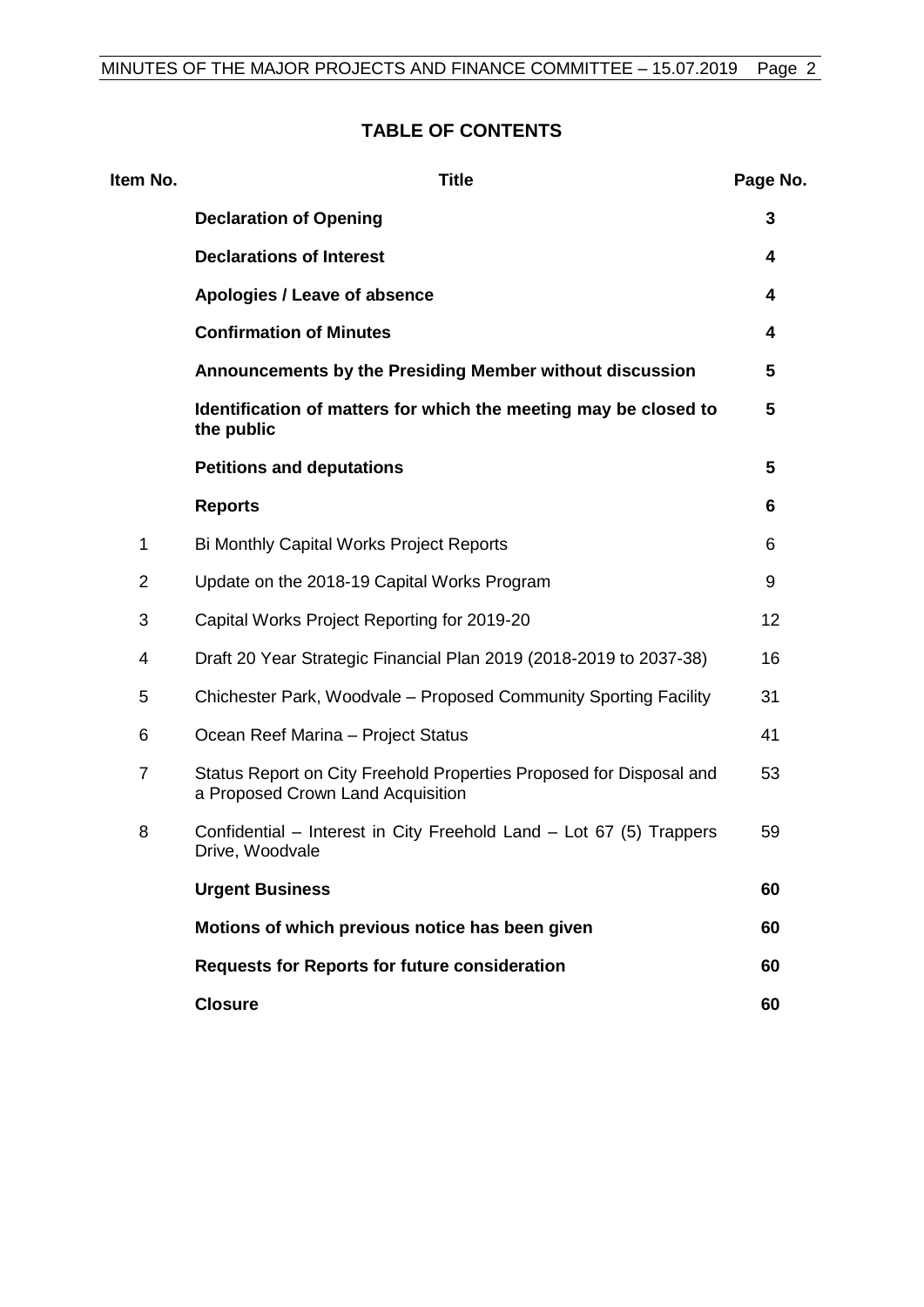# **CITY OF JOONDALUP**

#### **MINUTES OF THE MAJOR PROJECTS AND FINANCE COMMITTEE MEETING HELD IN CONFERENCE ROOM 1, JOONDALUP CIVIC CENTRE, BOAS AVENUE, JOONDALUP ON MONDAY 15 JULY 2019.**

#### **ATTENDANCE**

#### **Committee Members**

| Mayor Hon. Albert Jacob, JP<br>Cr Kerry Hollywood<br>Cr Russ Fishwick, JP<br><b>Cr Christine Hamilton-Prime</b><br>Cr Russell Poliwka | <b>Presiding Member</b><br><b>Deputy Presiding Member</b> |                               |
|---------------------------------------------------------------------------------------------------------------------------------------|-----------------------------------------------------------|-------------------------------|
| Cr Philippa Taylor<br>Cr John Chester                                                                                                 | Deputising for Cr Logan                                   | from 5.59pm<br>from $5.57$ pm |
| <b>Officers</b>                                                                                                                       |                                                           |                               |
| Mr Garry Hunt                                                                                                                         | <b>Chief Executive Officer</b>                            |                               |

| to $6.21$ pm |
|--------------|
|              |
|              |

#### <span id="page-2-0"></span>**DECLARATION OF OPENING**

The Presiding Member declared the meeting open at 5.53pm.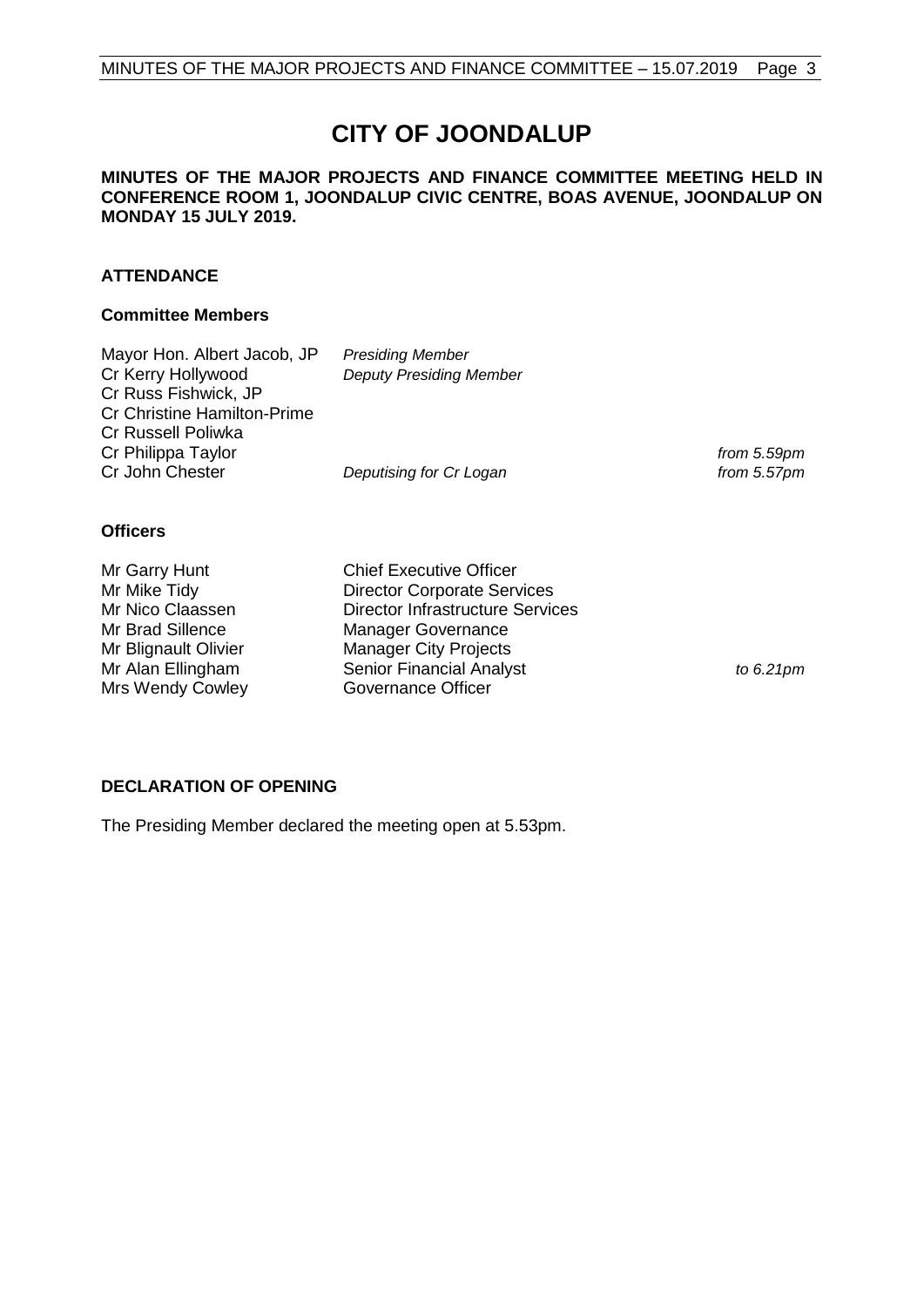#### <span id="page-3-0"></span>**DECLARATIONS OF INTEREST**

#### **Disclosures of Financial / Proximity Interest**

Nil.

#### **Disclosures of interest affecting impartiality**

Elected Members (in accordance with Regulation 11 of the *Local Government [Rules of Conduct] Regulations 2007)* and employees (in accordance with the Code of Conduct) are required to declare any interest that may affect their impartiality in considering a matter. This declaration does not restrict any right to participate in or be present during the decision-making process. The Elected Member/employee is also encouraged to disclose the nature of the interest.

| <b>Name/Position</b>      | Cr Philippa Taylor.                                                               |
|---------------------------|-----------------------------------------------------------------------------------|
| <b>Item No./Subject</b>   | Item 6 - Ocean Reef Marina - Project Status.                                      |
| <b>Nature of interest</b> | Interest that may affect impartiality.                                            |
| <b>Extent of Interest</b> | Cr Taylor is a member of the Ocean Reef Sea Sports Club and the<br>Joondalup RSL. |

#### <span id="page-3-1"></span>**APOLOGIES / LEAVE OF ABSENCE**

#### **Leave of Absence Previously Approved:**

Cr Sophie Dwyer 26 June to 31 July 2019 inclusive; Cr John Logan 5 to 15 July 2019 inclusive;<br>Mayor Albert Jacob, JP 17 July to 12 August 2019 in Mayor Albert Jacob, JP 17 July to 12 August 2019 inclusive;<br>Cr Russ Fishwick, JP 23 to 25 July 2019 inclusive;  $23$  to  $25$  July 2019 inclusive; Cr Kerry Hollywood 23 July to 27 August 2019 inclusive; Cr Nige Jones 27 July to 2 August 2019 inclusive; Cr John Chester 25 to 31 August 2019 inclusive.

#### <span id="page-3-2"></span>**CONFIRMATION OF MINUTES**

#### MINUTES OF THE MAJOR PROJECTS AND FINANCE COMMITTEE HELD ON 6 MAY 2019

**MOVED Cr Poliwka, SECONDED Cr Fishwick that the minutes of the meeting of the Major Projects and Finance Committee held on 6 May 2019 be confirmed as a true and correct record.**

#### **The Motion was Put and CARRIED (5/0)**

**In favour of the Motion:** Mayor Jacob, Crs Fishwick, Hamilton-Prime, Hollywood and Poliwka.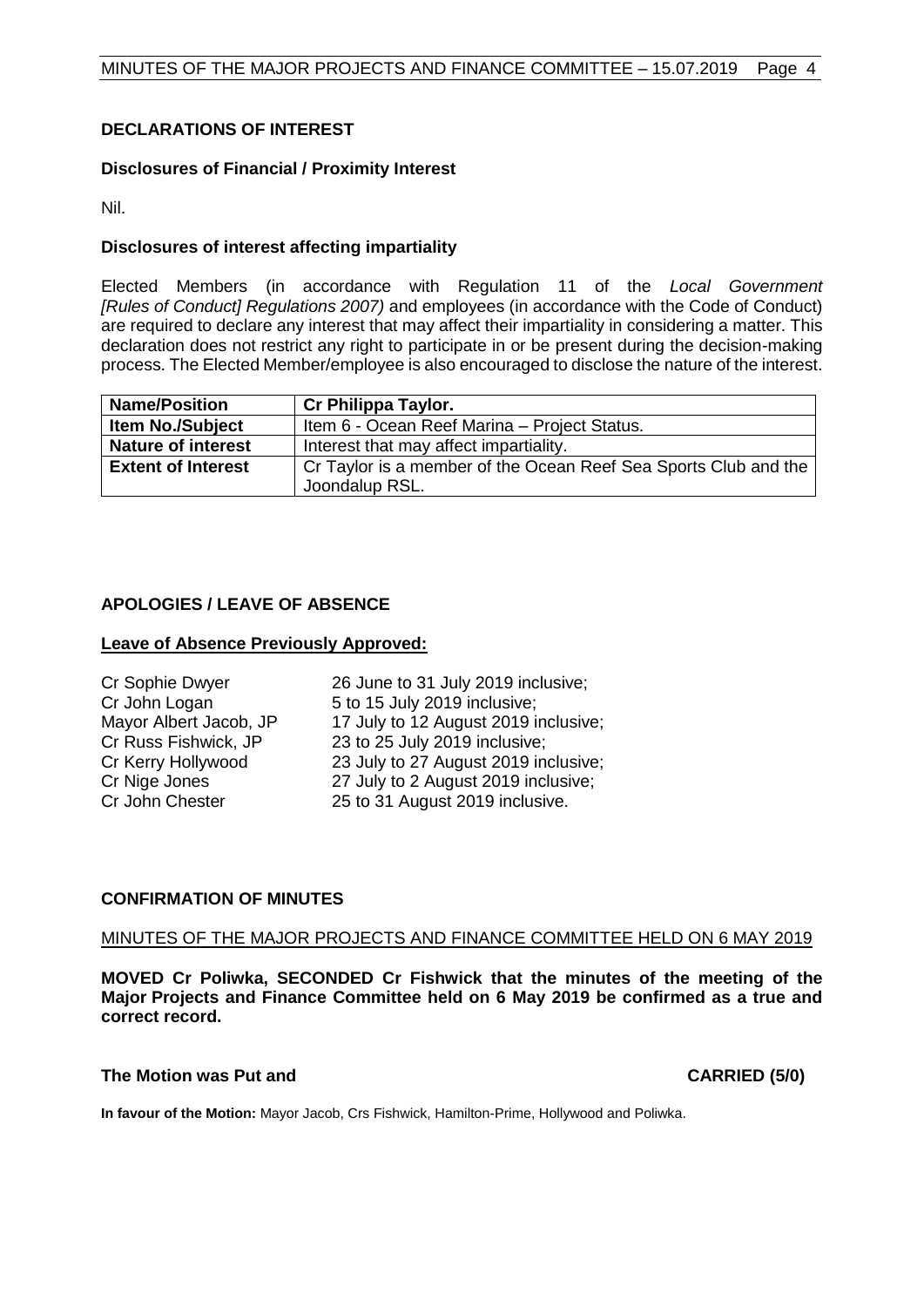#### <span id="page-4-0"></span>**ANNOUNCEMENTS BY THE PRESIDING MEMBER WITHOUT DISCUSSION**

Nil.

#### <span id="page-4-1"></span>**IDENTIFICATION OF MATTERS FOR WHICH THE MEETING MAY BE CLOSED TO THE PUBLIC**

In accordance with Clause 5.2 of the City's *Meeting Procedures Local Law 2013*, this meeting was not open to the public.

### <span id="page-4-2"></span>**PETITIONS AND DEPUTATIONS**

Nil.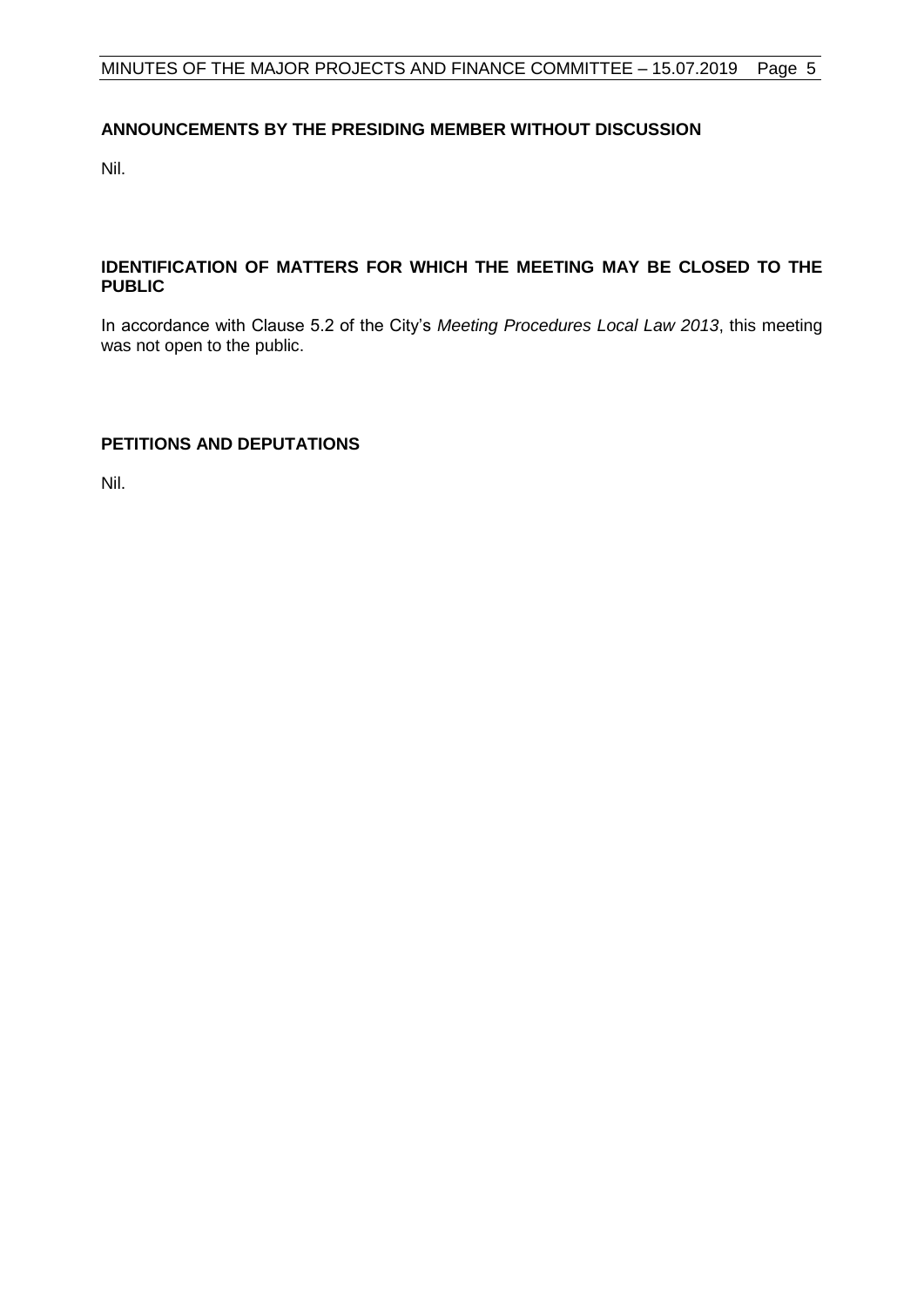<span id="page-5-0"></span>**REPORTS**

<span id="page-5-1"></span>

| <b>ITEM1</b>                          |                                                                                                                              | <b>BI-MONTHLY CAPITAL WORKS PROJECT REPORTS</b>                                                                                                                                                                                                                                                                     |
|---------------------------------------|------------------------------------------------------------------------------------------------------------------------------|---------------------------------------------------------------------------------------------------------------------------------------------------------------------------------------------------------------------------------------------------------------------------------------------------------------------|
| <b>WARD</b>                           | All                                                                                                                          |                                                                                                                                                                                                                                                                                                                     |
| <b>RESPONSIBLE</b><br><b>DIRECTOR</b> | Mr Nico Claassen<br><b>Infrastructure Services</b>                                                                           |                                                                                                                                                                                                                                                                                                                     |
| <b>FILE NUMBER</b>                    | 107023, 101515                                                                                                               |                                                                                                                                                                                                                                                                                                                     |
| <b>ATTACHMENT</b>                     | Attachment 1<br>Attachment 2<br>Attachment 3<br>Attachment 4<br>Attachment 5<br>Attachment 6<br>Attachment 7<br>Attachment 8 | Whitfords Nodes Health and Wellbeing Hub<br>Burns Beach to Mindarie Dual Use Path<br>Percy Doyle Sorrento Bowling Clubrooms<br>Refurbishment<br>Juniper Park Landscape Masterplan<br>Parin Pioneer Park Development<br>Leafy City Program<br>Joondalup City Centre Lighting<br>Kingsley Park Flood Lighting Upgrade |
| <b>AUTHORITY / DISCRETION</b>         | for 'noting').                                                                                                               | Information - includes items provided to Council for information<br>purposes only that do not require a decision of Council (that is                                                                                                                                                                                |

#### **PURPOSE**

For the Major Projects and Finance Committee to note the bi-monthly project status reports for capital works projects.

#### **EXECUTIVE SUMMARY**

At the Major Projects and Finance Committee meeting held on 12 November 2018 the committee determined which capital works project reports were required and the frequency of reporting. The bi-monthly project reports are attached (Attachments 1 to 8 refer).

*It is therefore recommended that the Major Projects and Finance Committee NOTES the bi-monthly capital works project reports forming Attachments 1 to 8 to this Report.*

#### **BACKGROUND**

At its meeting held on 12 November 2018 the Major Projects and Finance Committee requested that the following project reports from the *2018-19 Capital Works Program* be provided on a bi-monthly basis:

| <b>Project Code</b> | <b>Project Description</b>                           |
|---------------------|------------------------------------------------------|
| <b>FNM2054</b>      | Whitfords Nodes Health and Wellbeing Hub             |
| <b>PEP2707</b>      |                                                      |
| <b>FPN2240</b>      | Burns Beach to Mindarie Dual Use Path                |
| MPP2063             | Percy Doyle Tennis Clubrooms Refurbishment           |
| MPP2065             | Percy Doyle Sorrento Bowling Clubrooms Refurbishment |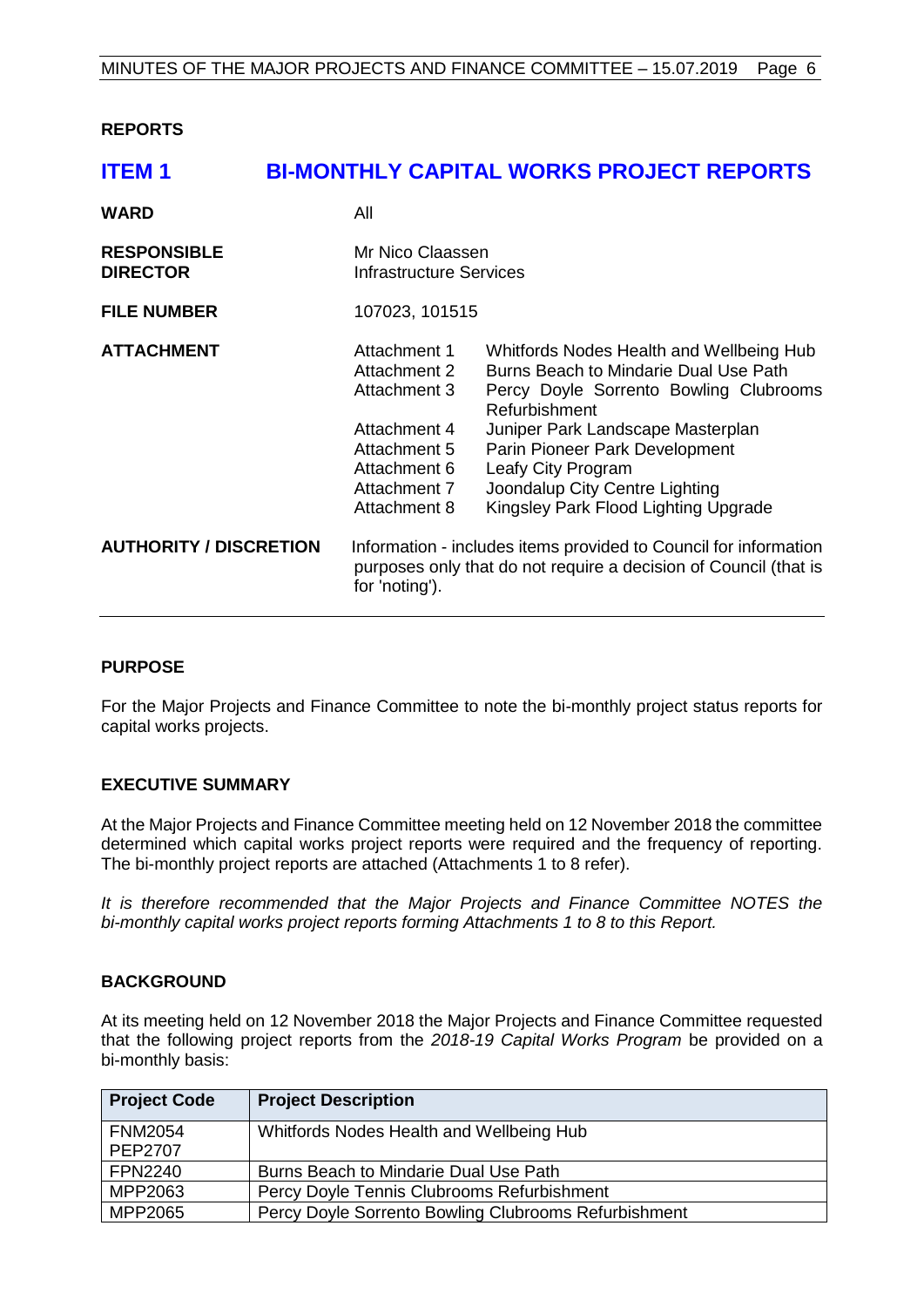| <b>Project Code</b> | <b>Project Description</b>          |
|---------------------|-------------------------------------|
| PDP2117             | Juniper Park Landscape Master Plan  |
| PDP2272             | Parin Pioneer Park Development      |
| <b>SSE2057</b>      | Leafy City Program                  |
| <b>STL2003</b>      | Joondalup City Centre Lighting      |
| <b>STL2055</b>      | Kingsley Park Floodlighting Upgrade |

The following project which required bi-monthly project reports was completed and the final report was presented to the Major Projects and Finance Committee meeting held on 11 March 2019:

Percy Doyle Tennis Clubrooms Refurbishment.

#### **DETAILS**

A summary of the projects and their current status is detailed in the bi-monthly project reports forming Attachments 1 to 8 to this Report.

The following project which required a bi-monthly project report has now been completed and no further report will be provided:

• Kingsley Park Floodlighting Upgrade.

#### **Issues and options considered**

Not applicable.

#### **Legislation / Strategic Community Plan / policy implications**

| Legislation                     | Sections 5.17 and 6.80 of the Local Government Act 1995.                                                                                                                                                                                                                                                                                                                                                                                                       |  |  |
|---------------------------------|----------------------------------------------------------------------------------------------------------------------------------------------------------------------------------------------------------------------------------------------------------------------------------------------------------------------------------------------------------------------------------------------------------------------------------------------------------------|--|--|
|                                 | A committee cannot make decisions, on behalf of the Council,<br>that require an absolute majority decision (section 5.17 of the<br>Local Government Act 1995), in which case, and in accordance<br>with Section 6.8 of the Local Government Act 1995, includes<br>approving expenditure not included in the City's Annual Budget.<br>The Major Projects and Finance Committee may only<br>recommend to Council to approve or modify capital works<br>projects. |  |  |
| <b>Strategic Community Plan</b> |                                                                                                                                                                                                                                                                                                                                                                                                                                                                |  |  |
| Key theme                       | Financial Sustainability.                                                                                                                                                                                                                                                                                                                                                                                                                                      |  |  |
| <b>Objective</b>                | Major project delivery.                                                                                                                                                                                                                                                                                                                                                                                                                                        |  |  |
| <b>Strategic initiative</b>     | Not applicable.                                                                                                                                                                                                                                                                                                                                                                                                                                                |  |  |
| <b>Policy</b>                   | Not applicable.                                                                                                                                                                                                                                                                                                                                                                                                                                                |  |  |

#### **Risk management considerations**

Not applicable.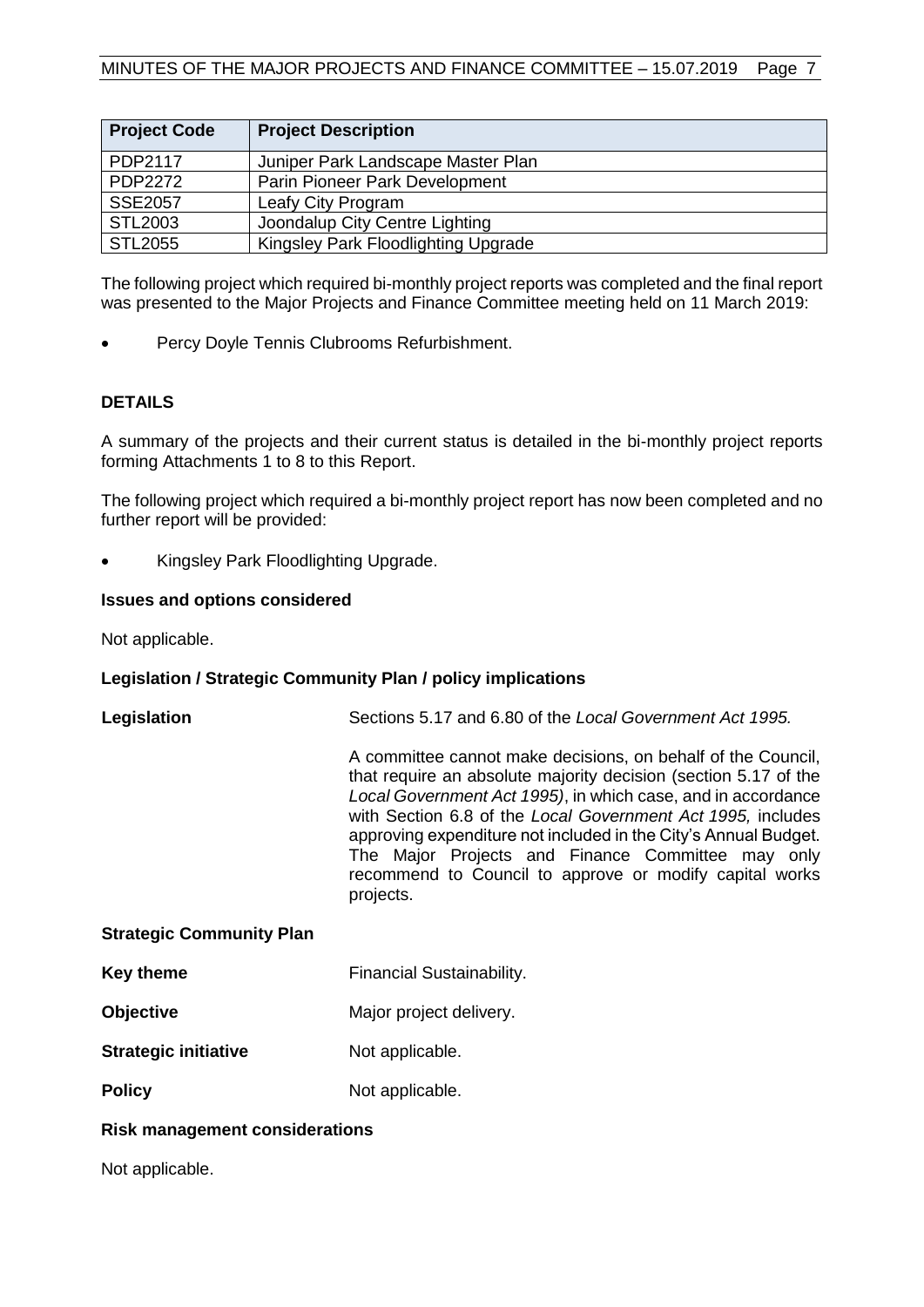#### **Financial / budget implications**

Not applicable.

#### **Regional significance**

Not applicable.

#### **Sustainability implications**

Not applicable.

#### **Consultation**

Not applicable.

#### **COMMENT**

The attached capital works project reports provide an update on the activities undertaken.

#### **VOTING REQUIREMENTS**

Simple Majority.

**MOVED Cr Fishwick, SECONDED Cr Hamilton-Prime that the Major Projects and Finance Committee NOTES the bi-monthly capital works project reports forming Attachments 1 to 8 to this Report.**

#### **The Motion was Put and CARRIED (5/0)**

**In favour of the Motion:** Mayor Jacob, Crs Fishwick, Hamilton-Prime, Hollywood and Poliwka.

*Appendix 1 refers*

*To access this attachment on electronic document, click here: [Attach1agnMPF190715.pdf](http://www.joondalup.wa.gov.au/files/committees/MPFI/2019/Attach1agnMPF190715.pdf)*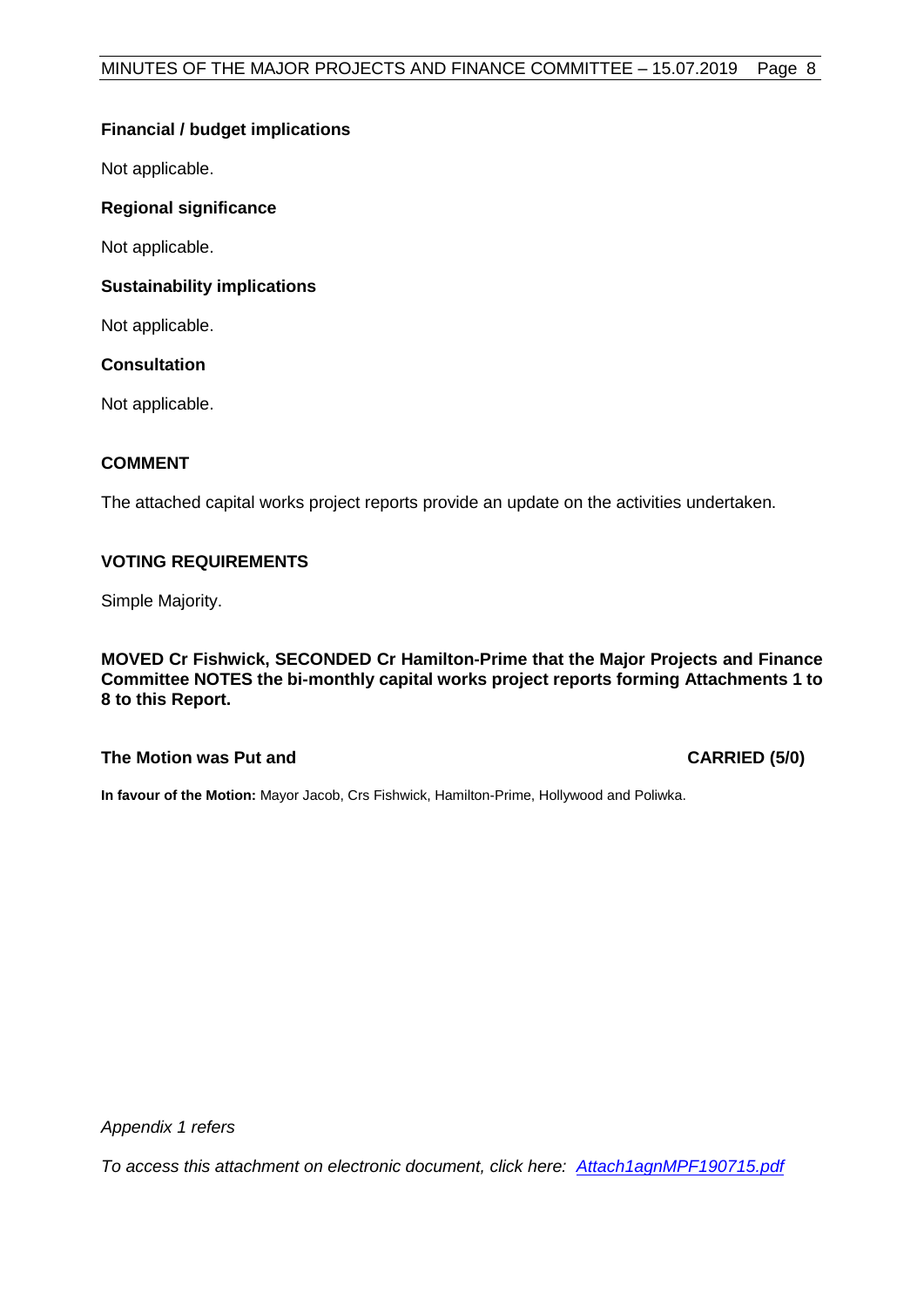# <span id="page-8-0"></span>**ITEM 2 UPDATE ON THE 2018-19 CAPITAL WORKS PROGRAM**

| <b>WARD</b>                           | All                                                                                                                                                    |                                      |
|---------------------------------------|--------------------------------------------------------------------------------------------------------------------------------------------------------|--------------------------------------|
| <b>RESPONSIBLE</b><br><b>DIRECTOR</b> | Mr Nico Claassen<br><b>Infrastructure Services</b>                                                                                                     |                                      |
| <b>FILE NUMBER</b>                    | 107023, 101515                                                                                                                                         |                                      |
| <b>ATTACHMENT</b>                     | Attachment 1                                                                                                                                           | Capital Works Project Report 2018-19 |
| <b>AUTHORITY / DISCRETION</b>         | Information - includes items provided to Council for information<br>purposes only that do not require a decision of Council (that is<br>for 'noting'). |                                      |

#### **PURPOSE**

For the Major Projects and Finance Committee to note the update on the *2018-19 Capital Works Program*.

#### **EXECUTIVE SUMMARY**

The Capital Works Project Report for the 2018-19 program is attached (Attachment 1 refers).

*It is therefore recommended that the Major Projects and Finance Committee NOTES the report on the Capital Works Projects for 2018-19 forming Attachment 1 to this Report.*

#### **BACKGROUND**

At its meeting held on 6 November 2017 (JSC03-11/17 refers), Council resolved, in part as follows:

*"That Council:*

- "*2 ESTABLISHES a new Major Projects and Finance Committee, with the role of the new committee being to:*
	- *2.1 oversee the progress of the City's annual capital works program and review of the City's Five Year Capital Works Program;*
	- *2.2 make recommendations to Council on modifications of capital works projects and major strategic capital projects;"*

#### **DETAILS**

The Capital Works Project Report for the 2018-19 program is provided at Attachment 1 to this Report.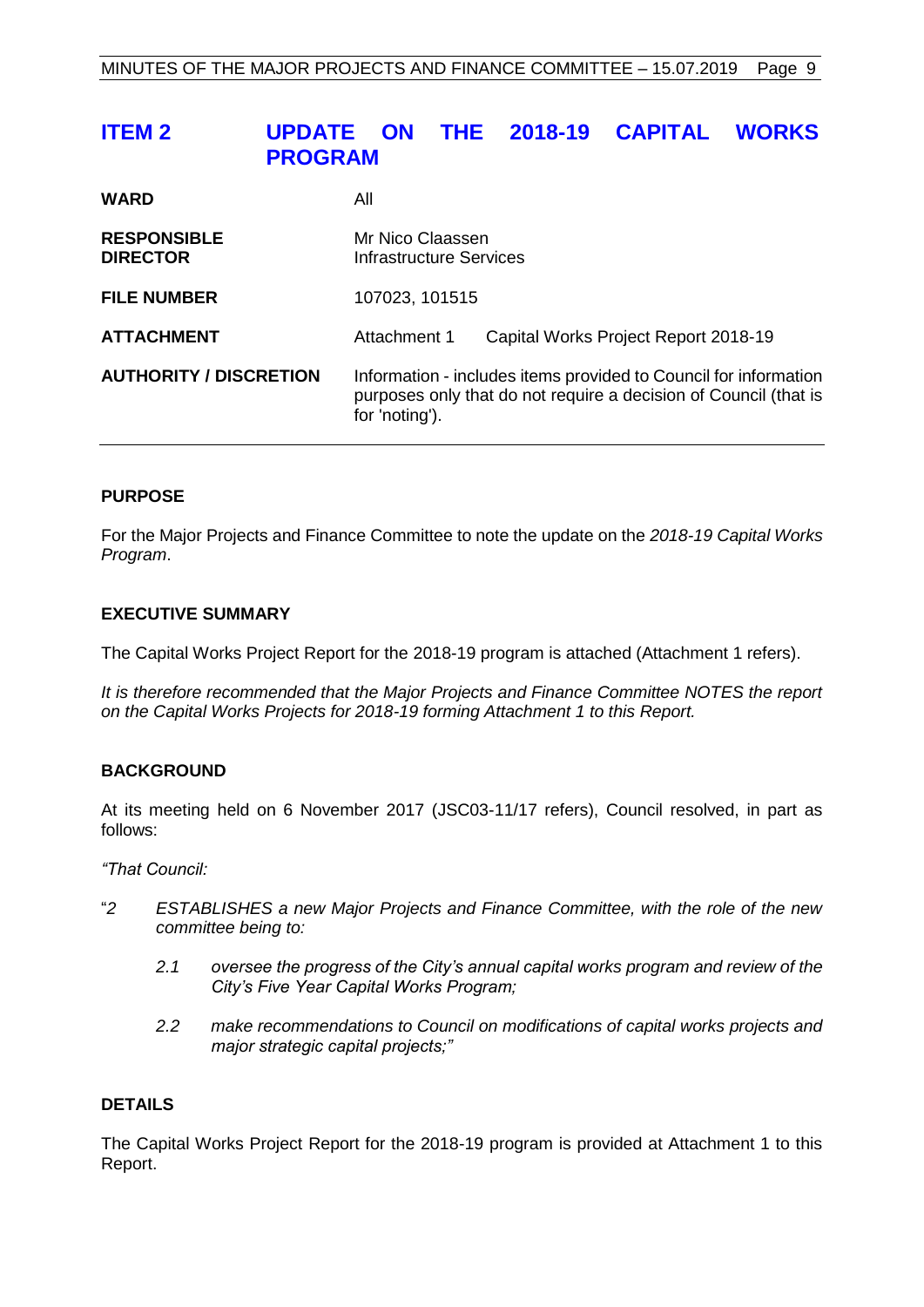#### **Issues and options considered**

Not applicable.

### **Legislation / Strategic Community Plan / policy implications**

| Legislation                            | Sections 5.17 and 6.8 of the Local Government Act 1995.                                                                                                                                                                                                                                                                                                                                                                                                        |  |
|----------------------------------------|----------------------------------------------------------------------------------------------------------------------------------------------------------------------------------------------------------------------------------------------------------------------------------------------------------------------------------------------------------------------------------------------------------------------------------------------------------------|--|
|                                        | A committee cannot make decisions, on behalf of the Council,<br>that require an absolute majority decision (section 5.17 of the<br>Local Government Act 1995), in which case, and in<br>accordance with Section 6.8 of the Local Government Act<br>1995, includes approving expenditure not included in the City's<br>Annual Budget. The Major Projects and Finance Committee<br>may only recommend to Council to approve or modify capital<br>works projects. |  |
| <b>Strategic Community Plan</b>        |                                                                                                                                                                                                                                                                                                                                                                                                                                                                |  |
| <b>Key theme</b>                       | Financial Sustainability.                                                                                                                                                                                                                                                                                                                                                                                                                                      |  |
| Objective                              | Major project delivery.                                                                                                                                                                                                                                                                                                                                                                                                                                        |  |
| <b>Strategic initiative</b>            | Not applicable.                                                                                                                                                                                                                                                                                                                                                                                                                                                |  |
| <b>Policy</b>                          | Not applicable.                                                                                                                                                                                                                                                                                                                                                                                                                                                |  |
| <b>Risk management considerations</b>  |                                                                                                                                                                                                                                                                                                                                                                                                                                                                |  |
| Not applicable.                        |                                                                                                                                                                                                                                                                                                                                                                                                                                                                |  |
| <b>Financial / budget implications</b> |                                                                                                                                                                                                                                                                                                                                                                                                                                                                |  |
| Not applicable.                        |                                                                                                                                                                                                                                                                                                                                                                                                                                                                |  |
| <b>Regional significance</b>           |                                                                                                                                                                                                                                                                                                                                                                                                                                                                |  |
| Not applicable.                        |                                                                                                                                                                                                                                                                                                                                                                                                                                                                |  |
| <b>Sustainability implications</b>     |                                                                                                                                                                                                                                                                                                                                                                                                                                                                |  |
| Not applicable.                        |                                                                                                                                                                                                                                                                                                                                                                                                                                                                |  |

#### **Consultation**

Not applicable.

### **COMMENT**

The Capital Works Project Report for the 2018-19 program provides an update on the capital works activities undertaken.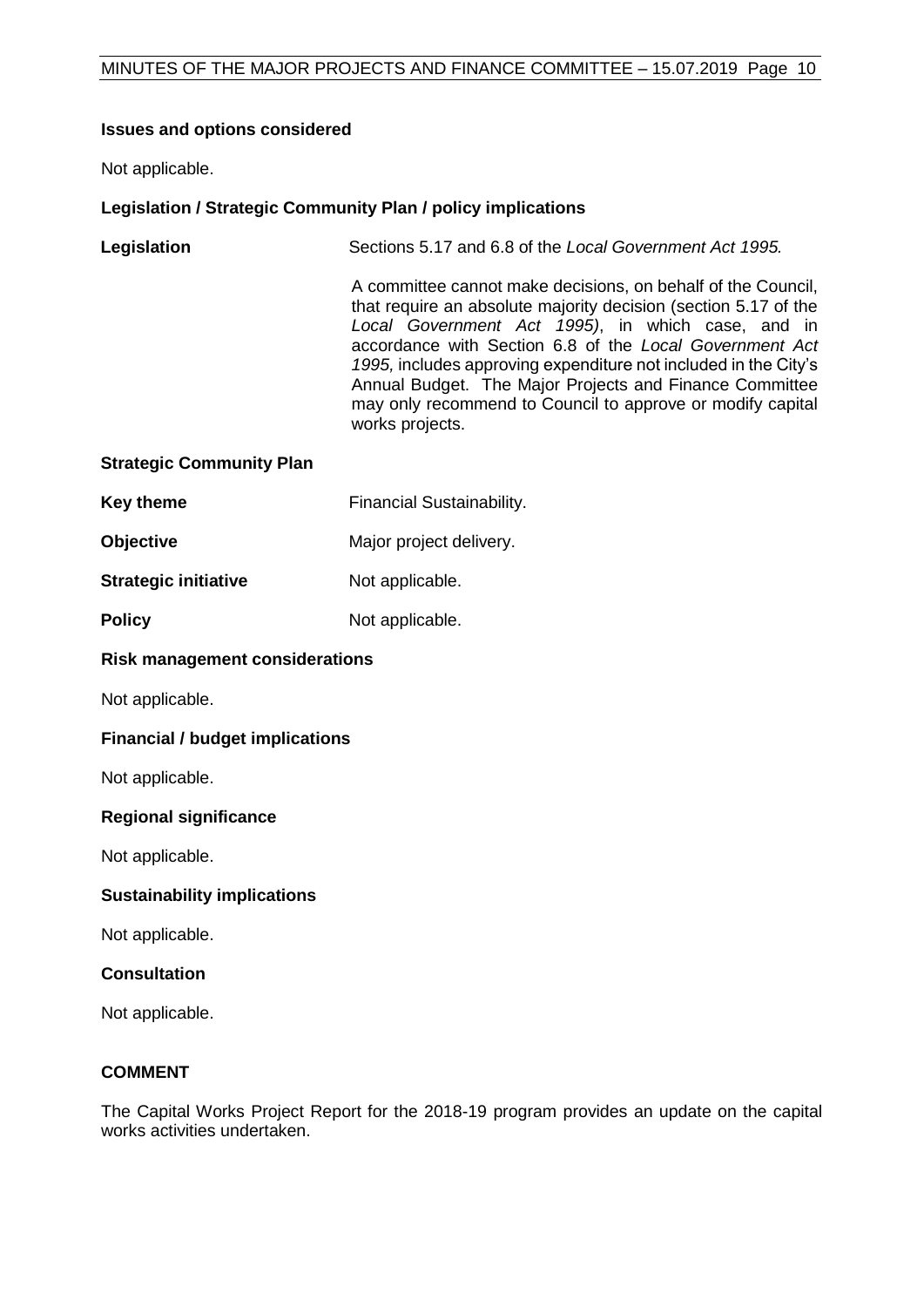#### **VOTING REQUIREMENTS**

Simple Majority.

**MOVED Cr Hamilton-Prime, SECONDED Cr Fishwick that the Major Projects and Finance Committee NOTES the report on the Capital Works Projects for 2018-19 forming Attachment 1 to this Report.**

#### **The Motion was Put and CARRIED (5/0)**

**In favour of the Motion:** Mayor Jacob, Crs Fishwick, Hamilton-Prime, Hollywood and Poliwka.

*Appendix 2 refers*

*To access this attachment on electronic document, click here: [Attach2agnMPF190715.pdf](http://www.joondalup.wa.gov.au/files/committees/MPFI/2019/Attach2agnMPF190715.pdf)*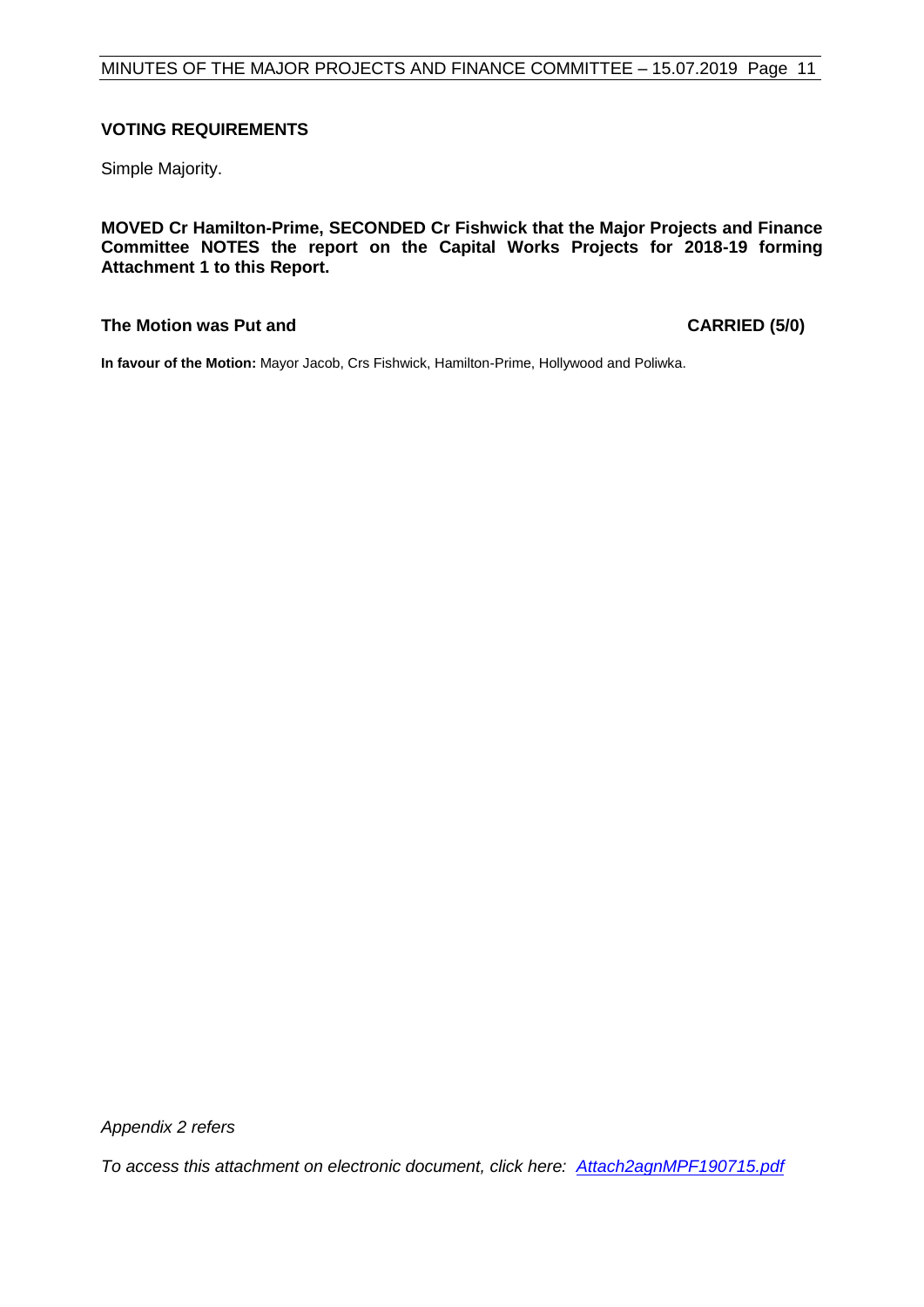# <span id="page-11-0"></span>**ITEM 3 CAPITAL WORKS PROJECT REPORTING FOR 2019-20**

| <b>WARD</b>                           | All                                                                                                                                                                                           |                               |
|---------------------------------------|-----------------------------------------------------------------------------------------------------------------------------------------------------------------------------------------------|-------------------------------|
| <b>RESPONSIBLE</b><br><b>DIRECTOR</b> | Mr Nico Claassen<br>Infrastructure Services                                                                                                                                                   |                               |
| <b>FILE NUMBER</b>                    | 101515, 107023                                                                                                                                                                                |                               |
| <b>ATTACHMENT</b>                     | Attachment 1                                                                                                                                                                                  | 2019-20 Capital Works Program |
| <b>AUTHORITY / DISCRETION</b>         | Executive - The substantial direction setting and oversight role<br>of Council, such as adopting plans and reports, accepting<br>tenders, directing operations, setting and amending budgets. |                               |

#### **PURPOSE**

For the Major Projects and Finance Committee to determine which projects in the *2019-20 Capital Works Program* may require separate reports to be submitted to the committee on a bi-monthly basis.

#### **EXECUTIVE SUMMARY**

At its meeting held on 25 June 2019 (CJ073-06/19 refers), Council adopted the *2019-20 Capital Works Program*. To assist the committee in determining which projects they may require project reports for, a copy of the *2019-20 Capital Works Program* is provided as Attachment 1 to this Report. In addition, this report proposes projects for which the committee may require project reports.

#### **BACKGROUND**

At its meeting held on 6 November 2017 (JSC03-11/17 refers), Council resolved, in part as follows:

*"That Council:*

- *2 ESTABLISHES a new Major Projects and Finance Committee, with the role of the new committee being to:*
	- *2.1 oversee the progress of the City's annual capital works program and review of the City's Five Year Capital Works Program;*
	- *2.2 make recommendations to Council on modifications of capital works projects and major strategic capital projects;"*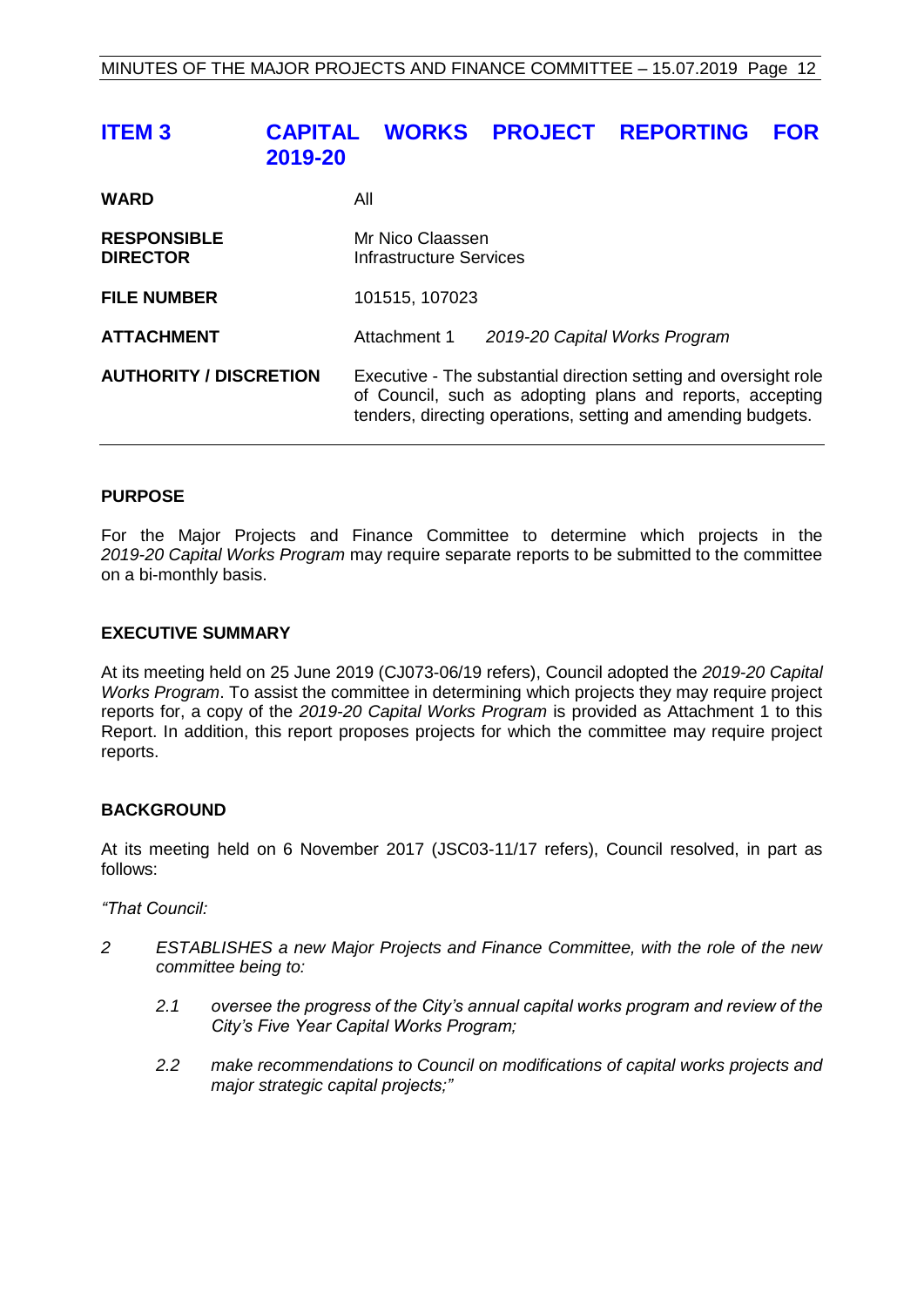#### **DETAILS**

At its meeting held on 25 June 2019 (CJ073-06/19 refers), Council adopted the *2018-19 Capital Works Program*. To assist the committee in determining which projects it may require project reports for, a copy of the *2019-20 Capital Works Program* is provided at Attachment 1 to this Report. This report also suggests projects which the committee may wish to consider for project reporting.

Based upon the high profile, impact on the community and the scale of the budget it is proposed that project reports be provided on a bi-monthly basis for the following projects:

| <b>Project Code</b> | <b>Project Description</b>                         |
|---------------------|----------------------------------------------------|
| PDP2118             | Moolanda Park Landscape Master Plan                |
| <b>PEP2707</b>      | Whitfords Nodes Park Health & Wellbeing Hub        |
| <b>SSE2057</b>      | Leafy City Program                                 |
| <b>FPN2240</b>      | Burns Beach to Mindarie Dual Use Path              |
| STL2003             | Joondalup City Centre Lighting                     |
| STL2073             | Ellersdale Park Floodlighting Upgrade              |
| <b>BCW2622</b>      | <b>Falkland Park Extension</b>                     |
| MPP2026             | <b>Works Operations Centre (WOC) Extension</b>     |
| MPP2050             | Craigie Leisure Centre Upgrades Stage 1            |
| MPP2058             | <b>Chichester Park Clubrooms Redevelopment</b>     |
| MPP2065             | Percy Doyle - Sorrento Bowling Clubrooms Extension |
| MPP2069             | Percy Doyle Floodlighting Upgrades                 |

#### **Issues and options considered:**

The options available to Council are:

- accept the proposed projects for project reporting
- not accept the proposed projects for project reporting or
- vary the proposed projects for project reporting.

#### **Legislation / Strategic Community Plan / policy implications**

| Legislation                     | Sections 5.17 and 6.80 of the Local Government Act 1995.                                                                                                                                                                                                                                                                                                                                                                                                          |  |  |  |
|---------------------------------|-------------------------------------------------------------------------------------------------------------------------------------------------------------------------------------------------------------------------------------------------------------------------------------------------------------------------------------------------------------------------------------------------------------------------------------------------------------------|--|--|--|
|                                 | A committee cannot make decisions, on behalf of the Council,<br>that require an absolute majority decision (section 5.17 of the<br>Local Government Act 1995), in which case, and in accordance<br>Section 6.8 of the Local Government<br>with<br>Act 1995, includes approving expenditure not included in the<br>City's Annual Budget. The Major Projects and Finance<br>Committee may only recommend to Council to approve or<br>modify capital works projects. |  |  |  |
| <b>Strategic Community Plan</b> |                                                                                                                                                                                                                                                                                                                                                                                                                                                                   |  |  |  |
| Key theme                       | <b>Financial Sustainability.</b>                                                                                                                                                                                                                                                                                                                                                                                                                                  |  |  |  |
| <b>Objective</b>                | Major project delivery.                                                                                                                                                                                                                                                                                                                                                                                                                                           |  |  |  |
| <b>Strategic initiative</b>     | Not applicable.                                                                                                                                                                                                                                                                                                                                                                                                                                                   |  |  |  |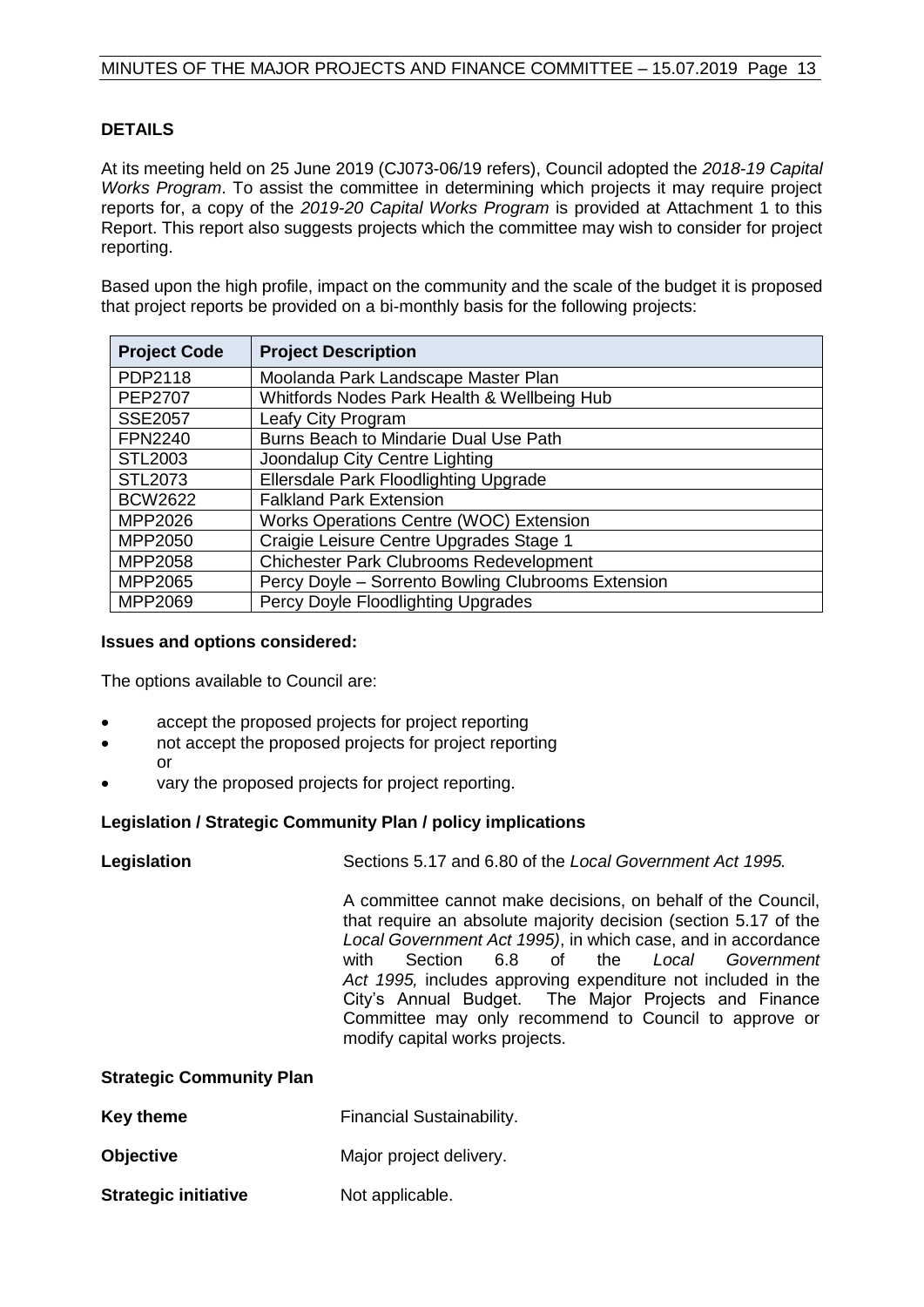### **Policy** Not applicable.

#### **Risk management considerations**

Not applicable.

#### **Financial / budget implications**

Not applicable.

#### **Regional significance**

Not applicable.

#### **Sustainability implications**

Not applicable.

#### **Consultation**

Not applicable.

#### **COMMENT**

An update on capital works activities will be submitted to the Major Projects and Finance Committee on a bi-monthly basis.

#### **VOTING REQUIREMENTS**

Simple Majority.

*Cr Chester entered the room at 5.57pm.*

*Cr Taylor entered the room at 5.59pm.*

**MOVED Cr Fishwick, SECONDED Cr Poliwka that the Major Projects and Finance Committee REQUESTS that detailed reports on the following Capital Works Projects are provided on a bi-monthly basis:**

- **1 Moolanda Park Landscape Master Plan;**
- **2 Whitfords Nodes Park Health & Wellbeing Hub;**
- **3 Leafy City Program;**
- **4 Burns Beach to Mindarie Dual Use Path;**
- **5 Joondalup City Centre Lighting;**
- **6 Ellersdale Park Floodlighting Upgrade;**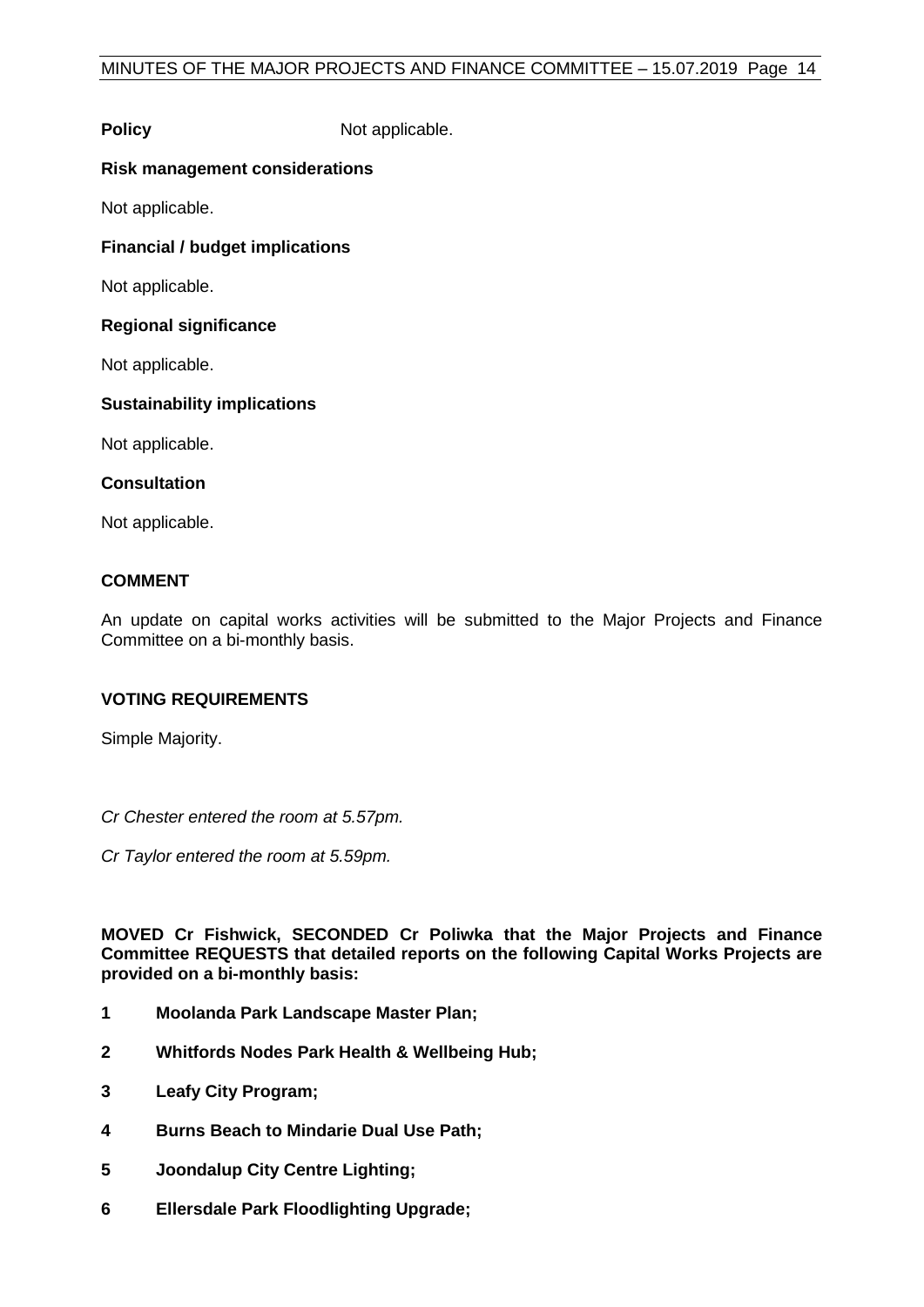- **7 Falkland Park Extension;**
- **8 Works Operations Centre (WOC) Extension;**
- **9 Craigie Leisure Centre Upgrades Stage 1;**
- **10 Chichester Park Clubrooms Redevelopment;**
- **11 Percy Doyle – Sorrento Bowling Clubrooms Extension;**
- **12 Percy Doyle Floodlighting Upgrades.**

**The Motion was Put and CARRIED (7/0)** 

**In favour of the Motion:** Mayor Jacob, Crs Chester, Fishwick, Hamilton-Prime, Hollywood, Poliwka and Taylor.

*Appendix 3 refers*

*To access this attachment on electronic document, click here: [Attach3agnMPF190715.pdf](http://www.joondalup.wa.gov.au/files/committees/MPFI/2019/Attach3agnMPF190715.pdf)*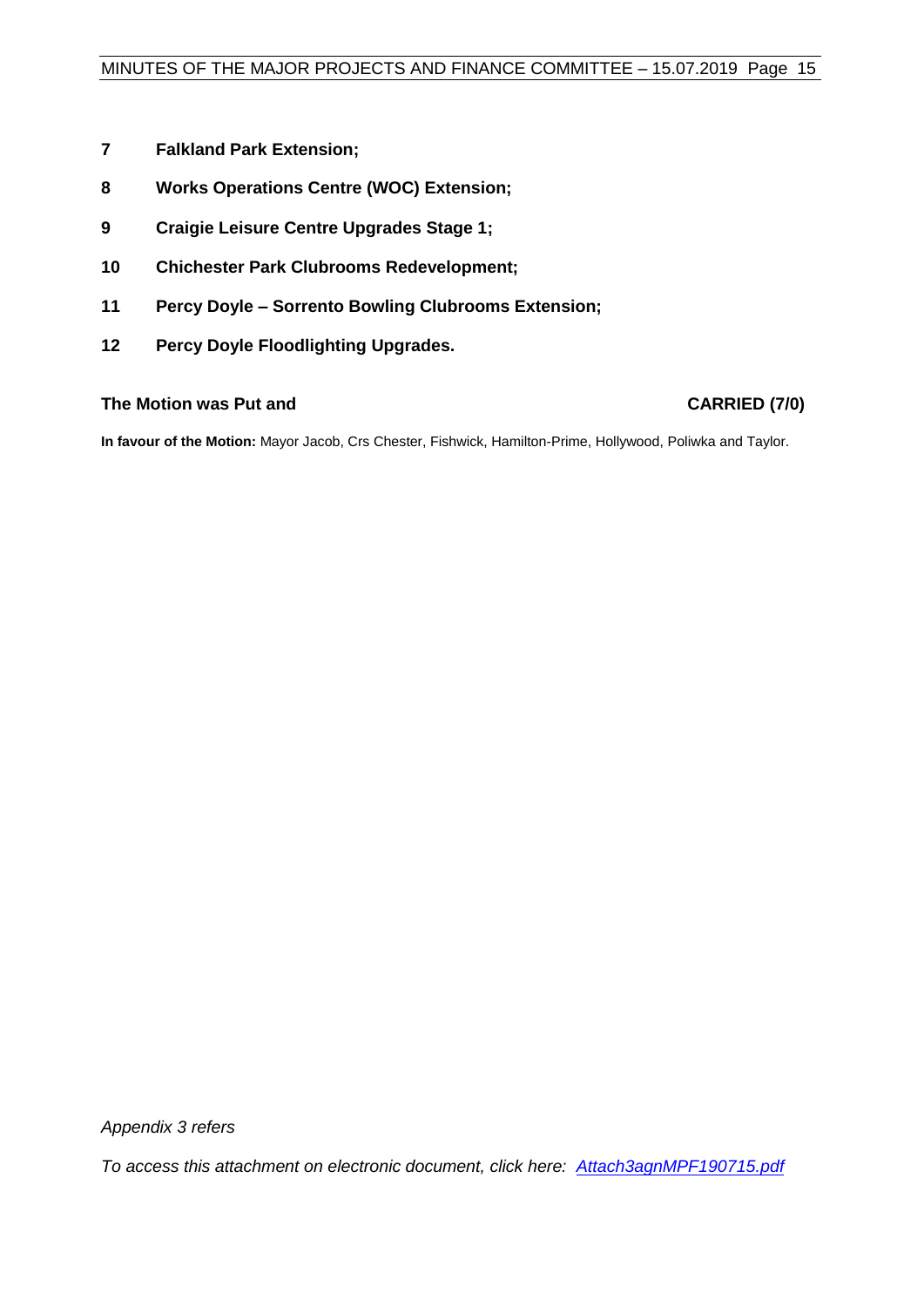# <span id="page-15-0"></span>**ITEM 4 DRAFT 20 YEAR STRATEGIC FINANCIAL PLAN 2019 (2018-19 TO 2037-38)**

| <b>WARD</b>                           | All                                                                                                                                                                                           |                                                                                                                                                                                                         |  |
|---------------------------------------|-----------------------------------------------------------------------------------------------------------------------------------------------------------------------------------------------|---------------------------------------------------------------------------------------------------------------------------------------------------------------------------------------------------------|--|
| <b>RESPONSIBLE</b><br><b>DIRECTOR</b> | Mr Mike Tidy<br><b>Corporate Services</b>                                                                                                                                                     |                                                                                                                                                                                                         |  |
| <b>FILE NUMBER</b>                    | 107632                                                                                                                                                                                        |                                                                                                                                                                                                         |  |
| <b>ATTACHMENTS</b>                    | Attachment 1<br>Attachment 2<br>Attachment 3                                                                                                                                                  | Schedules<br>Draft 20 Year Strategic Financial Plan 2019<br>(2018-19 to 2037-38) with tracked changes<br>Draft 20 Year Strategic Financial Plan 2019<br>(2018-19 to 2037-38) without tracked<br>changes |  |
| <b>AUTHORITY / DISCRETION</b>         | Executive – The substantial direction setting and oversight role<br>of Council, such as adopting plans and reports, accepting<br>tenders, directing operations, setting and amending budgets. |                                                                                                                                                                                                         |  |

#### **PURPOSE**

For Council to adopt the draft *20 Year Strategic Financial Plan* (20 Year SFP) for the period 2018-19 to 2037-38 and *Guiding Principles 2019*.

### **EXECUTIVE SUMMARY**

The new plan included in this document covers the years 2018-19 to 2037-38 and is referred to as the draft 20 Year SFP. At its meeting held on 21 August 2018 (CJ152-08/18 refers), Council adopted the previous plan which covered the years 2017-18 to 2036-37.

Some of the key assumptions and outcomes of the updated plan are as follows:

- Existing services and infrastructure assumed to continue \$400 million set aside for renewal (20 years). New projects and upgrades to existing infrastructure are included - investment of \$500 million (20 years).
- Economic indicators updated with reference to state and federal budgets and RBA economic outlook. The economy continues to be in low-inflationary period and this is expected to continue for a few years.
- Employment Costs: Average increase of 2.31% from 2019-20 to 2022-23 which is 0.5% less than the 2.81% increase in Perth Wages Price Index #1 projected in the May 2019 State Budget.
- Materials/Contracts: Average increase of 2.06% from 2019-20 to 2022-23 which is 0.19% less than the 2.25% increase projected in Perth CPI.
- Rate Increases: Average increase of 2.44% from 2019-20 to 2022-23 which is 0.37% less than the projected 2.81% increase in Wages CPI, so the plan should provide more affordability for the community to cope with increases in rates.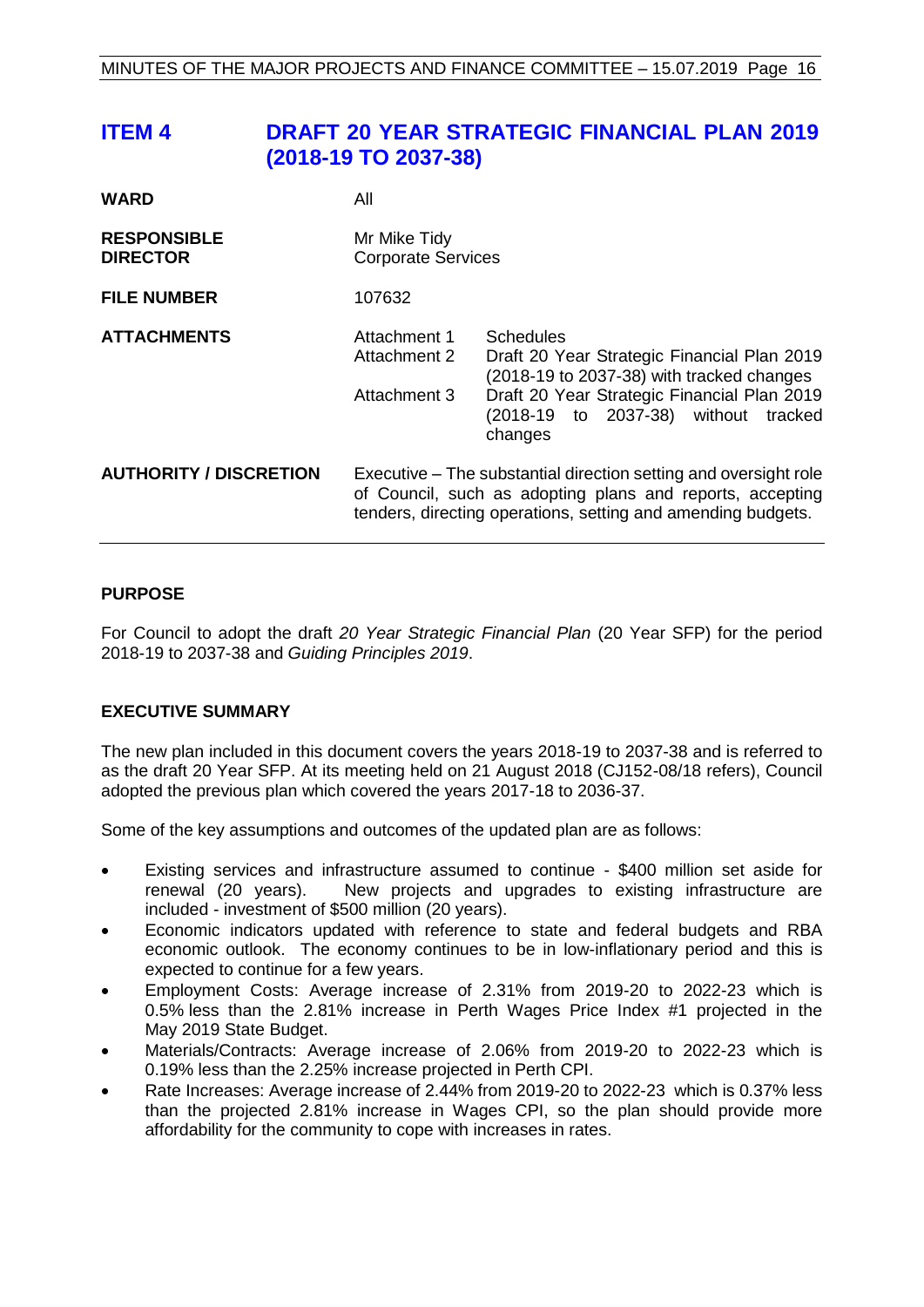- Rate increases of 2.44% are slightly higher than the increases in expenses which ensures that income grows more than expenses and allows the City to improve the operating surplus.
- Operating Result: Minor surplus is now expected to be achieved in 2019-20 and by 2022-23 a moderate surplus of \$2.4 million (1.4% surplus).
- Asset Renewal Reserve will ensure that the City has the long-term financial capacity to maintain infrastructure and assets to existing service levels.

*#1 Forecasts for Perth Wages Price Index are only available up to 2022-23.*

The major changes in the draft 20 year SFP compared to the previously adopted plan are as follows:

- Rate Increases: Average increase of 2.67% over the 20 years of the plan instead of 4.13% in the previous plan.
- Long-term financial targets refined, the City will strive to achieve a modest 2% Operating Surplus, rather than the previous target between 2% and 8%.
- Asset Renewal Reserve will ensure that the City has the long-term financial capacity to maintain infrastructure and assets to existing service levels.
- Arbitrary estimate for capital renewal just to achieve the Asset Sustainability Ratio has been removed. It is unnecessary for the City to try to achieve a ratio that it does not need to do so at this point in time.
- Borrowings: New borrowings of \$20.5 million, which is \$4.5 million less than the previous plan.

The most important projections from the draft 20 Year SFP are the operating projections. These provide the best indication of long-term healthy financial sustainability. The Operating Surplus (Deficit) is projected to improve from \$7.0 million deficit in 2018-19 to a surplus of \$0.3 million in 2019-20 and then a \$2.4 million surplus in 2022-23 which is 0.6% less than the City's target for a 2% Operating Surplus Ratio - it is not a major concern to be below the 2% target. Most importantly the cash surpluses that the City is projected to achieve are sufficient to support long-term renewal requirements and planned new infrastructure.

*It is therefore recommended that Council:*

- *1 ADOPTS the draft 20 Year Strategic Financial Plan 2019 (2018-18 to 2037-38) forming Attachment 2 to this Report;*
- *2 ADOPTS the Guiding Principles 2019 as included in Appendix 1 of Attachment 2 to this Report.*

### **BACKGROUND**

The new plan included in this document covers the years 2018-19 to 2037-38 and is referred to as the draft 20 Year SFP. At its meeting held on 21 August 2018 (CJ152-08/18 refers), Council adopted the previous plan which covered the years 2017-18 to 2036-37 and is referred to throughout this report.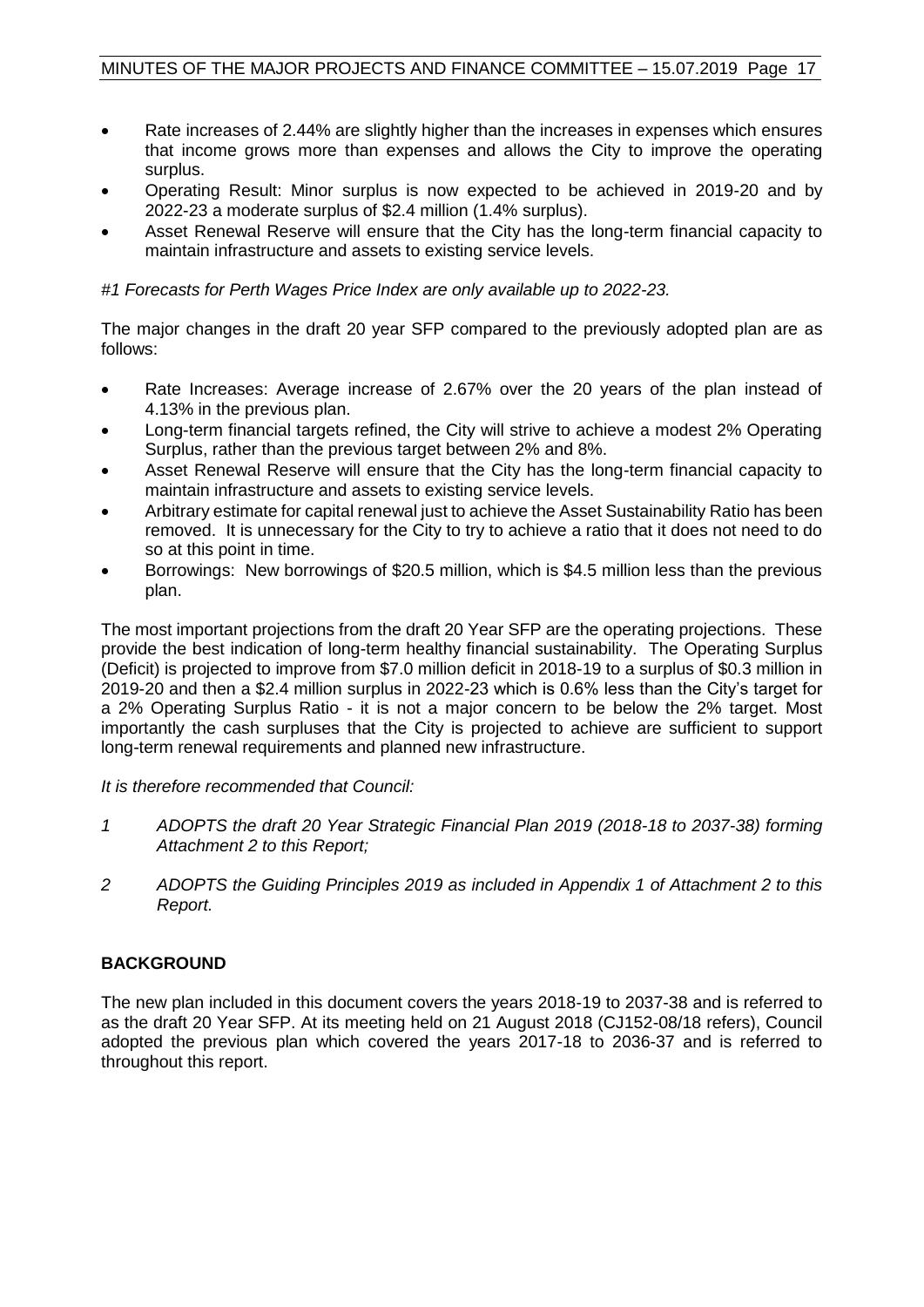#### **Disclaimer**

*Readers of the 20 Year SFP should note that the document is used predominantly as a planning tool. As such it is based on many assumptions and includes several projects and proposals that in some cases:* 

- *have been approved by Council and are in progress*
- *have been considered by Council, but are yet to receive final approval*
- *have only been considered by Elected Members at a strategic level*
- *have only been considered by Officers*
- *are operational in nature and based on the continued provision of services and maintenance of City assets and infrastructure in accordance with management and other plans.*

*Any of the assumptions and any of the projects or proposals not already approved could prove to be inaccurate both as to likely requirement, timing and financial estimates or may not come to pass at all. They have, however, been included based on the best available information and knowledge to hand at this time in relation to likely requirement, timing and financial estimates. Adoption of the 20 Year Strategic Financial Plan by Council does not constitute a commitment or agreement to any of the projects or proposals that have not already been approved or the financial estimates and projections.*

At the time of presenting the 20 Year SFP for adoption, there may be projects and plans being under review that have different assumptions to those included in the 20 Year SFP. The 20 Year SFP is updated annually, and therefore revised assumptions can be included in future updates of the 20 Year SFP*.*

Twenty years is a long period for financial forecasting and it needs to be emphasised that the outer years have a lot more uncertainty than the earlier years. The 20 Year SFP strives to achieve the following:

- *Years 1 to 5 – High level of accuracy, albeit dependent on the key assumptions.*
- *Years 6 to 10 – Moderate level of accuracy.*
- *Years 11 to 20 – Minor level of accuracy/high uncertainty.*

#### How the draft 20 Year SFP is produced

There are four sets of assumptions used to build up the draft 20 Year SFP, as summarised below. These assumptions are explained in more detail in the plan itself (Attachment 2 refers).

- 1 External Environment
	- Demographics.
	- Economic indicators.
	- *Housing Strategy*.
	- Business Growth.
- 2 Operating Income and Expenses
	- Baseline analysis. Budget 2019-20 is used as the baseline.
	- Escalation factors (such as % increases) are then applied to each individual service item.
	- Volume changes based on changes to services, approved projects and planned projects. Where information is available from a feasibility study or business case or a decision by Council, then this information is used.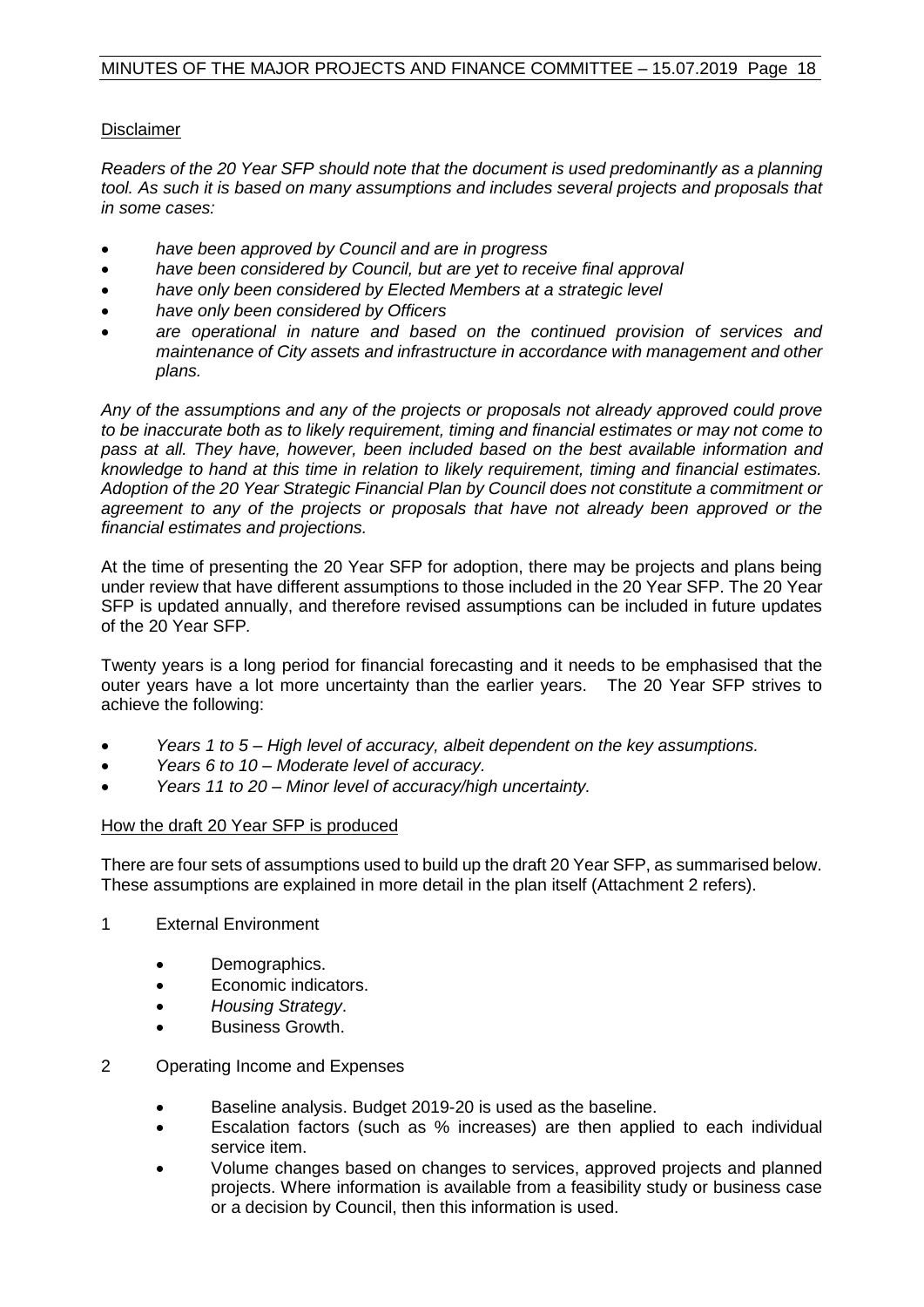- 3 Capital Expenditure
	- *Five Year Capital Works Program 2019-20 to 2023-24* is embedded into the draft 20 Year SFP.
	- Forecasts for the outer years (2024-25 to 2037-38) for each of the programs have been made.
	- Other 'business as usual' capital programs (Information technology, fleet, and parking) have been forecast.
	- Major Projects based on feasibility studies or Council papers. Projects which have not been subject to any review by Elected Members are excluded.
	- Escalation factors (such as % increases) are then applied to each individual project.
- 4 Funding

Each program or project has been separately assessed, to identify whether the project is funded by either:

- municipal funds
- specific reserves
- strategic asset management reserve
- disposal proceeds (for example Grove Child Care / Dorchester Hall)
- borrowings.

The critical set of inputs to the plan are the second group – operating income and expense because they are recurring and have a bigger on-going impact than one-off capital expenditure. For example, a lower rate increase in one year will affect each year of the plan thereafter.

The plan is prepared in consultation with all Business Units within the City. Additionally, external agencies are involved where necessary.

Attachments 1.1 to 1.8 are the detailed schedules. Each of these attachments is explained in the table below.

| <b>No</b> | <b>Report</b>                                                          | <b>Purpose</b>                                                                                                                                                                                                         |
|-----------|------------------------------------------------------------------------|------------------------------------------------------------------------------------------------------------------------------------------------------------------------------------------------------------------------|
| 1.1       | 20 Year Plan - Rate<br>Setting                                         | Operating statement, capital expenditure, funding.                                                                                                                                                                     |
| 1.2       | Key<br><b>Ratios</b><br>Summary                                        | Summary of the Key Ratios achieved versus previous plan.<br>$\bullet$<br>Other key indicators are also summarised.<br>Graphs of key indicators.<br>$\bullet$                                                           |
| 1.3       | Assumptions                                                            | Economic Indicators and external environment.<br>Escalation assumptions applied for operating income and<br>operating expenditure.<br>Also includes other key assumptions, such as costs of<br>$\bullet$<br>borrowing. |
| 1.4       | Project<br>Major<br>Assumptions                                        | List of major projects.<br>$\bullet$<br>Comparison of updated capital cost versus previous plan,<br>and comparison of timescales for completion.                                                                       |
| 1.5       | Capital<br>Expenditure<br>(Capex) by Year -<br>excluding<br>escalation | Summary of all capital requirements, both for existing<br>$\bullet$<br>programs and new projects.                                                                                                                      |

| Table 1 – Attachments 1.1 to 1.8 – Detailed Schedules |  |
|-------------------------------------------------------|--|
|-------------------------------------------------------|--|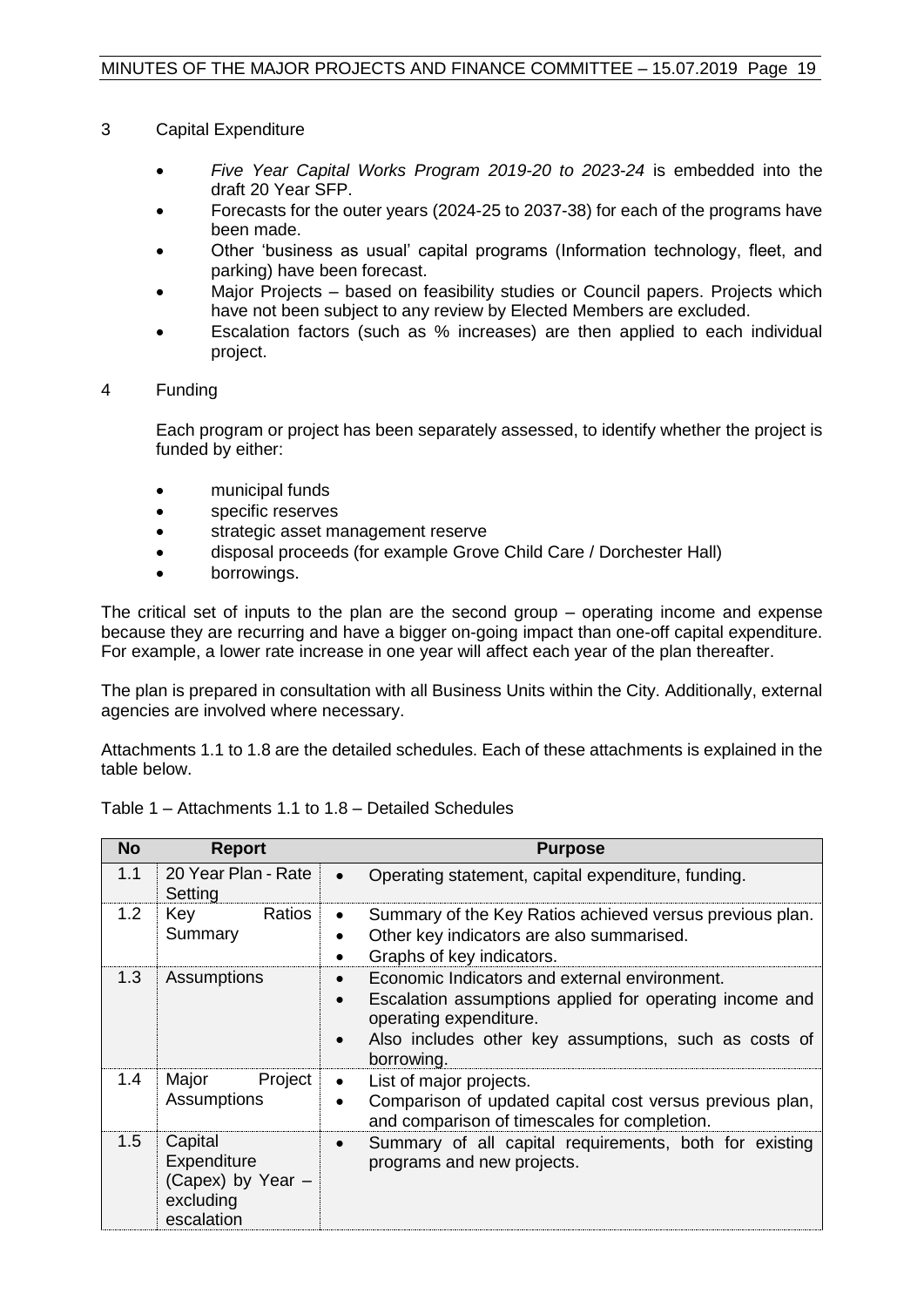#### MINUTES OF THE MAJOR PROJECTS AND FINANCE COMMITTEE – 15.07.2019 Page 20

| <b>No</b> | <b>Report</b>                                                          |           | <b>Purpose</b>                                                                       |
|-----------|------------------------------------------------------------------------|-----------|--------------------------------------------------------------------------------------|
| 1.6       | Capital<br>Expenditure<br>(Capex) by Year -<br>including<br>escalation | $\bullet$ | Summary of all capital requirements, both for existing<br>programs and new projects. |
| 1.7       | Project Funding<br><b>Estimates</b>                                    | $\bullet$ | Funding summary to explain how projects are funded.                                  |
| 1.8       | Reserves                                                               | $\bullet$ | Projected reserve balances and movements.                                            |

Format and Content of the Plan (Attachment 2 and Attachment 3 refer)

The draft 20 year SFP follows the same content and structure as the previous plan. There are two versions of the draft 20 year SFP attached:

- Attachment 2 the text is shown as tracked changes to the previous plan, while all the tables and charts have been replaced using the new model.
- Attachment 3 new plan without tracked changes.

The draft 20 year SFP complies with the Department of Local Government, Sport and Cultural Industries *Integrated Planning & Framework*. The draft 20 year SFP is split into eight sections with financial statements and supporting schedules, the chart below summarises the contents of the plan:

Chart 1 – Contents of the Draft 20 Year SFP*.*

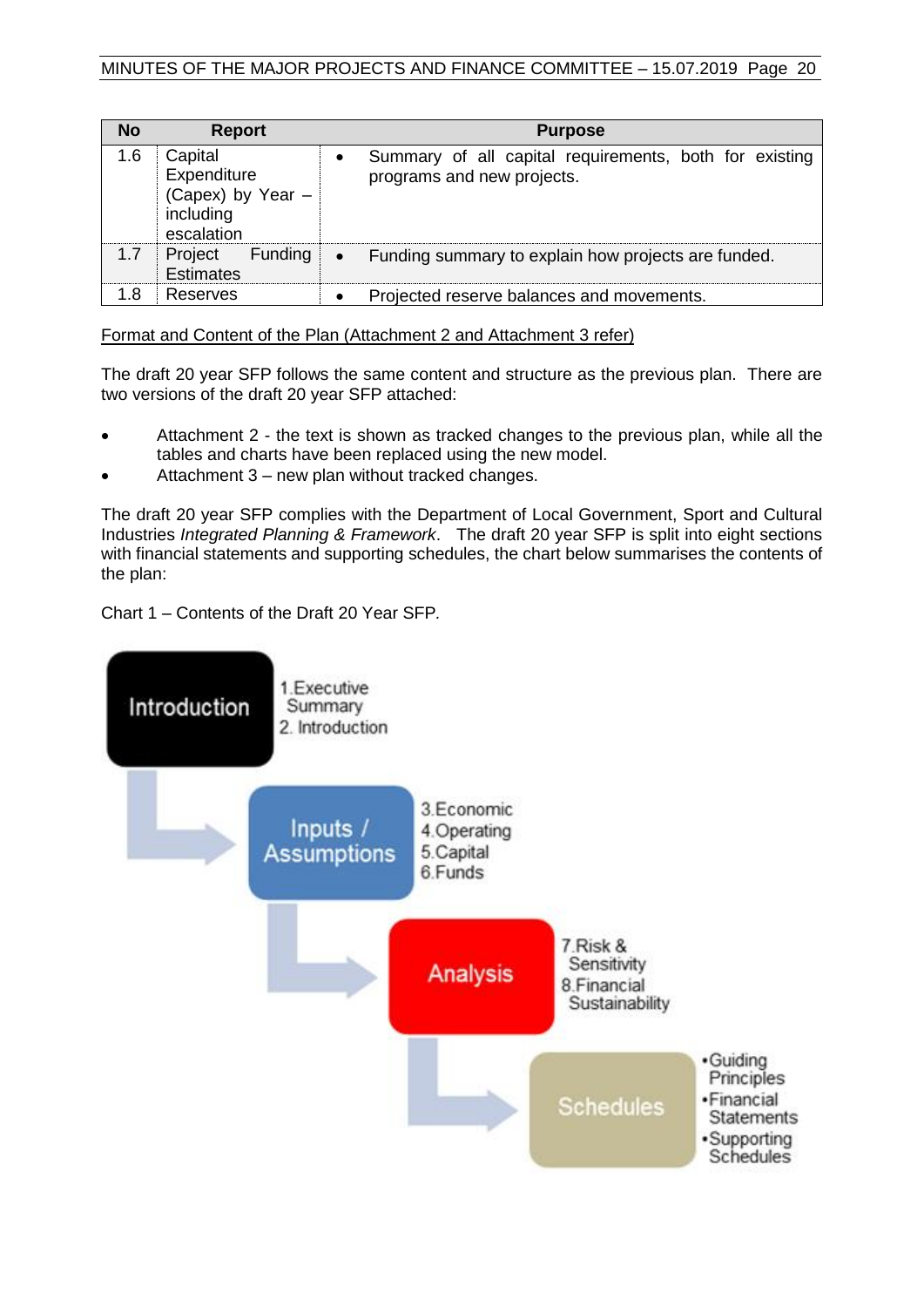#### Guiding Principles 2019

The draft 20 Year SFP has been developed using a set of Guiding Principles. These are reviewed annually and were last adopted by Council at its meeting held on 21 August 2018 (CJ152-08/18 refers). The proposed Guiding Principles 2019 are shown with changes shown as tracked changes at Appendix 1 of Attachment 2.

Ideally, there should not be much change year to year on the Guiding Principles, but the revised principles have several key changes, which reflect the discussions at Budget Workshops during 2019, the establishment of the Asset Renewal Reserve and the subsequent development of the draft 20 Year SFP. It would be envisaged that changes in future years are minimal. These revised principles now put the City in a much stronger position than previous principles because they put the operating projections at the heart of the SFP, specify a more modest target for Operating Surplus Ratio and ensure that all other elements revolve around the operating projections which are the most important part of a strong long-term sustainable financial plan.

Table 2 – Proposed Changes to Guiding Principles (page numbers refer to Attachment 2)

| Page | Change                                          | <b>Details</b>                                                                                                                                                                                                                                                                                                                                                                                                                                                                                                                                                                                                                                                                   |
|------|-------------------------------------------------|----------------------------------------------------------------------------------------------------------------------------------------------------------------------------------------------------------------------------------------------------------------------------------------------------------------------------------------------------------------------------------------------------------------------------------------------------------------------------------------------------------------------------------------------------------------------------------------------------------------------------------------------------------------------------------|
| 35   | <b>Targets</b><br><b>Ratios</b>                 | / The previous guiding principles referred to two core assumptions that<br>should always be achieved, a balanced cash budget and rates<br>increases no more than 5%. The Balanced Cash Budget each year<br>is still crucial but has been moved to the "Treasury" section - bullet<br>five.                                                                                                                                                                                                                                                                                                                                                                                       |
|      |                                                 | However the reference to rates increases being no more than 5% is<br>unnecessary for several reasons. Firstly, the City now has a lower<br>target for Operating Surplus Ratio (2% instead of 2% to 8%) so there<br>is no need to have a rate increase close to 5%. Secondly there is no<br>need to specify a target for rate increases because the rate increase<br>should be determined with reference each year to economic<br>conditions, services provided/changed, inflationary factors, all other<br>impacts on the operating results and the desired target for operating<br>surplus.                                                                                     |
|      |                                                 | Although the reference to rates increases has been removed from this<br>part of the Guiding Principles there is now a new statement about rate<br>increases that has been added to the Operating Results which deals<br>with the issues above.                                                                                                                                                                                                                                                                                                                                                                                                                                   |
| 35   | <b>Asset</b><br><b>Management</b><br>- Bullet 1 | This item, which refers to long-term renewal projections being used to<br>inform the draft 20 year SFP, has been refined so that it now refers to<br>the Asset Renewal Reserve and that these long-term renewal<br>projections will (not "may") inform the draft 20 year SFP.                                                                                                                                                                                                                                                                                                                                                                                                    |
| 36   | <b>Asset</b><br><b>Management</b><br>- Bullet 3 | The guiding principles used since 2013 has specified that the target<br>for the Asset Sustainability Ratio should be calculated on a five year<br>average, rather than an individual figure each year. A five year<br>average is normally a better indicator of underlying performance with<br>ratios as it evens out peaks and troughs. However the use of a five<br>year average is inconsistent with the Advisory Standard and a five<br>year average adds a degree of complication. Ratios should ideally be<br>easy to follow, so it is proposed to revert to the original intended<br>calculation where the target for the ratio is just calculated on an annual<br>basis. |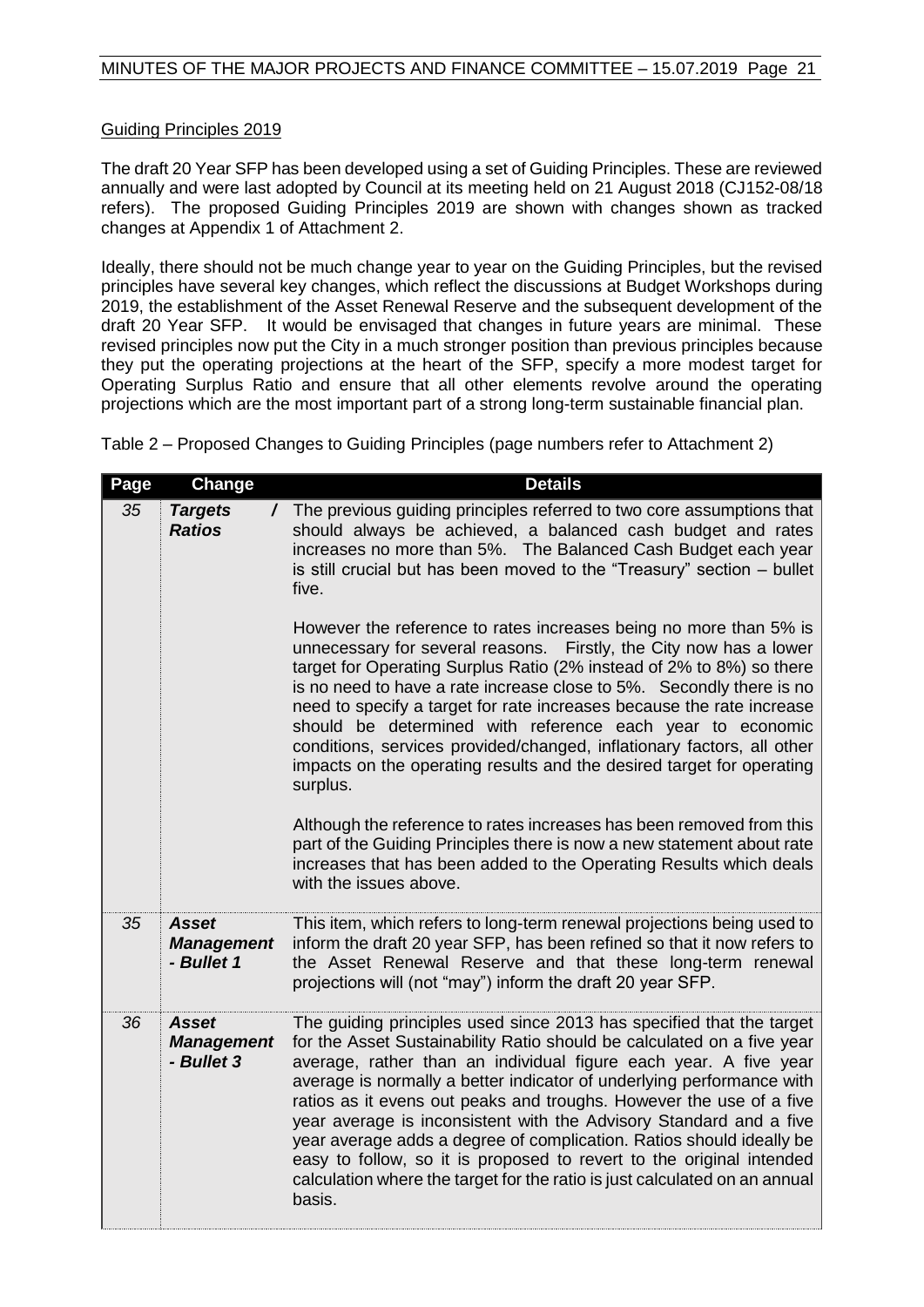# MINUTES OF THE MAJOR PROJECTS AND FINANCE COMMITTEE – 15.07.2019 Page 22

| Page | Change                                             | <b>Details</b>                                                                                                                                                                                                                                                                                                                                                                                                                                                                                                         |
|------|----------------------------------------------------|------------------------------------------------------------------------------------------------------------------------------------------------------------------------------------------------------------------------------------------------------------------------------------------------------------------------------------------------------------------------------------------------------------------------------------------------------------------------------------------------------------------------|
| 36   | <b>Treasury</b><br><b>Management</b><br>- Bullet 4 | Refinement of statement which refers to the treatment of surplus<br>municipal funds. The previous guiding principles stated that any<br>surplus funds would go to the Strategic Asset Management Reserve<br>(now renamed as the Strategic Asset Reserve). Now that the Asset<br>Renewal Reserve is set up, the Strategic Asset Reserve should only<br>receive the funding it requires to fund future major projects, and any<br>other surplus thereafter should be transferred to the Asset Renewal<br>Reserve.        |
| 36   | <b>Operating</b><br><b>Results</b><br>- Bullet 2   | Clarification that the City will strive to achieve an operating surplus,<br>and that is calculated by having more operating income than operating<br>expenses.                                                                                                                                                                                                                                                                                                                                                         |
| 36   | <b>Operating</b><br><b>Results</b><br>- Bullet 3   | The previous statements here were limited. It is worthwhile expanding<br>this section to explain more clearly how the operating projections are<br>prepared, and that the estimated costs are based on service provision<br>as directed by Council. The expansion of this section also allows for a<br>statement on how rates increases are determined, this is important as<br>the previous statement of rates increases (previously within Core<br>Assumptions) has been removed.                                    |
|      |                                                    | This section also refers to the need for sufficient operating surpluses<br>to ensure that adequate transfers in/out of the Asset Renewal Reserve<br>can be supported so that future asset renewals can be completed on<br>time, without affecting asset or service performance.                                                                                                                                                                                                                                        |
| 36   | <b>Operating</b><br><b>Results</b><br>- Bullet 4   | The previous guiding principles referred to a target Operating Surplus<br>Ratio of between 2% and 8%. This range is too wide and can lead to<br>surpluses which are unnecessary and can lead to implied high rate<br>increases within the SFP which are unnecessary and unlikely to be<br>The 2019 budget process reviewed these<br>implemented anyway.<br>targets and a 2% target for Operating Surplus was noted as a desired<br>target.                                                                             |
|      |                                                    | The 2% target needs to be tempered though because it may not be<br>possible to achieve this target in some years (without high increases<br>in rates), and in other years it may be necessary to have a higher ratio<br>of 2%, depending on some other key assumption for example<br>transfers required for the Asset Renewal Reserve.<br>Therefore the<br>statement has been modified to provide a reasonable level of<br>flexibility, so that the 2% is noted as a target but not necessarily a fixed<br>assumption. |
| 36   | <b>Operating</b><br><b>Results</b><br>- Bullet 5   | This statement is no longer necessary because the refinements in<br>Bullet 3 supersede this, and there may be some years where it is<br>reasonable to have operating expenses grow by more than operating<br>income.                                                                                                                                                                                                                                                                                                   |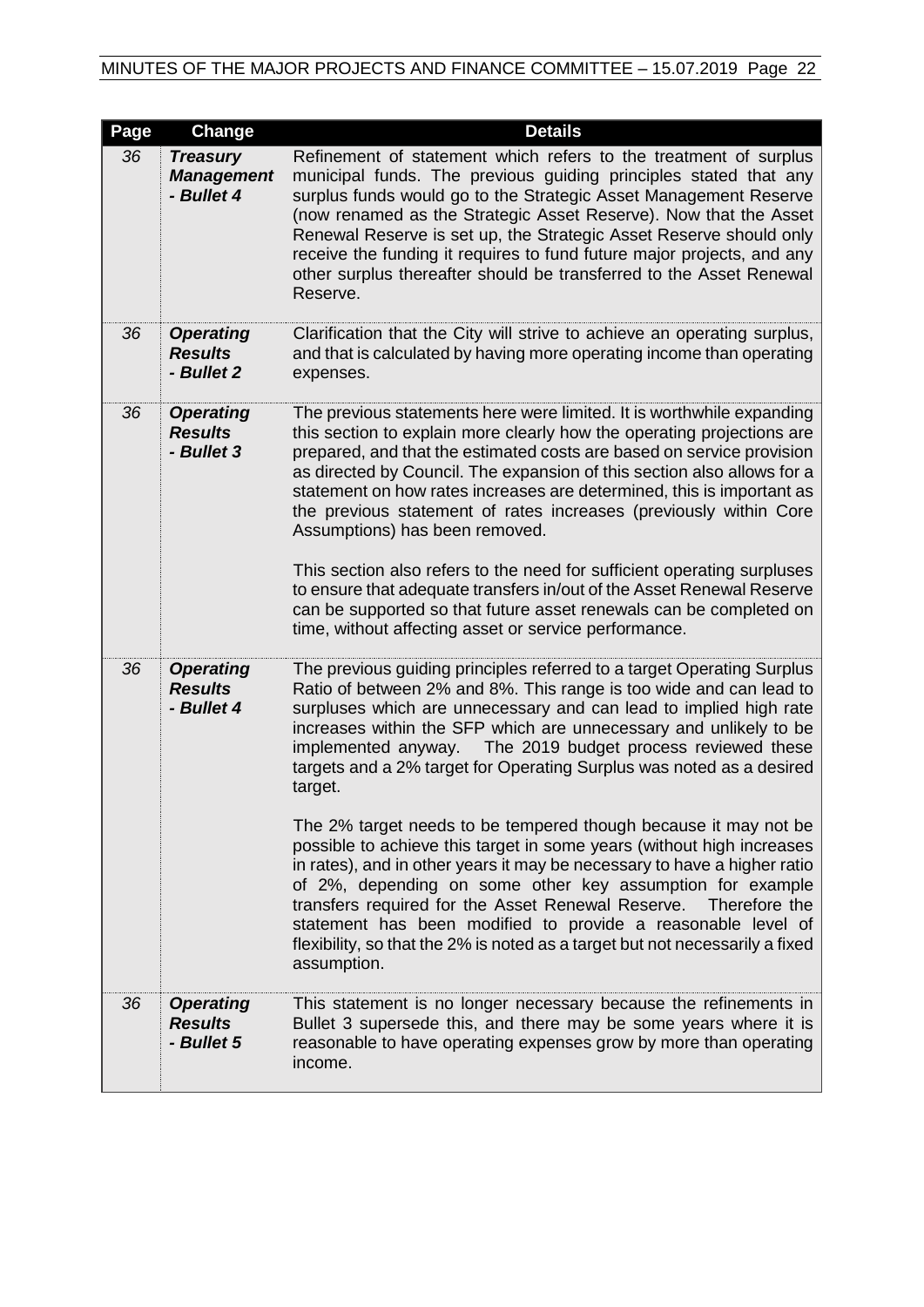#### **DETAILS**

With reference to Attachment 1, the key changes to the previous plan are as follows:

- Employment Cost increases reference is made initially to the assumptions that the City has currently made with the proposed workplace agreements (covering the years 2018-19, 2019-20 and 2020-21). For the year 2021-22 an increase of 2.75% is now assumed, rather than the 3.0% assumed in the previous plan – this change of 0.25% is made with reference to the most up-to-date Wages Price Index Forecasts (which forecast 3.0%) but the view of the City that the projections for Wages Price Index are optimistic. The increases for every year thereafter are the same as the previous plan. These will be reviewed next year and if the projected growth in Wages Price Index does not materialise again then the increases in future years will be reduced.
- Materials/Contracts the majority of the items are assumed to increase by CPI, the key issue is then the projected increase in CPI. The most up-to-date projection for Perth CPI is from the State Budget but this again looks overly optimistic (as was the case for the 2018 State Budget), so the City has opted to assume that CPI will increase by 0.25% less than the State Budget increases – this relates to the years 2020-21 and 2021-22 so these increases are now 0.25% lower than the previous plan.
- Operating Surplus Ratio & Rate Increases the previous plan assumed much higher rate increases and this has undermined the plan in the past because these higher rate increases were not implemented as part of the annual budget. A revised regime has been established as described in the changes to the *Guiding Principles*. The new targets strive for a 2% Operating Surplus Ratio and Rates Increases should be established to achieve this target and to also ensure that there is sufficient funding of existing and future renewals. An initial estimate of 2.5% for rate increases has been used in the draft 20 year SFP for 2020-21 onwards, although this has to be increased in some of the outer years due to the high impact of new projects. The average rate increase in the draft 20 year SFP is now 2.67%, much lower and realistic than the 4.13% in the previous plan. A 2.5% rate increase has been assumed in the early years of the plan and allows the City to eventually achieve a 2% operating surplus ratio by 2026-27, which is reasonable as the City is only expected to achieve a 0.2% surplus in 2019-20. Care has to be taken though in future updates of the SFP with this target, a 2.5% Rate Increase may appear satisfactory while the economy is in a low inflationary period, but if the economy returns to higher escalation and higher wages price index then rates increases may need to be applied accordingly.
- Capital Expenditure Classification (Renewal/Upgrade/New) the previous plan used arbitrary classifications of projects based on the general nature of a project that is 100% of Path Replacement was deemed to be 100% renewal. The Five Year Capital Works Program 2019-20 to 2023-24, as reported through 2019 Budget Workshops two and three, provided a much more detailed and insightful analysis of the split of expenditure – each individual project was separately assessed with reference to existing assets, and a better split of each component of a project. This revised analysis has been used as the basis of splitting out the overall proposed capital expenditure for all 20 years of the draft 20 year SFP.
- Capital Works Program has been refined during the past few years with stronger emphasis on renewal projects, and less expenditure on upgrade/new. There is little scope now for additional upgrade/new expenditure.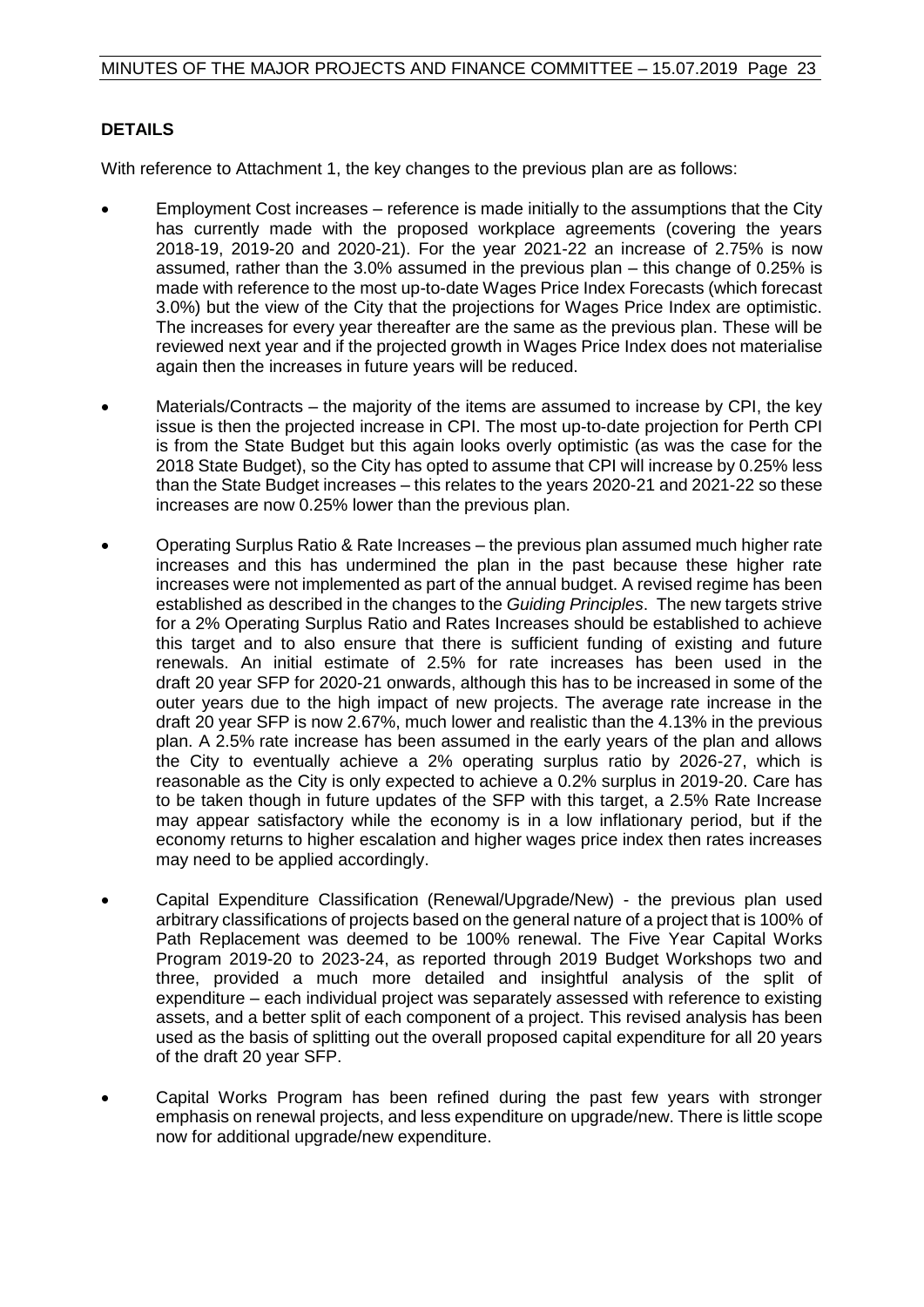- Major Projects. The proposed timing and expenditure/funding of each project was reported as part of 2019 Budget Workshop four. Where there are significant changes thereafter (for example at Major Projects and Finance Committee), they are included in the draft 20 year SFP. Some of the key changes in the timing/cost of major projects and reasons are as follows:
	- o Joondalup Performing Arts and Cultural Facility capital expenditure reduced from \$80 million to \$59 million based on revised scope and report to the Major Projects and Finance Committee at its meeting held on 6 May 2019.
	- o Multi-Storey Car Park (two) was previously shown to start in 2021-22 and completed for 2022-23, this is now moved on two years to 2024-25. The potential location of a second car park has not yet been identified and there needs to be a Needs / Feasibility analysis as well as a Location Analysis, comprehensive business case, tender, contract award and construction – it is unrealistic to assume that this could be completed in just two years. The City has begun to work on this project, while the capacity of the Reid Promenade Car Park, is now nearing full utilisation this does not mean that there would be adequate utilisation of a second multi-storey, indeed the City needs to tread carefully with such a large investment with the potential evolution/adoption of autonomous vehicles and vehicle sharing.

Attachment 1.4 provides a list of all 22 Major Projects and specifies if there is a change in timing, the reason and source of the estimate.

- Borrowings the draft 20 Year SFP projects \$20.5 million which is \$4.5 million less than the \$25 million in the previous plan. There are lower borrowings than the previous plan because the Multi-Storey Car Park (two) project has been moved on two years and there would be more reserve funding available from the Parking Facility Reserve.
- Asset Renewal Reserve. A vital change was made to the use of reserves as part of the 2019-20 adopted budget, that provides strong long-term sustainability for the future. The previous Vehicles, Plant & Equipment reserve was changed to become an Asset Renewal Reserve. This ensures that there is greater focus and funding for much larger renewals that will arise in the future. The City is currently in a strong cash position because it does not need to spend as much on renewals as the cost of depreciation, but in future years this trend will be reversed so it is vital to plan for this. The draft 20 year SFP has referred to the projected long-term renewals (70 years) and has set aside adequate funding for the Asset Renewal Reserve. Meanwhile the reserve previously referred to as the "Strategic Asset Management Reserve" has been renamed to the "Strategic Asset Reserve" and the definition amended, so that there is no confusion or conflict with the Asset Renewal Reserve.
- Tamala Park Reserve. The proceeds from Tamala Park Regional Council (TPRC) from sale of land at Tamala Park have been lower for 2018-19 and 2019-20 than assumed in the previous plan. The revised forecast has been updated in the draft 20 Year SFP based on an updated projection from TPRC (May 2019). The projected balance in the reserve at June 2020 is now estimated to be \$14.7 million, which is \$2.3 million less than the \$17.0 million assumed in the previous plan. The lower proceeds are due to the softening in the housing market and the plan assumes that this will be caught up in later years. The draft 20 Year SFP continues to assume that the proceeds are simply put into reserve and as yet there is no project identified to use the funds, so at first glance it appears as though the impacts are minimal. However the funds in reserve do attract earnings which does affect the operating results.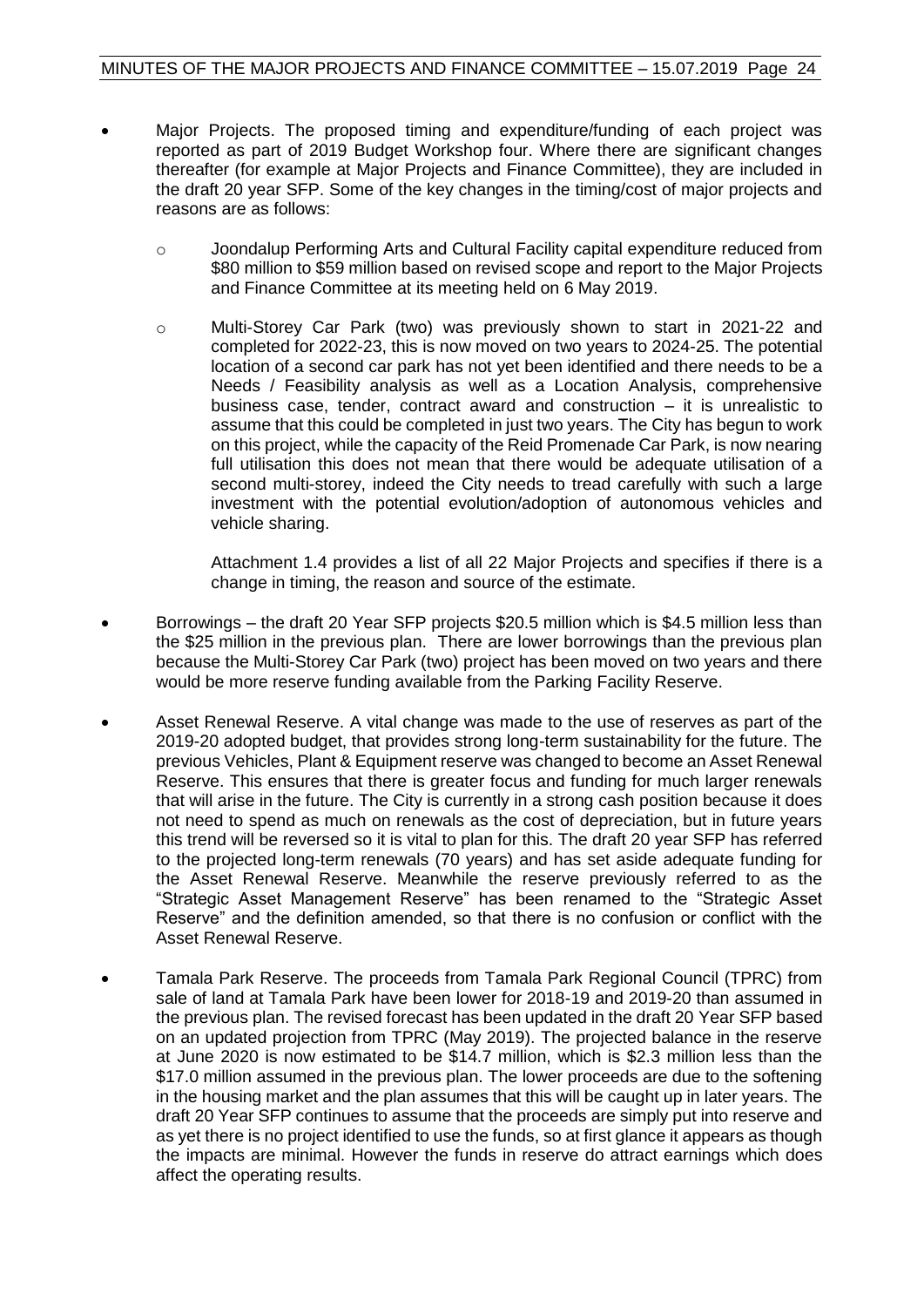• Ratios. The previous plan set aside surplus funds into "Unspecified Capital Renewal" merely so that the 90% Asset Sustainability Ratio would be achieved. This is unnecessary and unrealistic, there is no need for the City to be renewing as much as 90% of the depreciation value any time soon so there is no need to try and achieve the ratio and therefore the arbitrary allocation to the "Unspecified Capital Renewal" has been removed. Unfortunately this means that the draft 20 year SFP now only achieves 24 ratios out of 60, whereas the previous plan estimated achievement of 46 ratios. Ratios are only there as a guide and the variances to target simply need to be understood and explained.

#### **Issues and Scenarios considered**

#### **Scenarios**

Three scenarios for rate increases have been evaluated in the plan (Section 7.2). The increases explained earlier (2.5% Rate Increase per year) have been used as the base case and used as the basis of the draft 20 year SFP and schedules.

#### **Options**

The options are:

- adopt the 2019 draft 20 Year SFP without any further changes
- adopt the 2019 draft 20 Year SFP with changes or
- do not adopt the 20 Draft 20 Year SFP at this stage, pending further changes.

#### **Legislation / Strategic Community Plan / policy implications**

| Legislation                     | Section 5.56(i) of the Local Government Act 1995 provides that:                                                                                                               |  |  |
|---------------------------------|-------------------------------------------------------------------------------------------------------------------------------------------------------------------------------|--|--|
|                                 | "A local government is to plan for the future of the district."                                                                                                               |  |  |
| <b>Strategic Community Plan</b> |                                                                                                                                                                               |  |  |
| <b>Key theme</b>                | Financial Sustainability.                                                                                                                                                     |  |  |
| <b>Objective</b>                | Effective management.                                                                                                                                                         |  |  |
| <b>Strategic initiative</b>     | Manage liabilities and assets through a planned,<br>$\bullet$<br>long-term approach.<br>Balance service levels for assets against long-term<br>$\bullet$<br>funding capacity. |  |  |
| <b>Policy</b>                   | 20 Year Strategic Financial Plan – Guiding Principles.                                                                                                                        |  |  |

#### **Risk management considerations**

The plan is based on many assumptions. There is a risk that those assumptions could be wrong or may not come to pass, however, it is a planning tool and the City is not committed to anything in the plan by virtue of endorsing it. Periodic review and update of the plan will ensure that it remains a relevant and useful document to manage the City's financial affairs into the future.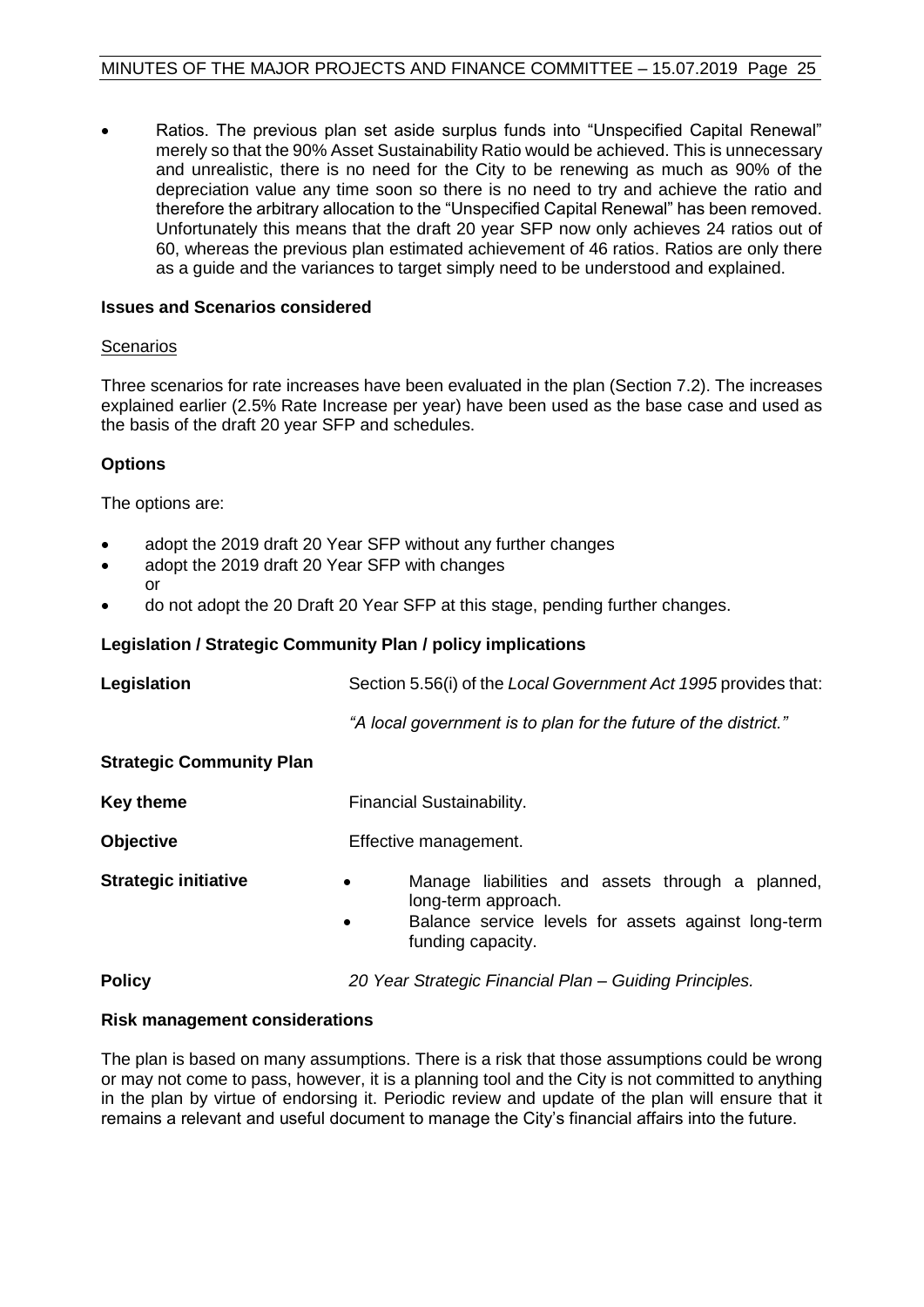#### Projects not included in the 20 Year Strategic Financial Plan

There are several projects which have been subject to some discussion, but not included as they have not been sufficiently clarified. This could be due to a requirement for a Council decision, the need for a business case, to determine some financial basis for how it may happen, unresolved external factors such as State Government Participation or some combination of these.

Projects discussed, but not included are as follows:

- 1 Sorrento Surf Life Saving Club Redevelopment. A business case has been submitted by the Club, reviewed by the City and presented to Elected Members. The City will now be developing the Concept Design, and will report back to Council before the project can be included in the SFP.
- 2 Joondalup City Centre Development. The project costs are included, but no other capital costs or financial impacts are included at this stage until the project is developed further. A draft Order of Magnitude Business Case was presented to the Major Projects and Finance Committee at its meeting held on 6 May 2019.
- 3 Ocean Reef Marina. The project costs are included but no other capital costs or financial impacts are included. The City has prepared initial estimates for the impacts to the City, but these are subject to review and negotiation with Landcorp and other stakeholders.
- 4 Cafes/Kiosks/Restaurants. The draft 20 year SFP includes capital expenditure for projects at Pinnaroo Point and Burns Beach, but the recurring income and expenses are not yet included in the draft 20 year SFP. These will be included in subsequent updates when leases have been signed and/or greater certainty is available on the recurring impacts.
- 5 BMX, Skate and Outdoor Youth Recreation Strategy. As per Council's resolution at its meeting held on 16 May 2017 (CJ067-05/17 refers), a draft strategy is being developed. As specified in the updated Guiding Principles, it is not viable to include any potential impacts of this strategy in the draft 20 Year SFP until it has been considered by Council.
- 6 Place Neighbourhood Infrastructure. The increased density and new dwellings may result in requirements for new or upgraded infrastructure at some future stage. This may be identified as part of the annual update of the *Five Year Capital Works Program* or potentially as a project in its own right, but before any expenditure is included in the SFP there needs to be scoping and options evaluation.
- 7 Works Operations Centre (WOC) Tenure Review. At the request of Council, the City is currently reviewing options for changing the tenure for the WOC. Preliminary work has been completed but it is too early in the process to make any assumptions in the SFP.
- 8 Free Parking Review. A report is currently being prepared for Council which will assess the impacts of providing an element of free parking in some or all of the City Centre. It is likely that any form of free parking would have an impact on the City's operating results.

The above list of projects not currently included in the SFP may initially appear to provide a significant risk to the SFP if they are subsequently included. However five of the eight projects above (Items 1, 2, 3, 4 and 7) would be expected to provide a net benefit (or no worse than break-even) to the City so it is prudent for the City to exclude the projects at this point. In any case the SFP is updated annually and can take account of any projects that have matured and should be included.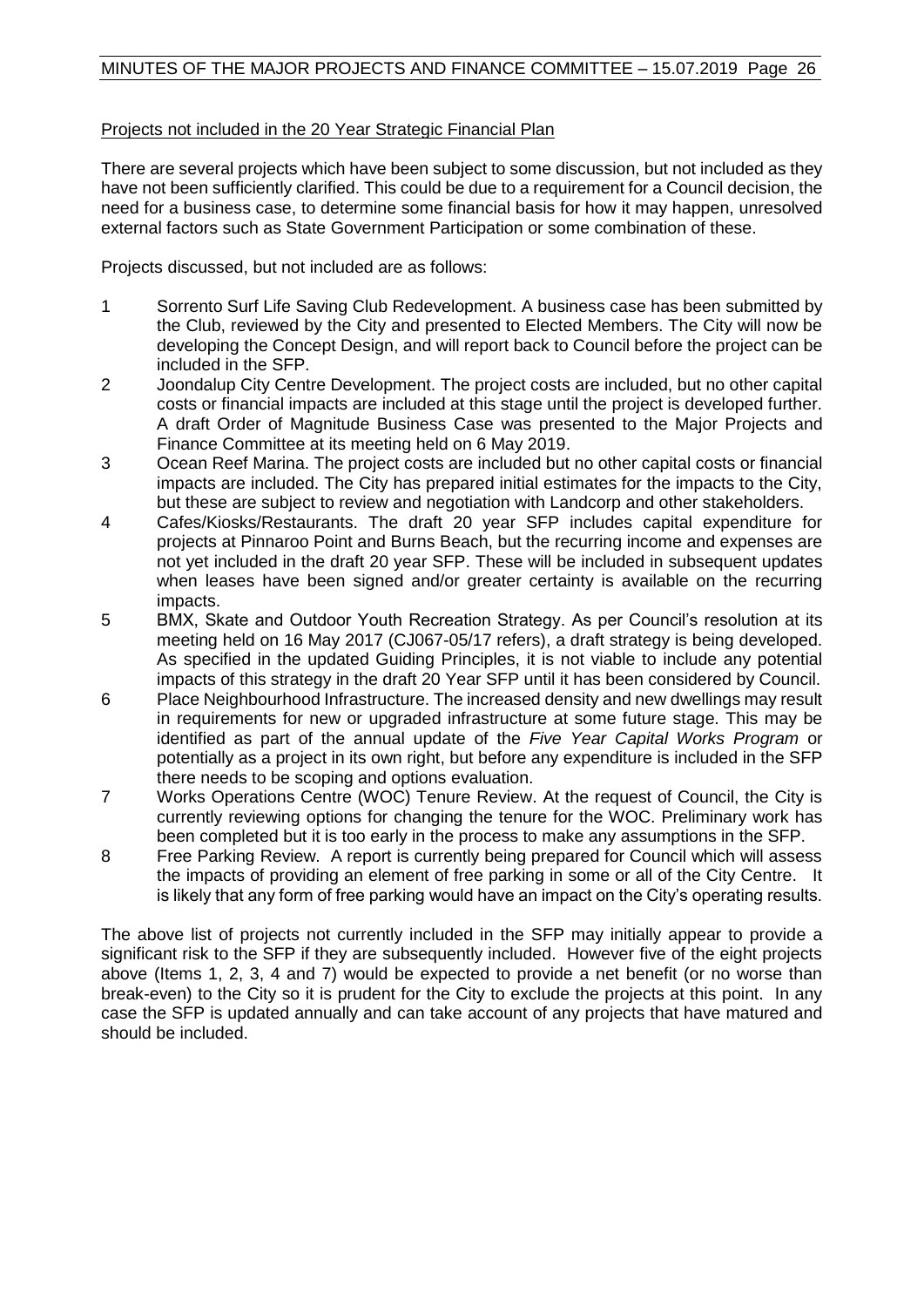The other key item missing from the draft 20 year SFP at this stage are the potential impairment costs arising from some of the projects above (Sorrento Surf Life Saving Club and Ocean Reef Marina) as well as costs for transfer of assets to Main Roads WA. The impairment costs will be a one-off expense to the operating expenses and therefore depress the operating results in the year they are incurred. While these costs are book transactions, these costs are important to recognise as part of the decision-making process because they represent future year's depreciation, sub-optimal use of assets and not making best use of the cash that was initially spent on the assets. When impairment costs are known they will be added to future updates of the SFP and it may also be necessary to break down the operating results between the overall projected numbers and the underlying results (for example excluding the one-off impairments).

#### **Financial / budget implications**

The draft 20 Year SFP represents projections and estimates, based on many assumptions and is a primary planning tool for the development of future budgets. Adoption of the draft 20 Year SFP, however, does not constitute a commitment or agreement by the City to the projects and proposals it contains or the financial estimates and projections included in the draft 20 Year SFP.

The plan is used as a reference point to the annual Budget for the following year.

#### **Regional significance**

Not applicable.

#### **Sustainability implications**

The draft 20 Year SFP represents the primary and key strategic financial planning document for the City and has a direct bearing on planning for the financial sustainability of the City.

#### **Consultation**

The draft 20 Year SFP has been prepared after extensive consultation with City business units, the Executive Leadership Team and Elected Members.

#### **COMMENT**

The draft 20 Year SFP 2018-19 to 2037-38 (Attachment 2 refers), sets out a significant program of works and projects for the City of Joondalup over the next 20 years. These are in keeping with and represent the *Joondalup 2022* vision for the City: "*A global City: bold, creative and prosperous".*

Although the program is ambitious, it is achievable with financial discipline and the draft 20 Year SFP maps out how this can be done.

The draft 20 Year SFP 2019 (2018-19 to 2037-38) replaces the previous plan adopted in 2018.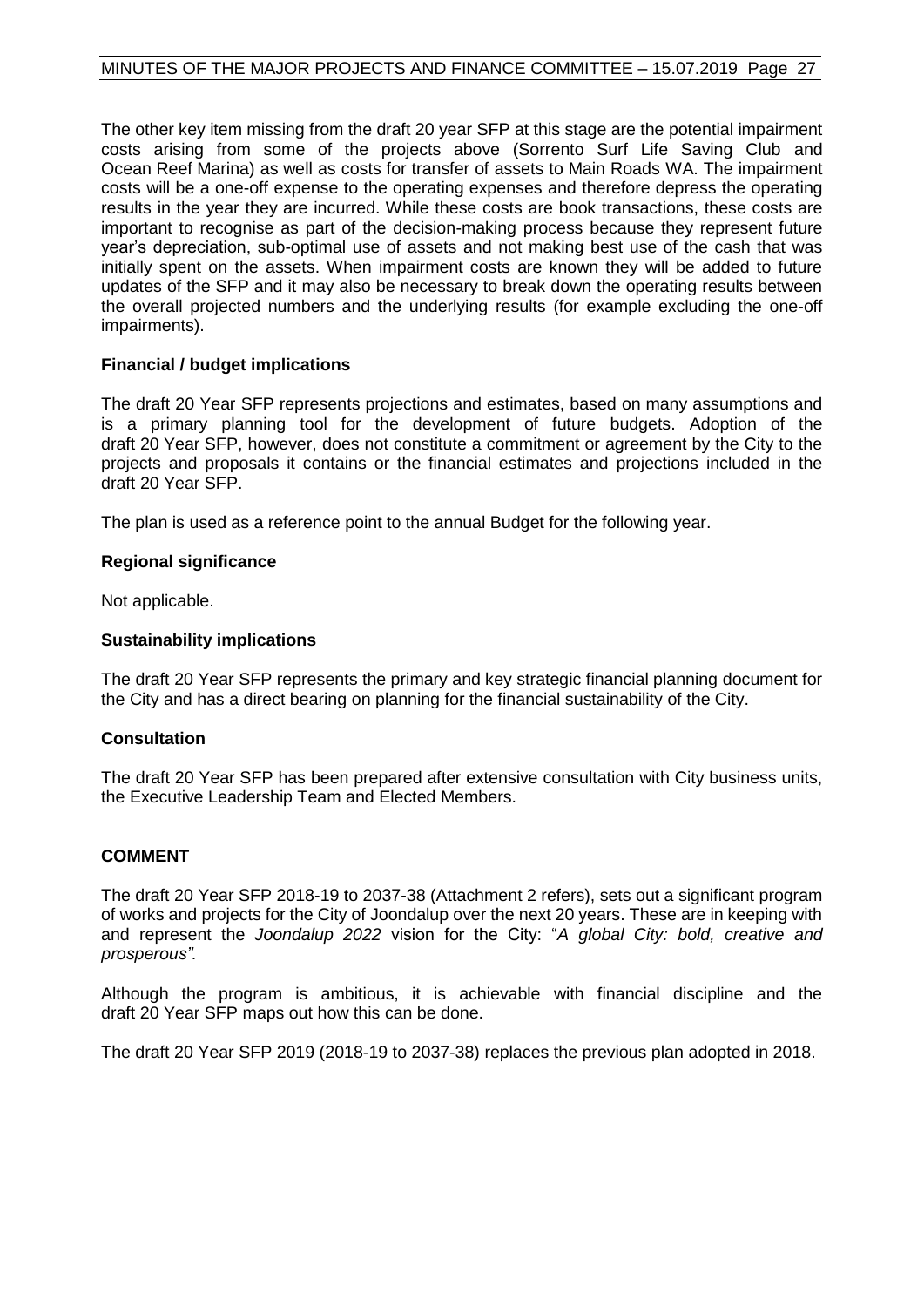#### Comparison to Other Local Government

The tables below compare some key financial measures for the City versus other Perth metropolitan local governments. The key points from the comparison are as follows:

- Operating Surplus (Deficit) for 2017-18. The results are varied. Both the Cities of Joondalup and Gosnells recorded a deficit. The Cities of Wanneroo, Stirling and Perth recorded a reasonable operating surplus, but the City of Swan recorded a very large operating surplus.
- Financial Health Indicator. Published by The Department of Local Government, Sport and Cultural Industries based on published accounts. The score is marked out of a maximum of 100 with a score of 70 or more designated as sound. The Indictor is based on seven ratios, including the Operating Surplus Ratio. The Cities of Joondalup and Gosnells are below the threshold of 70 and designated as "not sound". Although it is far from ideal for the City of Joondalup to be labelled as "not sound", there are a few key issues to note:
	- o Projected score for 2019-20 is 71, if the City achieves a positive operating result.
	- o The scoring mechanism used is flawed and cannot in totality be accepted by the City, for example to achieve all the available marks for the Operating Surplus Ratio would require the City to achieve a 15% Operating Surplus Ratio.
	- o Asset Sustainability Ratio contributes nine points of the score. It is correct that the City should not be achieving this ratio as it should not be spending as much on renewals as the depreciation expense (unlike more mature Cities such as Stirling), so this is another nine points that will not be achieved for a number of years.

| <b>Comparisons</b> | <b>Operating</b><br><b>Surplus / (Deficit)</b> | <b>Financial Health</b><br><b>Indicator</b> |
|--------------------|------------------------------------------------|---------------------------------------------|
|                    | 2017-18                                        | 2017-18                                     |
|                    | \$ms                                           | Score out of 100                            |
| Joondalup          | (\$3.2)                                        | 61                                          |
| Wanneroo           | \$14.2                                         | 71                                          |
| Stirling           | \$7.6                                          | 89                                          |
| Swan               | \$34.3                                         | 91                                          |
| <b>Gosnells</b>    | (\$13.0)                                       | 53                                          |
| Perth              | \$8.7                                          | 80                                          |

Table 3 – Comparison to other metropolitan local governments

The Financial Health Indicator is currently being reviewed by the West Australian Treasury Corporation and the City has had the opportunity to provide input to the review process.

#### Analysis of Operating Results by Service

The table below lists the projected surplus for Parking Services, Waste and all other services for 2019-20 and 2022-23. Parking Services and Waste have been shown separately because the surpluses generated are transferred to reserve, and it shows that if it were not for these surpluses in 2019-20 then the City would incur a \$2.4 million deficit. The surpluses from Parking Services are planned because they help to pay off the borrowings for the Reid Promenade Car Park and also help to build up reserves for future investment in parking facilities. The surpluses from Waste have been achieved through service improvements and are being retained as a hedge against the uncertainty for future waste disposal. By 2022-23 it is projected that all other services/infrastructure will still make a negative contribution of \$0.4 million to the overall \$2.4 million surplus that is projected.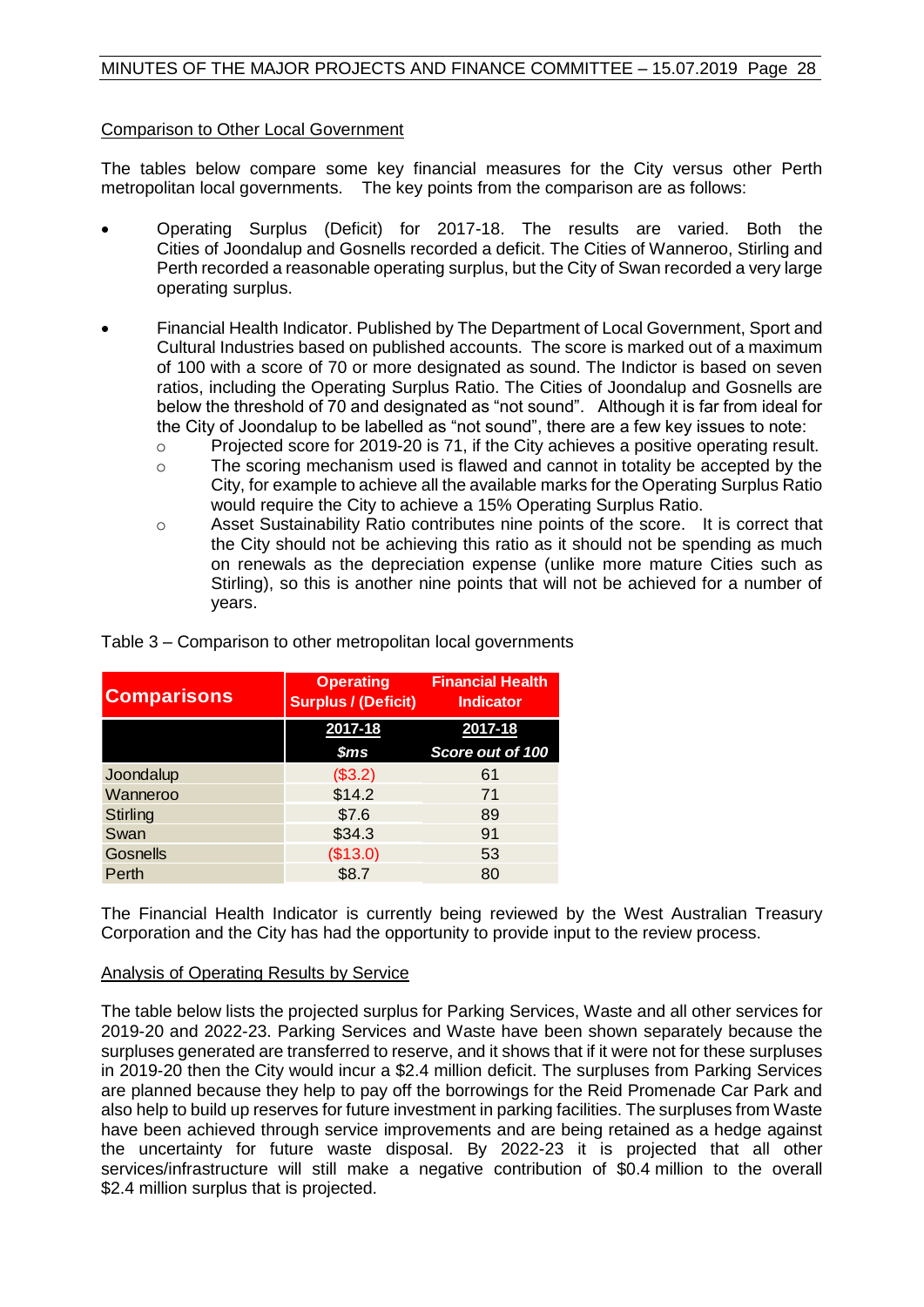The overall key comment about this table is to demonstrate that the projected surpluses in 2019-20 and in the following two years are still fragile. It would only take a minor change in any number of key assumptions to move the results back into deficit. It is therefore crucial for the City to continue the momentum to improve the operating results so that there is a healthier margin.

Table 4 – Analysis of Operating Results by Service.

| <b>Analysis of Operating</b><br><b>Results by Service</b> | 2019-20        | 2022-23        |
|-----------------------------------------------------------|----------------|----------------|
|                                                           | $\mathsf{Sms}$ | $\mathsf{Sms}$ |
| <b>Parking Services</b>                                   | \$1.3          | \$1.4          |
| <b>Waste Net Result</b>                                   | \$1.4          | \$1.4          |
| All other Services and Infrastructure                     | (\$2.4)        | (\$0.4)        |
| <b>Projected Operating Surplus</b>                        | \$0.3          | \$2.4          |

#### Combined Refuse / Rates Charges

The table below shows the total household impact from 2014-15 to 2019-20 of increases to Rates and Refuse Charges. The City has now kept the Refuse Charge per Household at \$346 for six years and this means that the actual increases incurred are lower than the headline rate increase. The 2.25% increase in 2019-20 in Rates when combined with the 0% increase in Refuse Charges translates to a 1.77% increase in household charges (excluding Emergency Service Levy which the City has no control over). This information is important when reviewing the rates increases that have been levied versus economic indicators and considering the increases of 2.5% that are assumed in the next few years to ensure that City can achieve a 2% Operating Surplus Ratio.

The City has continued to update financial modelling for Waste Expenditure, taking account of all known changes to its own services/contracts, as well as making assumptions about the increase in the Mindarie Regional Council Gate Fee that are likely once other Councils implement three bins.

Table 5 – Combined Rates & Refuse Charge.

| <b>Combined Rates &amp;</b><br><b>Refuse Charge</b> | 2014-15 | 2015-16 | 2016-17 | 2017-18 | 2018-19 | 2019-20 |
|-----------------------------------------------------|---------|---------|---------|---------|---------|---------|
|                                                     | %       | $\%$    | $\%$    | %       | %       | %       |
| Rates Increase %                                    | 3.9%    | 3.9%    | 2.5%    | 1.95%   | 2.95%   | 2.25%   |
| Refuse Charge % Increase                            | 3.9%    | $0.0\%$ | $0.0\%$ | $0.0\%$ | 0.0%    | $0.0\%$ |
| <b>Household Total Impact</b>                       | 3.9%    | 3.1%    | 2.0%    | 1.6%    | 2.4%    | 1.77%   |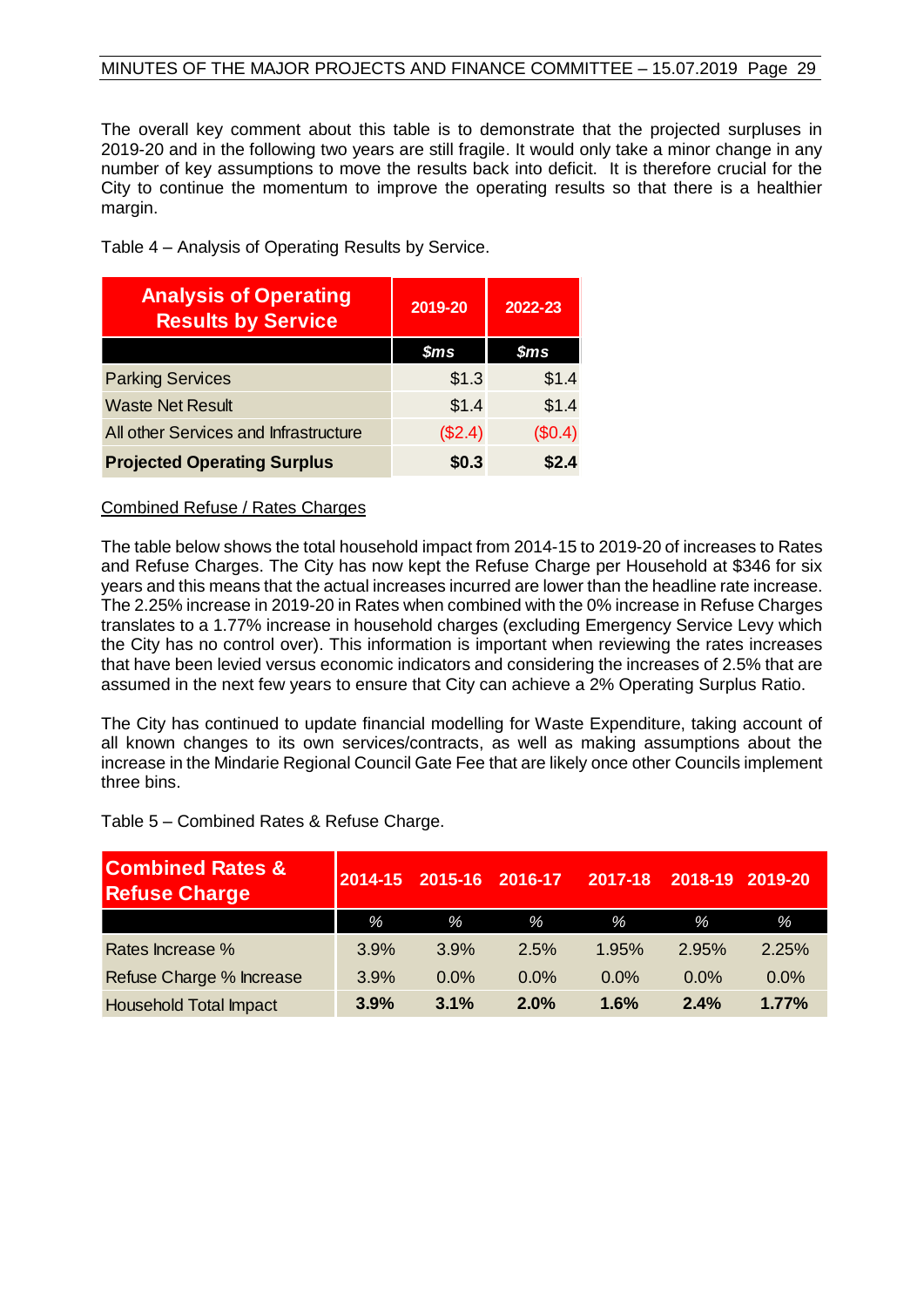#### **VOTING REQUIREMENTS**

Simple Majority.

**MOVED Cr Hamilton-Prime, SECONDED Cr Fishwick that Council:**

- **1 ADOPTS the draft** *20 Year Strategic Financial Plan 2019* **(2018-18 to 2037-38) forming Attachment 2 to this Report;**
- **2 ADOPTS the Guiding Principles 2019 as included in Appendix 1 of Attachment 2 to this Report.**

#### **The Motion was Put and CARRIED (7/0)**

**In favour of the Motion:** Mayor Jacob, Crs Chester, Fishwick, Hamilton-Prime, Hollywood, Poliwka and Taylor.

*Appendix 4 refers*

*To access this attachment on electronic document, click here: [Attach4agnMPF190715.pdf](http://www.joondalup.wa.gov.au/files/committees/MPFI/2019/Attach4agnMPF190715.pdf)*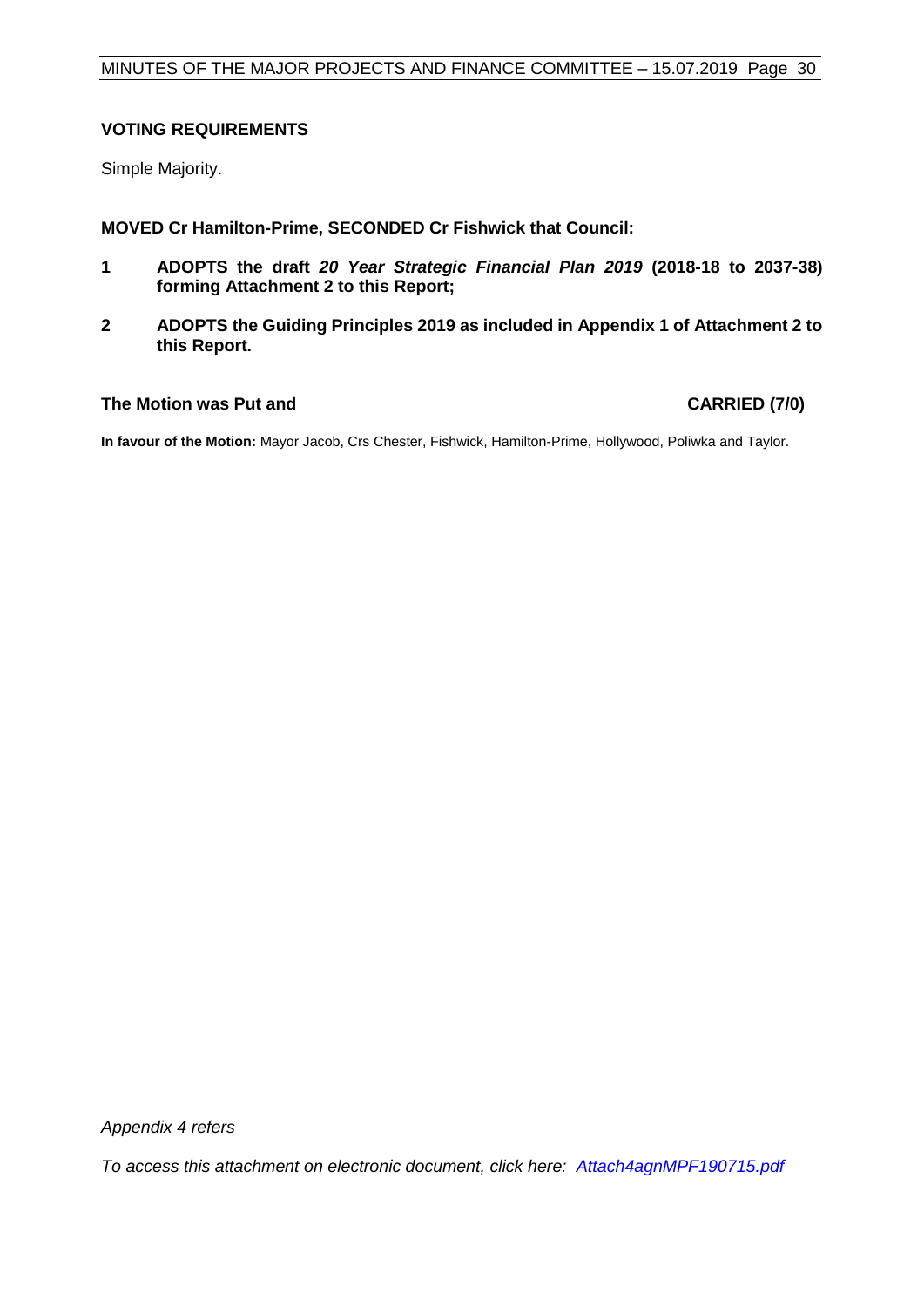# <span id="page-30-0"></span>**ITEM 5 CHICHESTER PARK, WOODVALE - PROPOSED COMMUNITY SPORTING FACILITY**

| <b>WARD</b>                           | Central                                                                                                                                                                                       |                                                                                                                                                                                                                                  |  |  |
|---------------------------------------|-----------------------------------------------------------------------------------------------------------------------------------------------------------------------------------------------|----------------------------------------------------------------------------------------------------------------------------------------------------------------------------------------------------------------------------------|--|--|
| <b>RESPONSIBLE</b><br><b>DIRECTOR</b> | Mr Mike Tidy<br><b>Corporate Services</b>                                                                                                                                                     |                                                                                                                                                                                                                                  |  |  |
| <b>FILE NUMBER</b>                    | 00428, 03179, 101515                                                                                                                                                                          |                                                                                                                                                                                                                                  |  |  |
| <b>ATTACHMENT</b>                     | Attachment 1<br>Attachment 2<br>Attachment 3<br>Attachment 4<br>Attachment 5<br>Attachment 6<br>Attachment 7                                                                                  | Chichester Park aerial map<br>Existing clubroom floorplan<br>Proposed site concept plan<br>Proposed facility floorplan<br>Proposed facility elevations<br>Proposed facility perspectives<br>Community engagement outcomes report |  |  |
| <b>AUTHORITY / DISCRETION</b>         | Executive - The substantial direction setting and oversight role<br>of Council, such as adopting plans and reports, accepting<br>tenders, directing operations, setting and amending budgets. |                                                                                                                                                                                                                                  |  |  |

#### **PURPOSE**

For Council to consider the community engagement undertaken for the new proposed community sporting facility and other supporting infrastructure at Chichester Park, Woodvale and endorse progression of the project.

#### **EXECUTIVE SUMMARY**

Chichester Park located on Trappers Drive, Woodvale is classified as a district park and includes two active sport playing fields (north and south), a clubroom, floodlighting, car parking, disc golf course and a playground. As a district park, the ovals and infrastructure service the local area and several surrounding suburbs. Currently, five sporting clubs hire the ovals and the clubroom. The clubroom was constructed in 1992 and consists of a small meeting room, kitchen, toilets, change rooms and user group storage.

Due to the existing clubroom facility's functionality, size, layout and location issues, it was proposed that a new community sporting facility is developed. The existing car parking provisions and drainage issues on the southern playing field were also investigated as part of the project.

At its meeting held on 18 April 2017 (CJ063-04/17 refers), Council considered the project and requested community consultation be undertaken to determine the level of support for the redevelopment of Chichester Park. In July / August 2017, the City undertook community consultation on the proposed project. Given the support from the community (over 90% of respondents supported the redevelopment), at its meeting held on 10 October 2017 (CJ169-10/17 refers), Council requested the development of concept plans for the project.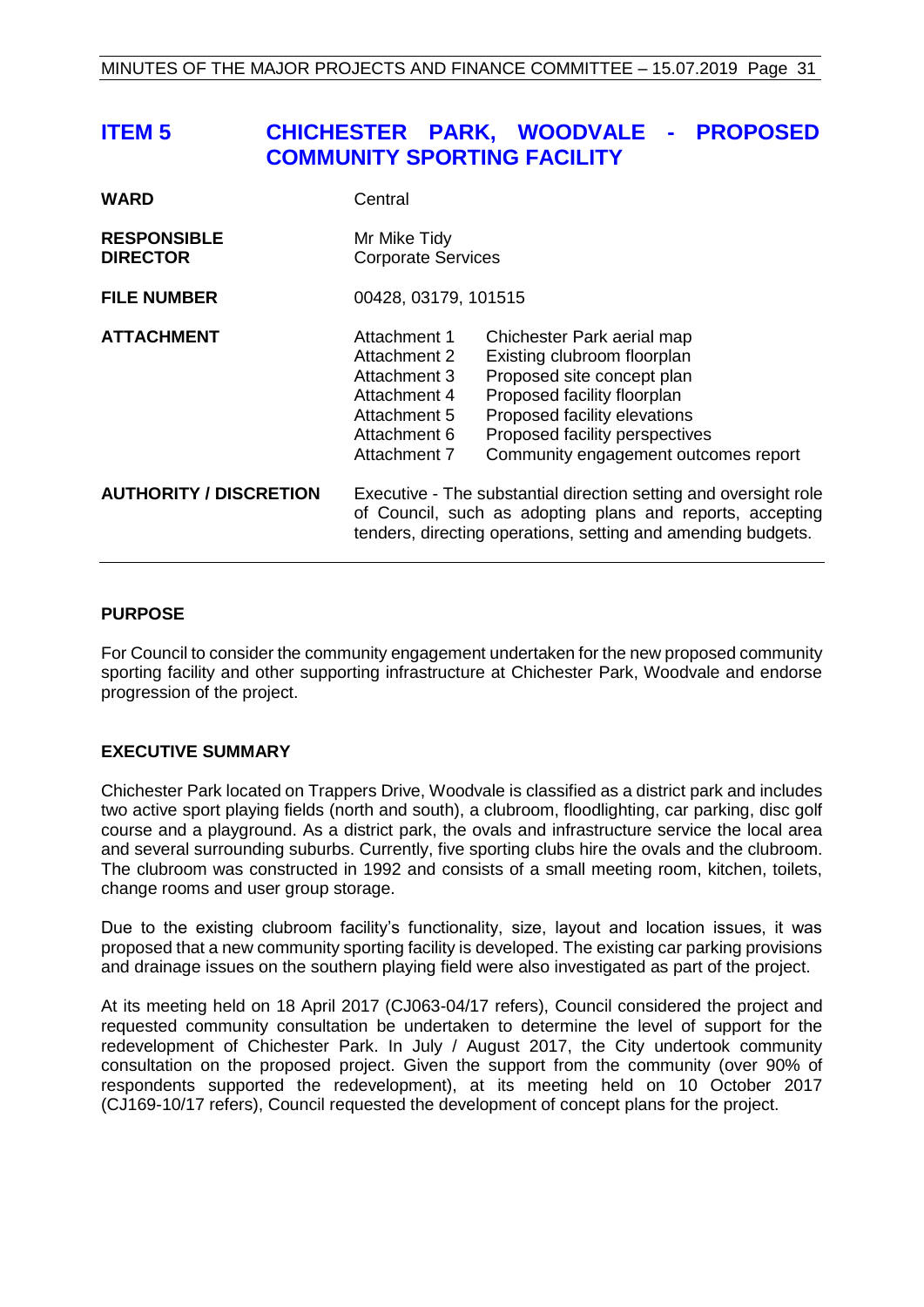A facility floor plan, site concept plan, elevations and perspectives were developed for the project which proposed to replace the existing building with a new two-storey community sporting facility including four change rooms, umpire room, first aid room, toilets, kitchen, meeting room, associated storage and a covered verandah area. The project also proposed a new BBQ / picnic area, underground drainage for the southern playing field and additional car parking provisions. The total project was estimated at \$4,159,170.

At its meeting held on 20 November 2018 (CJ208-11/18 refers), Council considered the proposed plans, approved the project to proceed and requested further community engagement be conducted. The City undertook community engagement from 25 March to engagement from 25 March to 15 April 2019 and received a total of 154 valid responses. Respondents were requested to indicate their level of support for the various elements proposed at Chichester Park. The following is a summary of the results:

- Replacing the existing clubroom (in the current location) with a new multi-purpose community sporting facility – 92.2% support; 6.5% oppose; 1.2% unsure / no response.
- Installation of new BBQ / picnic area with drink fountain 93.5% support; 5.1% oppose; 1.3% unsure / no response.
- Additional parallel car parking 4a (Trappers Drive) 88.9% support; 7.1% oppose; 3.9% unsure / no response.
- Additional parallel car parking 4b (Landor Gardens) 79.8% support; 8.4% oppose; 11.7% unsure / no response.
- Additional parallel car parking 4c (Standish Way) 79.9% support; 8.4% oppose; 11.6% unsure / no response.
- Underground drainage to address flooding issues on the southern playing field – 95.4% support; 2.5% oppose; 1.9% unsure / no response.

#### *\*percentages may not total 100% due to rounding.*

Based on the results of the community engagement, it is recommended that the project proceed and is listed as part of the City's Community Sporting and Recreation Facilities Fund (CSRFF) project submission report to be considered by Council at its meeting to be held on 17 September 2019.

#### *It is therefore recommended that Council:*

- *1 NOTES the findings of the second round of community engagement undertaken for the Chichester Park project as detailed in this Report;*
- *2 NOTES that \$4,159,170 is currently included across 2019-20, 2020-21 and 2021-22 of the City's Five Year Capital Works Program and 20 Year Strategic Financial Plan for the Chichester Park project;*
- *3 NOTES the Chichester Park project will be listed as part of the City's Community Sporting and Recreation Facilities Fund (CSRFF) project submission report to be considered by Council at its meeting to be held on 17 September 2019.*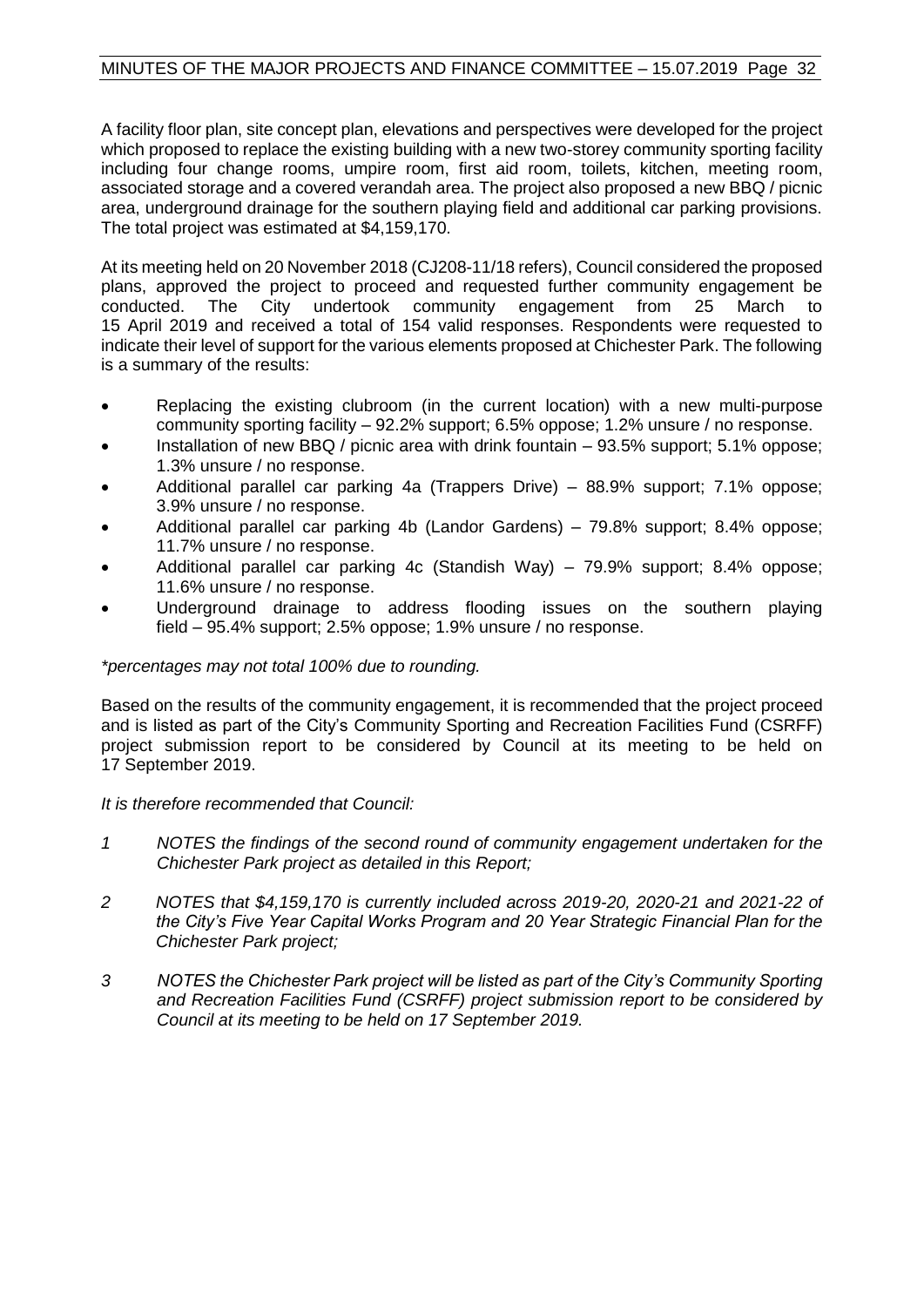| <b>Suburb/Location</b> | Chichester Park (south oval) 109 Trappers Drive Woodvale WA 6026. |
|------------------------|-------------------------------------------------------------------|
| <b>Applicant</b>       | City of Joondalup.                                                |
| Owner                  | Crown Land – City of Joondalup Management Order.                  |
| <b>Zoning</b>          | <b>LPS</b> Public Open Space.                                     |
|                        | <b>MRS</b> Urban.                                                 |
| Site area              | $81,666.4m^2$ .                                                   |
| Structure plan         | Not applicable.                                                   |

Chichester Park located on Trappers Drive, Woodvale (Attachment 1 refers) is approximately 8.2 hectares (southern playing field) and is classified as a district park within the City's existing *Parks and Public Open Spaces Classification Framework.* The park includes two active sport playing fields (north and south), a clubroom, floodlighting, disc golf course, car parking and a playground.

The clubroom (Attachment 2 refers) was constructed in 1992 and consists of a small meeting room, kitchen, toilets, change rooms and user group storage. In 2008-09 the facility was refurbished with a new kitchen, change rooms, painting and user group storage. In 2017 the Kingsley Soccer Club extended the undercover spectator viewing area on the western side of the building as part of a club funded facility upgrade application. The current size, location and layout of the existing clubroom facility is considered poor and it is not well utilised due to the size and condition of the existing meeting room and kitchen, limited available storage, size and location of the existing change rooms and drainage issues around the facility.

The northern playing field is used by the adjacent school (North Woodvale Primary School) as part of a "shared use" agreement with the City. The southern playing field is one of the most heavily utilised sporting grounds in the City with parking issues at peak usage times. It is used predominantly for soccer with the ability to hold three soccer pitches. There are drainage issues on the southern playing field during winter which impacts sporting club usage of the area. Also, irrigation filtration could be improved on the southern playing field to address the high iron issues.

The playground was upgraded in 2009 and an upgrade of the sports floodlighting on the southern playing field was completed in July 2016.

There are no annual hire groups of the existing clubroom facility due to the size, location and layout issues. The meeting room is one of the City's least utilised rooms (9.01% utilisation rate in 2018). The southern playing field is one of the City's most highly utilised active reserves (70% utilisation rate in peak periods during winter 2018). There are five sporting clubs with 1,420 registered members that currently use Chichester Park:

• Kingsley Soccer Club.

**BACKGROUND**

- Woodvale Football Club (soccer).
- WA Christian Football Association (soccer).
- Kingsley Woodvale Junior Cricket Club.
- Kingsley Woodvale Cricket Club.

The City first identified the need to redevelop Chichester Park in 2010 and allocated funds within the *20 Year Strategic Financial Plan (SFP)* for the project*.* At its meeting held on 15 July 2014 (CJ116-07/14 refers), Council considered the 2014 active reserve and community facility review report and a list of redevelopment projects with a recommended priority order which was agreed to be used in the development of the City's future *Five Year Capital Works Program* and *SFP*. The Chichester Park project was listed as the next redevelopment project to be undertaken due to the heavy utilisation of the southern playing field and as a district park, it should have an appropriate level of infrastructure to support user group needs.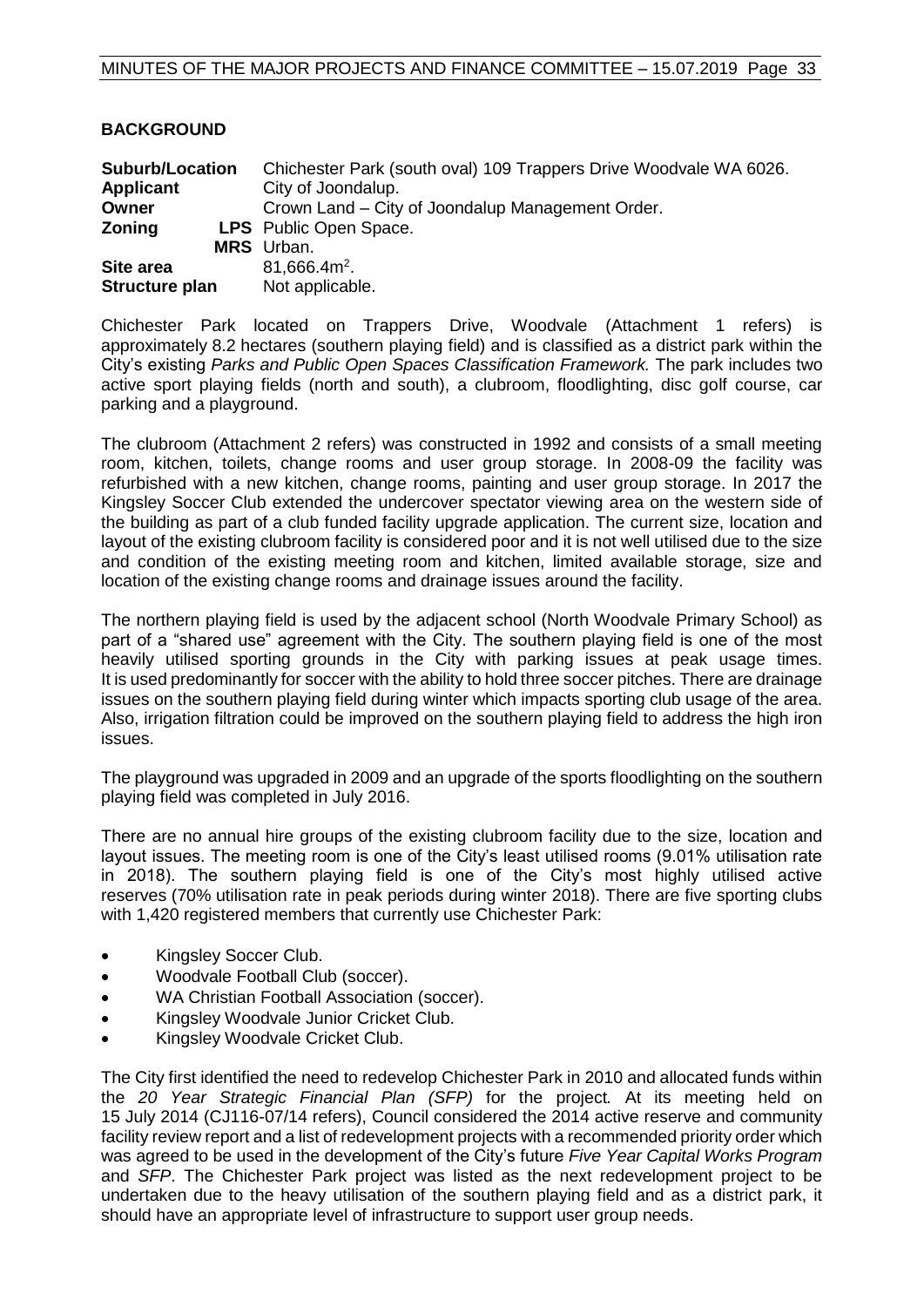At its meeting held on 18 April 2017 (CJ063-04/17 refers), Council agreed to commence the project and requested community consultation be undertaken to determine the level of support for the redevelopment of Chichester Park.

In July / August 2017, community consultation was undertaken with over 90% of respondents supporting the redevelopment. At its meeting held on 10 October 2017 (CJ169-10/17 refers), Council requested the development of concept plans for the Chichester Park redevelopment project with the inclusion of the following:

- Redevelopment of the existing clubroom into a new community sporting facility.
- Investigation of car parking provisions.
- Investigation of drainage issues on the southern playing field.

A facility floor plan, site concept plan, elevations and perspectives (Attachments 3 to 6 refer) were developed for the project which proposed to replace the existing building with a new two-storey community sporting facility including four change rooms, umpire room, first aid room, toilets, kitchen, meeting room, associated storage and a covered verandah area. The project also proposed a new BBQ / picnic area, underground drainage for the southern playing field and additional car parking provisions. The total project was estimated at \$4,159,170.

At its meeting held on 20 November 2018 (CJ208-11/18 refers) Council considered the proposed plans, approved the project to proceed and requested further community engagement be conducted.

#### **DETAILS**

The City undertook community engagement from 25 March to 15 April 2019 and advertised the engagement through the following methods:

- Direct mail out a cover letter and frequently asked questions document were sent to all stakeholders.
- Site signage three signs were placed at Chichester Park during the engagement period.
- City's website  $-$  a frequently asked questions document and online comment form was available on the City's website and linked from the 'community consultation' section during the engagement period.
- Social media a Twitter and Facebook post were published through the City's accounts on 25 March 2019.
- Newspaper two public notices were published in the 'Joondalup Weekender' and one article was included in the Joondalup Voice during the engagement period.

A total of 1,857 stakeholders were directly engaged by the City including:

- Residents and ratepayers within a 500 metre radius of the site (1,701 residents).
- Community engagement network members residing in Woodvale (149).
- Representatives from the park and facility user groups (five groups).
- Representative from the North Woodvale Primary School.
- Representative from the Woodvale Waters Landowners Association.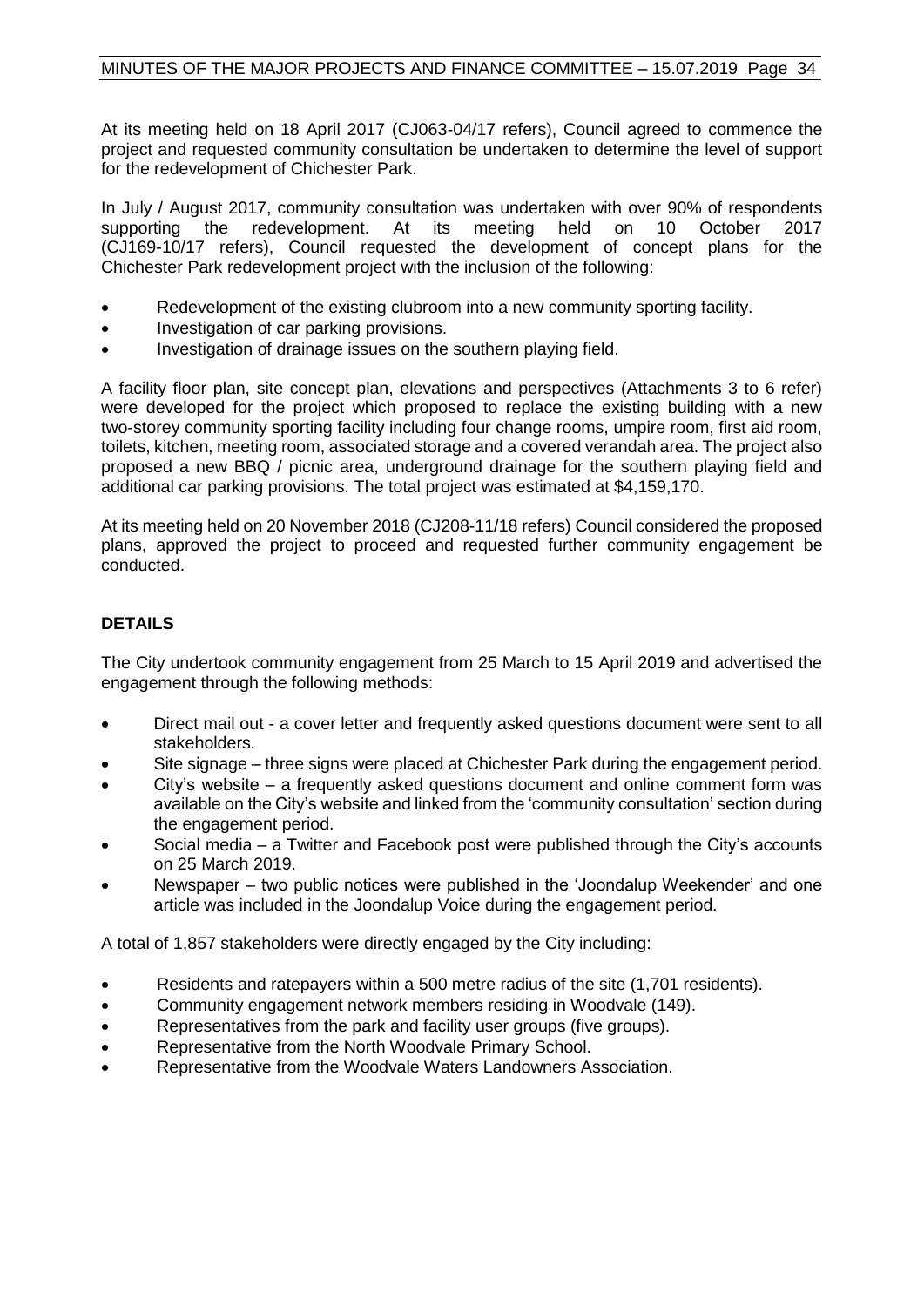#### Engagement results

The full results of the community engagement are included as Attachment 7.

The City received 154 valid responses of which 47 were from residents and ratepayers living within a 500 metre radius of the site. 111 respondents stated that they are a member of or are affiliated with one or more of the clubs that utilise Chichester Park, the North Woodvale Primary School or the Woodvale Waters Landowners Association. Of these, the majority of respondents (55) are associated with the Kingsley Soccer Club and Woodvale Football (soccer) Club (37).

The majority of respondents (57.1%) indicated they use Chichester Park as part of an organised sporting club that hires the clubroom or the park, while 51.9% use it for informal sport or recreation. Ten respondents (6.5%) do not use Chichester Park, however are interested in the project.

Respondents were requested to indicate their level of support for the various elements proposed at Chichester Park including:

- Replacing the existing clubroom (in the current location) with a new multi-purpose community sporting facility.
- Installation of new BBQ / picnic area with drink fountain.
- Additional parallel car parking 4a (Trappers Drive).
- Additional parallel car parking 4b (Landor Gardens).
- Additional parallel car parking 4c (Standish Way).
- Underground drainage to address flooding issues on the southern playing field.

The following charts summarise the level of support for each component (rounding has been applied).



New multi-purpose community sporting facility BBQ / picnic area with drink fountain

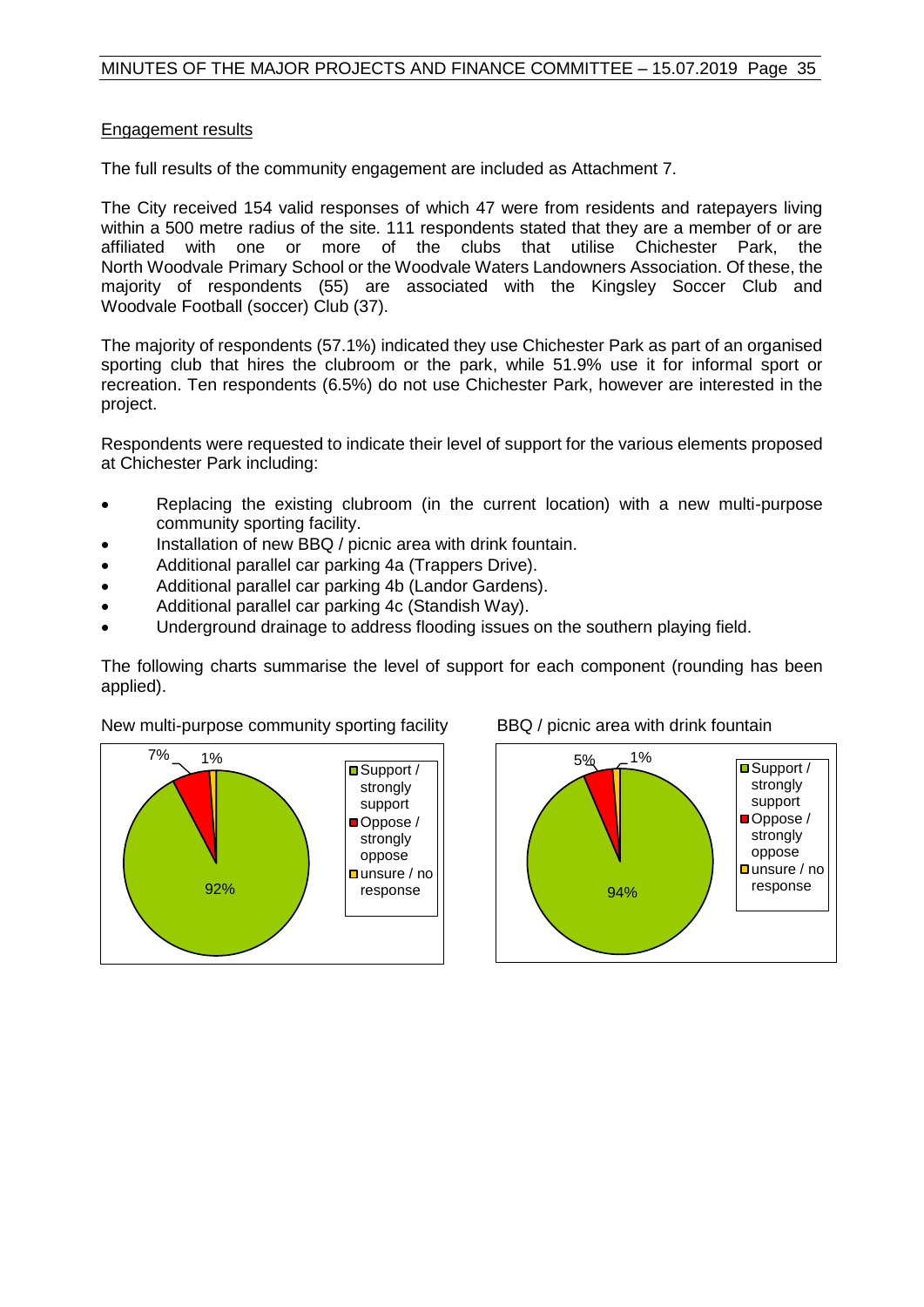



 $response$   $\vert$   $\vert$   $\vert$   $\vert$   $\vert$   $\vert$  80% 8% 12% ■Support / strongly support ■Oppose / strongly oppose **□** unsure / no response

Parallel parking 4c (Standish Way) Underground drainage to southern field



Respondents who indicated that they either opposed or strongly opposed any of the project components were asked to describe why. A total of 18 respondents provided reasons for their opposition. Of the 18 respondents providing comment, eight opposed the parallel parking proposed at Landor Gardens, Standish Way or Trappers Drive. Reasons provided included concerns that these additional car parking bays would increase noise and traffic on these streets.

As part of the project, a traffic and parking assessment was undertaken in June 2018. The assessment indicated that there were two main factors contributing to the parking issues at Chichester Park. One is the shortage of formal parking areas at certain times of the peak usage period. The second is the desire to park as close as possible to the training / game pitch. As the field accommodates three playing pitches, some people prefer to park as close to the allocated pitch as possible using local streets such as Landor Gardens and Standish Way in particular.

The assessment proposed three potential additional off-street parallel parking areas totalling 39 bays to assist with parking issues during peak periods. There are 19 bays proposed along Trappers Drive to the south of the existing car park, eight bays along Landor Gardens and 12 bays along Standish Way. Given parking in these areas is already taking place, formalising the parking should not increase noise or traffic and will prevent erosion and damage to the verge area.

Parallel parking 4a (Trappers Drive) Parallel parking 4b (Landor Gardens)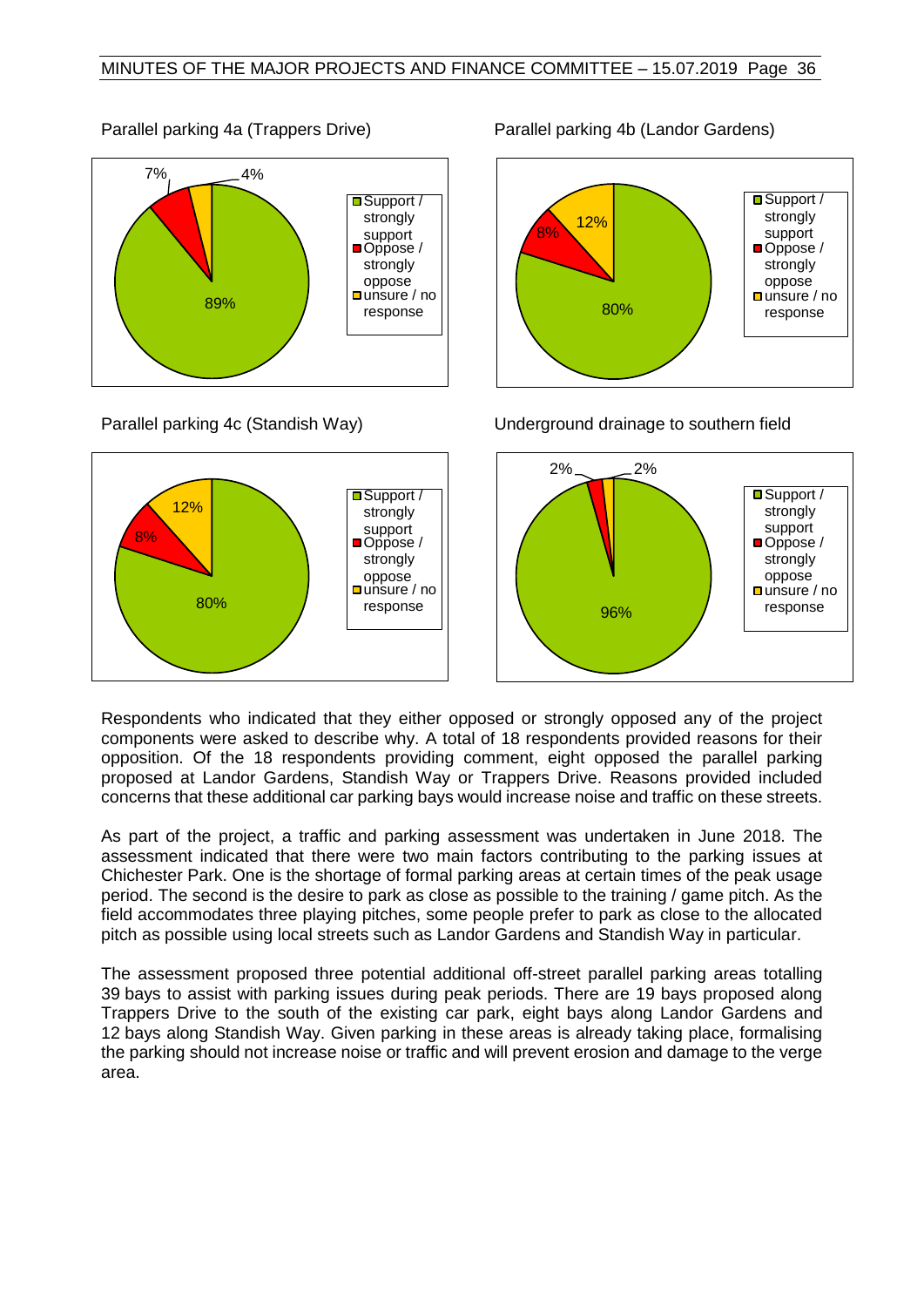#### *Additional Comments*

Respondents were asked if they had any further comments on the proposed project. A total of 88 respondents provided comments. Common themes included the following:

- General support for the project (56 responses).
- Request for a playground next to the new facility (five responses).
- Request for six change rooms instead of four (four responses).
- Suggest existing car park be extended (three responses).

A summary of the additional requests has been included in the following table with a response.

| <b>Request</b>                                                         | <b>Response</b>                                                                                                                                                                                                                                                                                                                                                                                                                                                                                                                                       |
|------------------------------------------------------------------------|-------------------------------------------------------------------------------------------------------------------------------------------------------------------------------------------------------------------------------------------------------------------------------------------------------------------------------------------------------------------------------------------------------------------------------------------------------------------------------------------------------------------------------------------------------|
| Request for a playground next to<br>the new facility (five responses). | It is not proposed to include a playground in this area as<br>space is limited given the contour / level change<br>challenges with the site. There is an existing playground<br>at the site in the natural park area located north of the<br>playing field.                                                                                                                                                                                                                                                                                           |
| Request for six change rooms<br>instead of four (four responses).      | The City's standard provision for a single oval is two<br>change room facilities. For this project, four change rooms<br>have been proposed due to the number of playing fields<br>accommodated on the southern oval (three) and the<br>growing demand on City facilities to accommodate<br>increasing female sports participation.<br>Given the contour / level change challenges with the site<br>and limited space for the new facility, six change rooms<br>cannot be accommodated without significant additional<br>cost and loss of vegetation. |
| Suggest existing car park<br>be<br>extended (three responses).         | The existing car park cannot be extended to the east due<br>to the fenced Banksia Woodlands area and an extension<br>to the north would impact the existing vegetation in this<br>area.<br>As part of the traffic and parking assessment undertaken<br>in June 2018, a new additional car park of 33 bays<br>accessed off Trappers Drive to the north of the existing car<br>park was explored. However, this was considered too far<br>from the playing field and would not address the parking<br>on the south eastern side.                        |

#### **Issues and options considered**

It is considered that Council has two options:

- to agree to progress the project or
- not to agree to progress the project.

If Council agrees to progress the project, a report will be submitted for consideration by Council at its meeting to be held on 17 September 2019 for all projects proposed to have CSRFF grant applications submitted.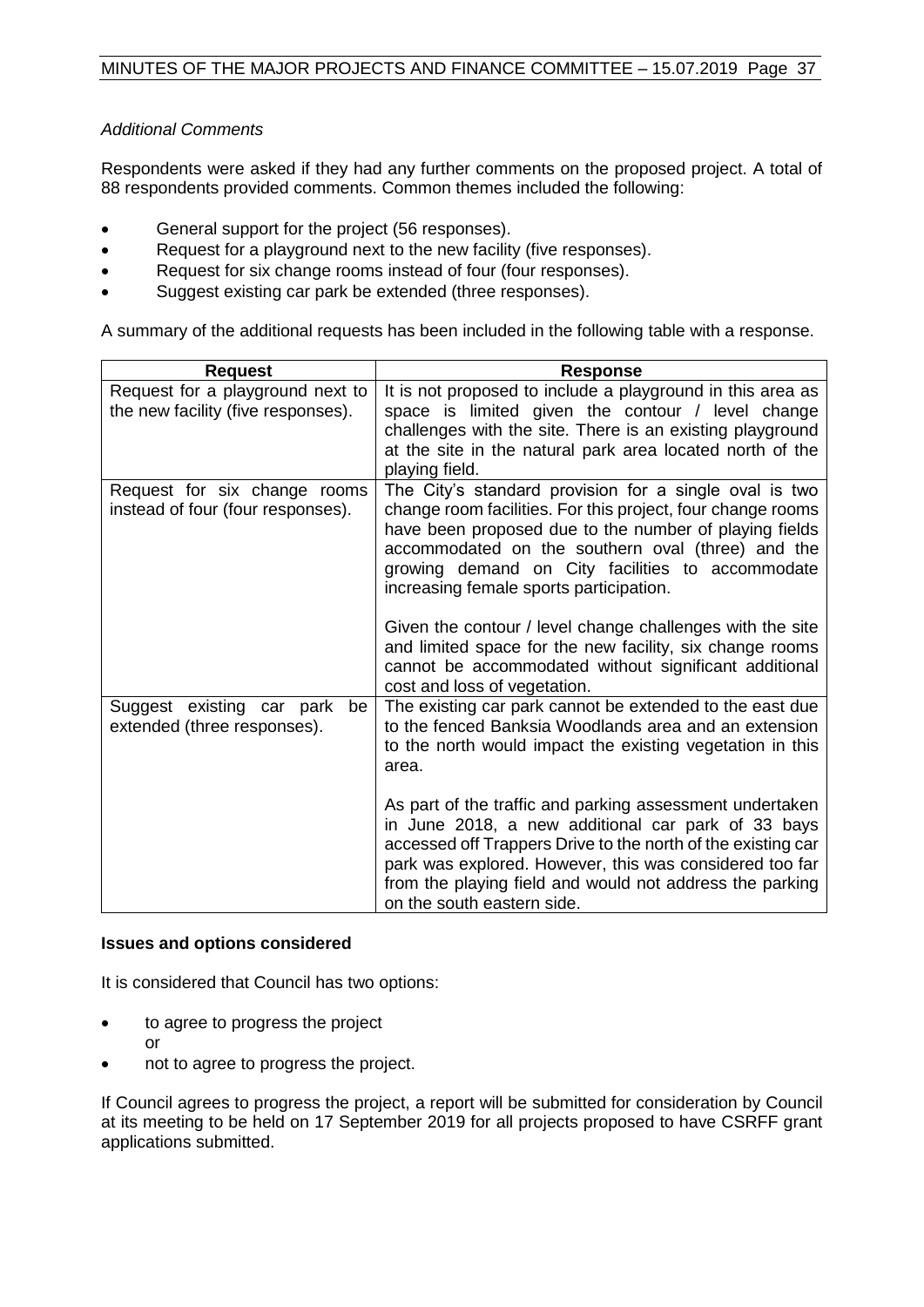#### MINUTES OF THE MAJOR PROJECTS AND FINANCE COMMITTEE – 15.07.2019 Page 38

#### **Legislation / Strategic Community Plan / Policy implications**

**Legislation** Not applicable.

### **Strategic Community Plan**

- **Key theme Community Wellbeing.**
- **Objective** Quality facilities.
- **Strategic initiative •** Support a long-term approach to significant facility upgrades and improvements.
	- Understand the demographic context of local communities to support effective facility planning.
	- Employ facility design principles that will provide for longevity, diversity and inclusiveness and where appropriate, support decentralising the delivery of City services.

**Policy** *Requests for New or Capital Upgrades to Existing Community Buildings Policy. Public Art Policy. Asset Management Policy. Community Consultation and Engagement Policy.* 

#### **Risk management considerations**

If the project does not progress, the sporting clubs that use Chichester Park will continue to operate within the existing limited facility. Based on the classification of the park (district park), heavy utilisation of the southern playing field and inadequate existing facilities, a redevelopment is required to better service the sporting clubs and the local wider community's needs. Furthermore, the clubroom will be nearing 30 years old at the time of the proposed redevelopment, therefore it is considered appropriate to upgrade it.

Any capital project brings risks in relation to contingencies and over-runs against original design. The capital cost estimate is based on concept designs and may differ once further detailed designs are undertaken for the project.

#### **Financial / budget implications**

The total estimated capital cost for the proposed project is \$4,159,170 which is currently included across 2019-20, 2020-21 and 2021-22 of the City's *Five Year Capital Works Program* and *20 Year Strategic Financial Plan* for the project.

It has been identified that this project would be suitable for consideration as part of the Department of Local Government, Sport and Cultural Industries (DLGSCI) CSRFF program. The CSRFF program considers a contribution of up to one-third for eligible components of a project that demonstrate they will increase sport participation, in this case up to \$1,093,790.

The financial projections for the project were included in the report considered by Council at its meeting held on 20 November 2018 (CJ208-11/18 refers).

All amounts quoted in this report are exclusive of GST.

#### **Regional significance**

Not applicable.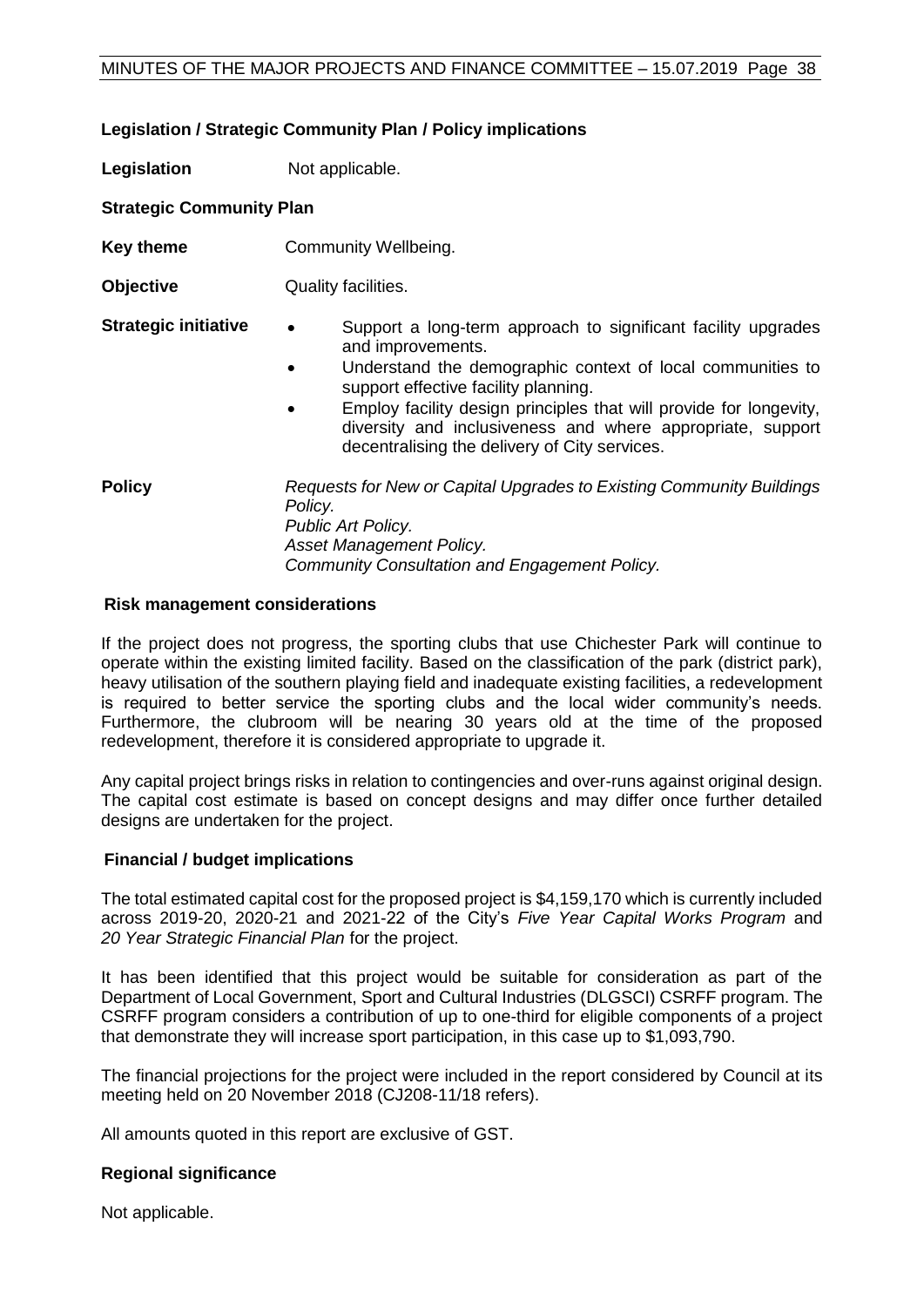#### **Sustainability implications**

#### **Environmental**

All facility redevelopment projects are planned to reduce the impact of the carbon footprint and consider environmental sustainability design features where possible within the project budget. In addition, the site concept plans have been developed with the aim of minimising the impact on important flora and fauna at Chichester Park. Four trees have been recommended for removal due to existing health and structural condition however, in preparation of the potential loss of these identified trees, the City planted 16 new trees during the 2018 winter tree planting program.

#### **Social**

The project has included two rounds of engagement with existing user groups and the local wider community to ensure that the proposed redevelopment represents the communities' diverse needs. Furthermore, the proposed development at the site considers access and inclusion principles and aims to enhance the amenity of the public space. One of the main challenges with the site is the contour / level changes which create issues with access from the existing car park and compliance with access and inclusion requirements. To address this, a vehicle ramp and separate pedestrian pathways have been proposed to link the existing car park to the proposed new community sporting facility and park playing surface.

#### Economic

One of the main principles of the City's *Masterplan framework* is the development of 'shared' and 'multi-purpose' facilities to avoid duplication, and to reduce the ongoing maintenance and future capital expenditure requirements.

### **Consultation**

Engagement for the project was conducted in accordance with the City's approved *Community Consultation and Engagement Policy* and *Protocol.* Results of the initial community engagement for this project were considered by Council at its meeting held on 10 October 2017 (CJ169-10/17 refers). Results of the second round of community engagement that was undertaken from 25 March to 15 April 2019 have been provided in the Details section of this report.

#### **COMMENT**

The City has undertaken a number of community sporting facility developments over the last 10 years such as those at Seacrest Park, Sorrento; Forrest Park, Padbury; Bramston Park, Burns Beach and Penistone Park, Greenwood.

The City identified Chichester Park as the next redevelopment project to be undertaken due to the existing clubroom facility functionality, size, layout and location issues and several challenges that have been identified in relation to the site. The park is one of eight district level parks within the City and the infrastructure supports five sporting clubs with 1,420 registered members. The works proposed at Chichester Park, is the final community sporting facility development currently planned to be undertaken by the City in the next 10 years.

The results of the community engagement demonstrates that over 92% of respondents support the new community sporting facility, BBQ / picnic area and underground drainage on the southern playing field proposed as part of the project. Approximately 80% of respondents support the additional parking proposed on Landor Gardens and Standish Way and approximately 90% support the additional parking proposed on Trappers Drive.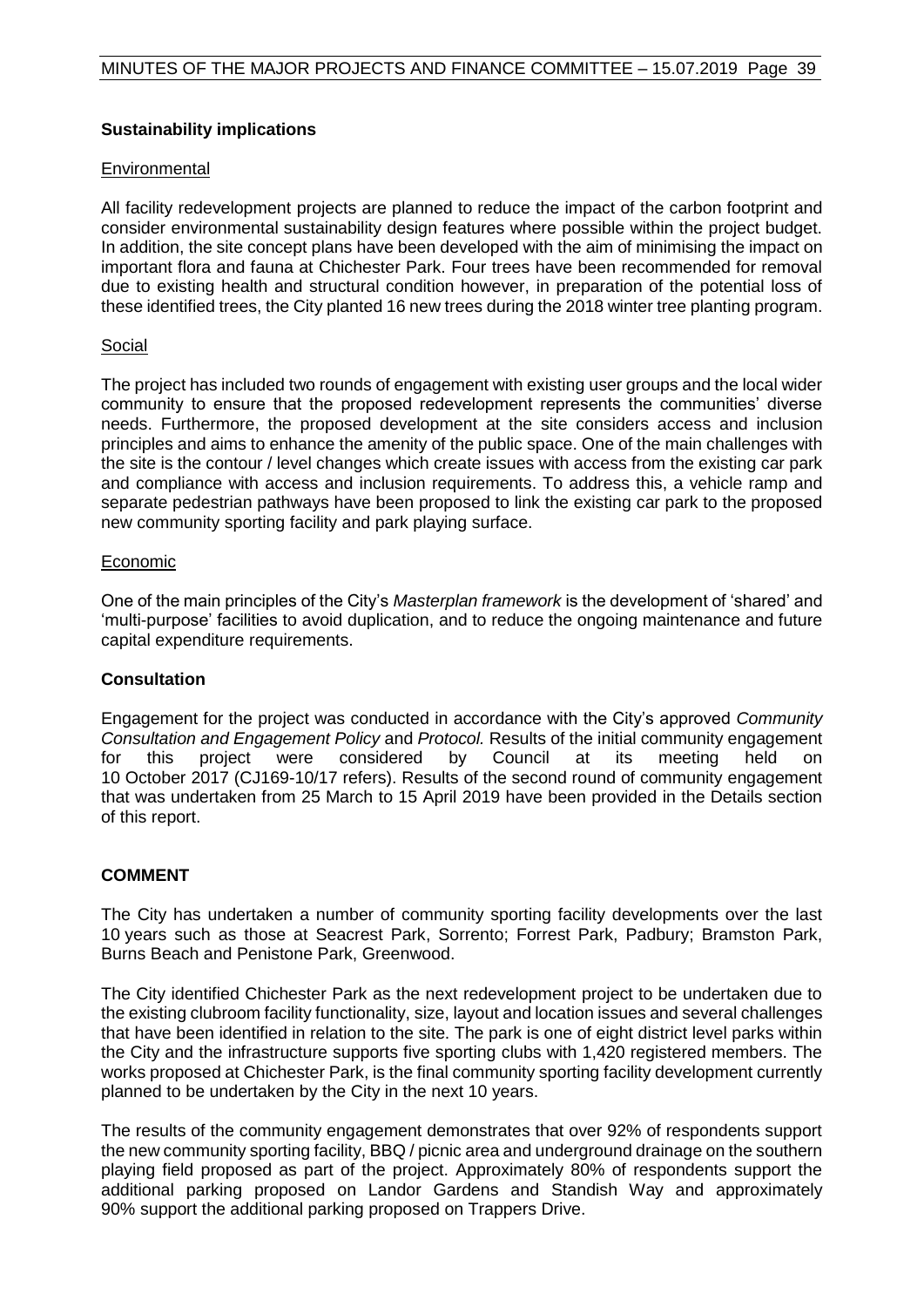Based on the results of the community engagement, it is recommended that the project proceed and is listed as part of the City's CSRFF project submission report to be considered by Council at its meeting to be held on 17 September 2019.

#### **VOTING REQUIREMENTS**

Simple Majority.

*The Senior Financial Analyst left the room at 6.21pm.*

#### **MOVED Cr Poliwka, SECONDED Cr Hollywood that Council:**

- **1 NOTES the findings of the second round of community engagement undertaken for the Chichester Park project as detailed in this Report;**
- **2 NOTES that \$4,159,170 is currently included across 2019-20, 2020-21 and 2021-22 of the City's** *Five Year Capital Works Program* **and** *20 Year Strategic Financial Plan* **for the Chichester Park project;**
- **3 NOTES the Chichester Park project will be listed as part of the City's Community Sporting and Recreation Facilities Fund (CSRFF) project submission report to be considered by Council at its meeting to be held on 17 September 2019.**

#### **The Motion was Put and CARRIED (7/0)**

**In favour of the Motion:** Mayor Jacob, Crs Chester, Fishwick, Hamilton-Prime, Hollywood, Poliwka and Taylor.

*Appendix 5 refers*

*To access this attachment on electronic document, click here: [Attach5agnMPF190715.pdf](http://www.joondalup.wa.gov.au/files/committees/MPFI/2019/Attach5agnMPF190715.pdf)*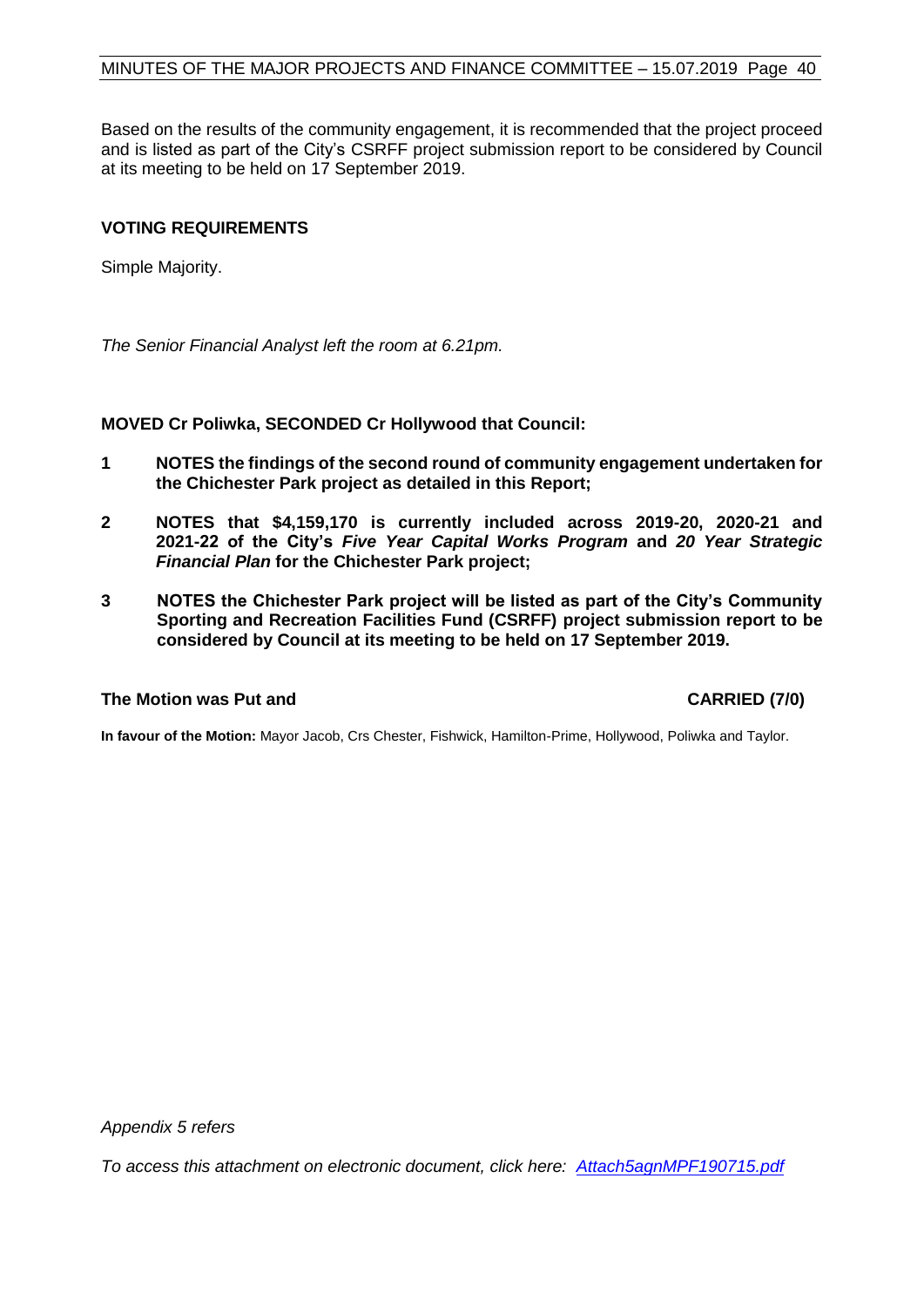| <b>Name/Position</b>      | Cr Philippa Taylor.                                             |
|---------------------------|-----------------------------------------------------------------|
| <b>Item No./Subject</b>   | Item 6 - Ocean Reef Marina - Project Status.                    |
| <b>Nature of interest</b> | Interest that may affect impartiality.                          |
| <b>Extent of Interest</b> | Cr Taylor is a member of the Ocean Reef Sea Sports Club and the |
|                           | Joondalup RSL.                                                  |

#### **Disclosure of interest affecting impartiality**

# <span id="page-40-0"></span>**ITEM 6 OCEAN REEF MARINA - PROJECT STATUS**

| <b>WARD</b>                           | <b>North Central</b>                                                                                                                                   |
|---------------------------------------|--------------------------------------------------------------------------------------------------------------------------------------------------------|
| <b>RESPONSIBLE</b><br><b>DIRECTOR</b> | Mr Garry Hunt<br>Office of the CEO                                                                                                                     |
| <b>FILE NUMBER</b>                    | 04171, 101515                                                                                                                                          |
| <b>ATTACHMENT</b>                     | Nil.                                                                                                                                                   |
| <b>AUTHORITY / DISCRETION</b>         | Information - includes items provided to Council for information<br>purposes only that do not require a decision of Council (that is<br>for 'noting'). |

#### **PURPOSE**

For the Major Projects and Finance Committee to note the progress of the Ocean Reef Marina development.

### **EXECUTIVE SUMMARY**

To progress the implementation of the Ocean Reef Marina development, the following activities and tasks have been undertaken since the previous project status report was considered by the Major Projects and Finance Committee at its meeting held on 6 May 2019 (Item 7 refers):

- 1 Liaison and engagement with the State Government through LandCorp.
- 2 Concept Plan development.
- 3 Progression of the environmental and planning approval processes.
- 4 Community engagement.
- 5 Stakeholder engagement.
- 6 Other matters.

The project is progressing in accordance with the updated project plan prepared by LandCorp and represented in the Ocean Reef Marina indicative timeline as at April 2019. However, there have a several matters identified that have the potential to affect progress on the project and these will be outlined in this report.

*It is therefore recommended that the Major Projects and Finance Committee NOTES the Ocean Reef Marina Project Status report.*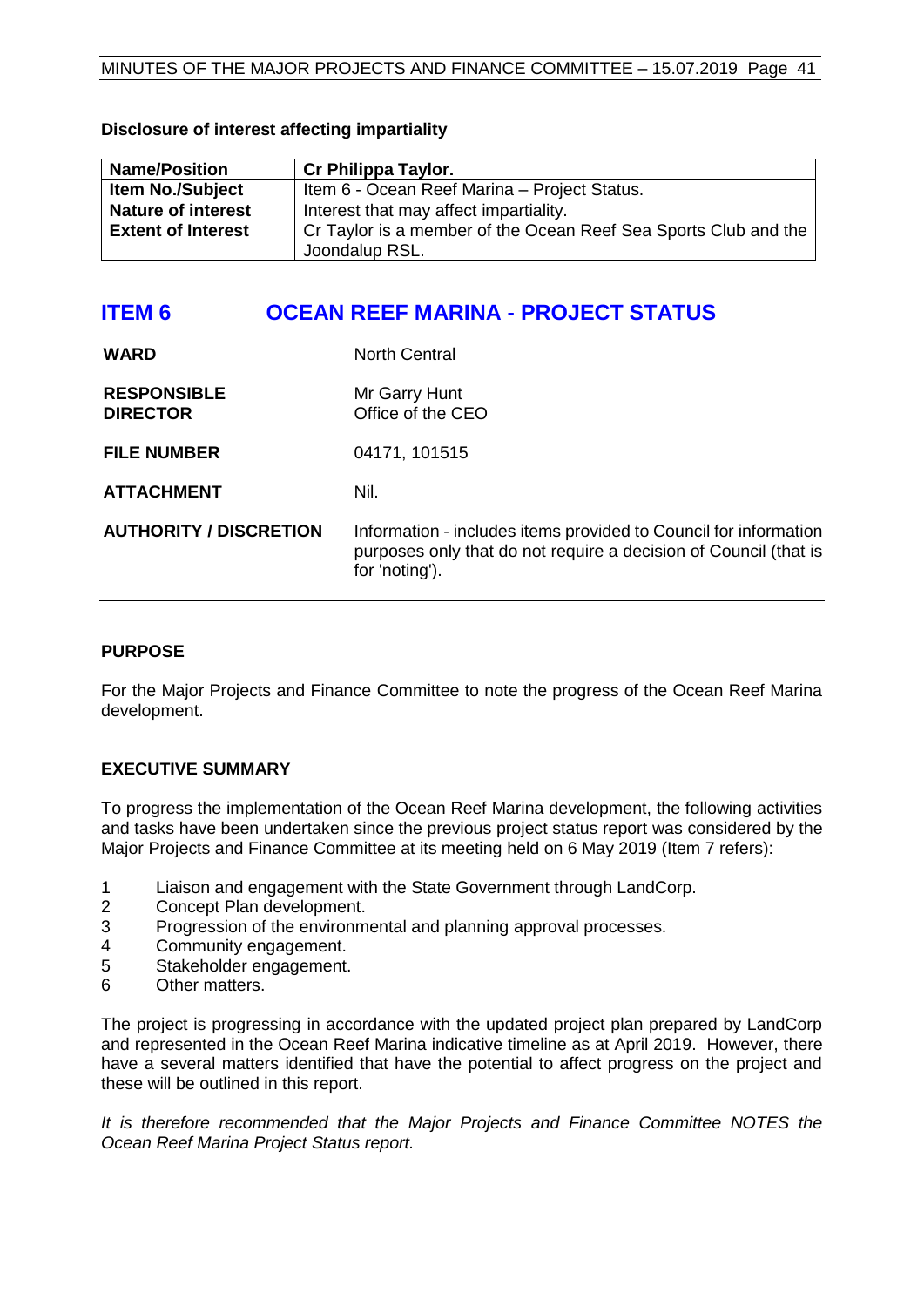### **BACKGROUND**

#### **1 State Government / LandCorp**

Following the State Government announcement in September 2017 that LandCorp would implement the Ocean Reef Marina project, the City's ongoing involvement in the project was covered in the Memorandum of Understanding (MOU) endorsed by Council at its meeting held on 20 February 2018 (CJ031-02/18 refers) and executed in March 2018.

#### **2 Concept Plan Development**

The refined concept plan was endorsed for community engagement by the Government Steering Committee in August 2018. The refined plan was developed following an extensive review process undertaken by the Project Steering Group with considerable input from the Department of Transport (DoT).

The refined plan formed the basis of initial discussions with the Ocean Reef Sea Sports Club (ORSSC) and Whitfords Volunteer Sea Rescue Group (WVSRG) regarding the development of the relevant business cases for these entities.

#### **3 Planning and Environmental Approvals**

#### Metropolitan Region Scheme Amendment 1270/41

Metropolitan Region Scheme (MRS) Amendment 1270/41 was advertised for public comment from November 2016 to February 2017.

Notwithstanding the development of a refined concept plan, the plan advertised in February 2017 remains the relevant plan for MRS Amendment 1270/41 process. It is considered imperative that the current MRS process progresses in order to provide project certainty and to meet State Government expectations for onsite commencement in 2020.

Changes to the plan which may affect the planning approvals will be dealt with through an alternative planning framework following gazettal of MRS Amendment 1271/41.

#### Negotiated Planning Outcome for Bush Forever Site 325

The Western Australian Planning Commission (WAPC) has commenced the implementation of the Negotiated Planning Outcome (NPO) and has finalised the acquisition of a parcel of land suitable as an off-set for the portion of Bush Forever Site 325 required for the development.

Acquisition of this land parcel for inclusion in the conservation estate forms 90% of the NPO requirement with the remaining 10% being rehabilitation of degraded sections of Bush Forever Site 325 in the vicinity of the development.

#### Public Environmental Review

Public advertising of the Public Environmental Review documents occurred from November 2016 to February 2017 and responses to submissions received, both public and agency, were finalised and accepted by the Environmental Protection Authority in October 2018.

In October 2018, following a formal request from the City, the EPA transferred the proponency for the PER to LandCorp.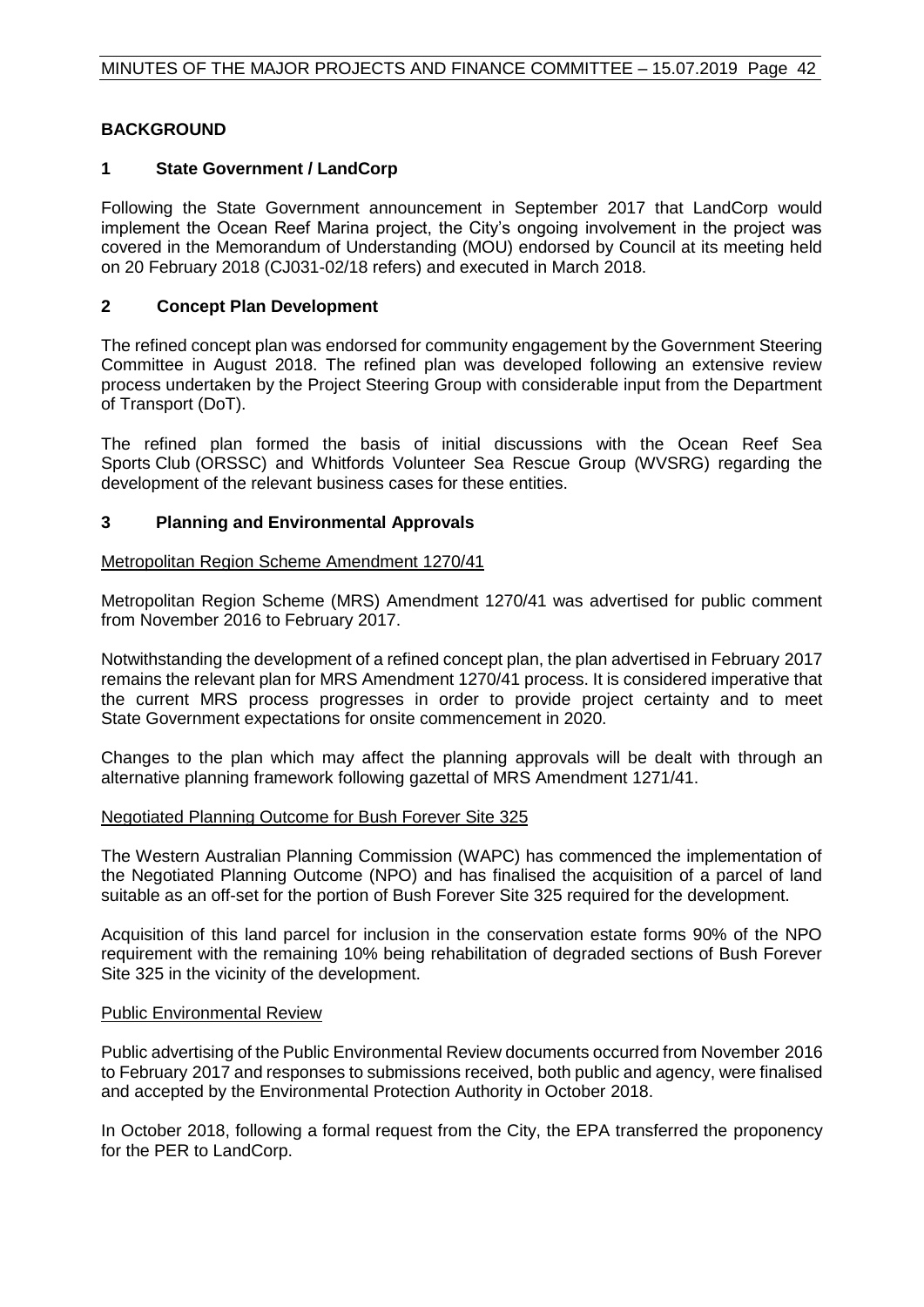The EPA report advising that the proposal was environmentally acceptable and could proceed with strict conditions was provided to the Minister for Environment in February 2019. A two-week public appeal period then ran from 25 February to 11 March 2019.

#### Marmion Marine Park

The Ocean Reef Marina development requires excision from the Marmion Marine Park which is a complex process managed by the Department of Biodiversity, Conservation and Attractions on behalf of the Conservation and Parks Commission.

The Conservation and Parks Commission has provided in-principle support for the excision (subject to the project receiving the required statutory approvals) and a Cabinet Submission has been prepared to progress the required Act of Parliament process.

It should be noted that given the broader implications of the proposal on the boundary and management of the Marmion Marine Park and recreational abalone fishers, the EPA provided high level advice to the Minister for Environment (as part of the PER process) about Government agencies working together to address these matters.

#### Draft preliminary *Ocean Reef Marina Structure Plan*

Should the alternate planning framework described later in this report be acceptable to the WAPC and other relevant authorities, an *Ocean Reef Marina Structure Plan* may no longer be required.

#### **4 Stakeholder and Community Engagement**

The extensive *Stakeholder Engagement and Communications Strategies* (development by LandCorp and endorsed by the Government Steering Community) are being implemented and the City assists as requested and required.

#### **DETAILS**

#### **1 State Government / LandCorp**

#### Land Assembly and the City's freehold land

As previously reported (Major Projects and Finance Committee meeting held on 6 May 2019 (Item 7 refers)), Clause 6.1 of the MOU outlines the City's responsibility in terms of its freehold land:

- *"6.1 The City agrees that it shall:*
	- *(f) Not dispose of or otherwise deal with land it owns within the area of the Project (27 hectare area comprising Lot 1032 on Plan 13198 and Lot 1029 on Diagram 57604) which would materially affect or restrict the implementation of the Project.*
	- *(g) Contribute the portion of City owned land required for the Project for an agreed market value (assumed to be nominal) consideration. The methodology used to value the required Project land to be agreed between the Parties."*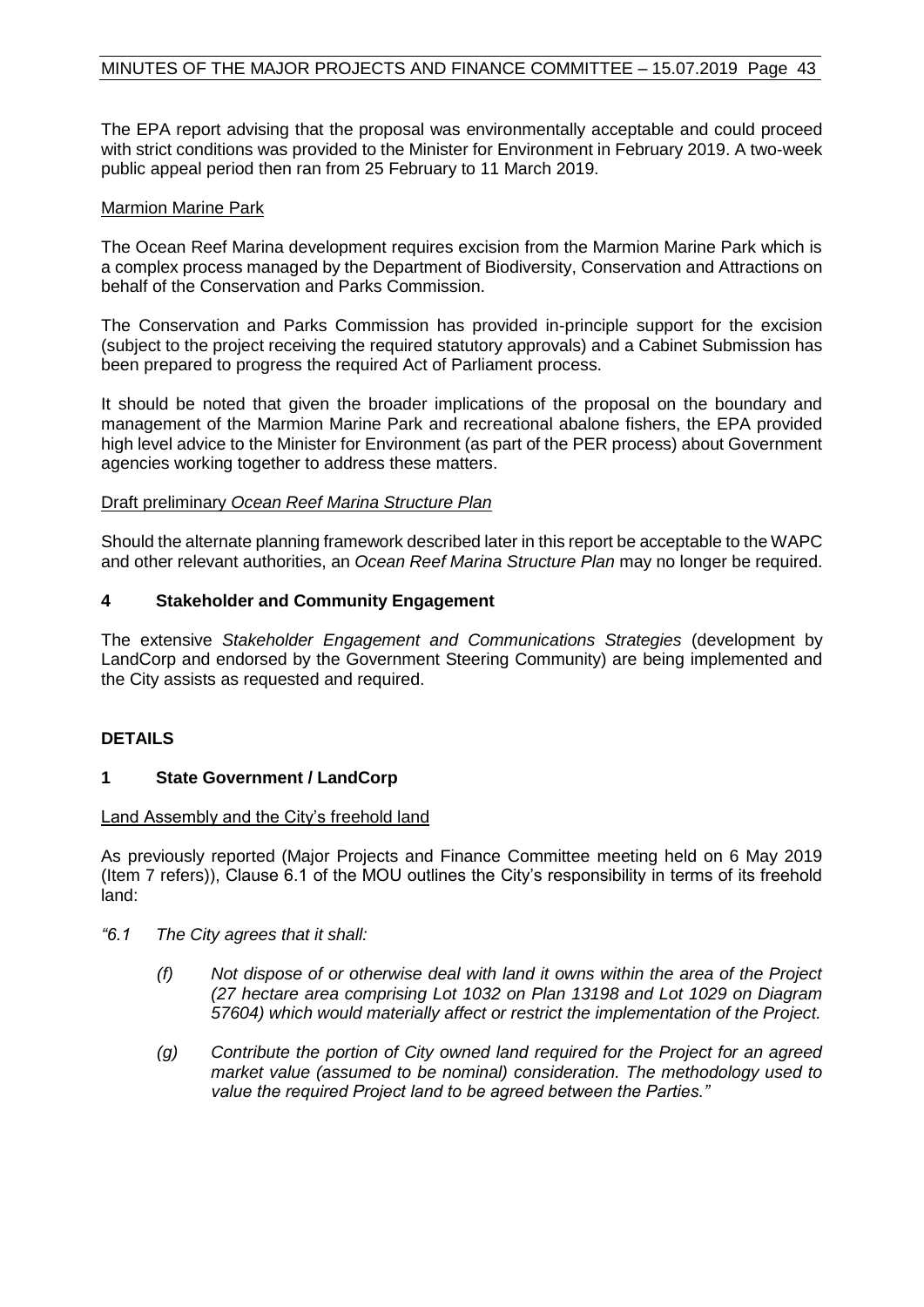The refined concept plan requires the following City-owned land to be contributed to the project:

- Lot 1032 2.6911 hectares
- Lot 1029 8.6251 hectares
- Total 11.316 hectares

The City has previously sought valuations for its land. However, it is considered appropriate that further market testing be sought, and independent market valuers have been engaged to provide additional advice on this matter.

This advice is considered crucial to enable negotiations with LandCorp to progress as is obtaining legal advice on matters such as:

- an amendment to the City's local government boundary
- rateability of boat pens
- required agreements between the City and LandCorp for the on-going operation and maintenance of the landside components of the development (MOU clauses 6.1(e), (h) and 7.3 refer).

#### Marina Management Model and the City's Financial Analysis

LandCorp engaged consultants to prepare a draft Marina Management Model for consideration by the Department of Transport, LandCorp and the City (in accordance with clause 6.1(d) of the MOU).

The model includes a financial analysis of the on-going operation and management of the marine components of the development only which, at this stage, assumes:

- A single management entity being responsible for management of the marina waterbody and terrestrial lands.
- The Marina Manager is responsible for the management of the boat ramps, trailer parking area, and areas along the existing foreshore, including the internal beach and the like.
- The ORSSC will hold a seabed lease for their proposed wet pen area (approximately 265 pens). ORSSC will be responsible for funding and constructing the pens.
- The Marina Manager will utilise the balance of the seabed area to accommodate approximately 300 wet pens (maximum capacity) which will be initially constructed.
- Take up rates of the 300 pens is staggered over the first eight years of operation.
- Boat trailer parking is included in the "launching" fees.
- No public ticketed parking.

A workshop, facilitated by the consultants, was held on 1 July 2019 and it is anticipated that further details will be provided to Council, through the Major Projects and Finance Committee, on the resultant Marina Management Agreement.

As the Marina Management Agreement will impact the City and inform the required agreement/s between the City and LandCorp (as indicated above), acceptance of the agreement by all parties is required.

Again, as previously reported (Major Projects and Finance Committee meeting held on 6 May 2019 (Item 7 refers)) the City is undertaking a detailed financial analysis of the impact of the project, both income and expenditure, to the City. The analysis addresses such matters as:

- the City's freehold land
- value of the existing City's owned assets at the Ocean Reef Boat Harbour
- sunk costs (approximately \$4.5 million excluding staff costs and grants received)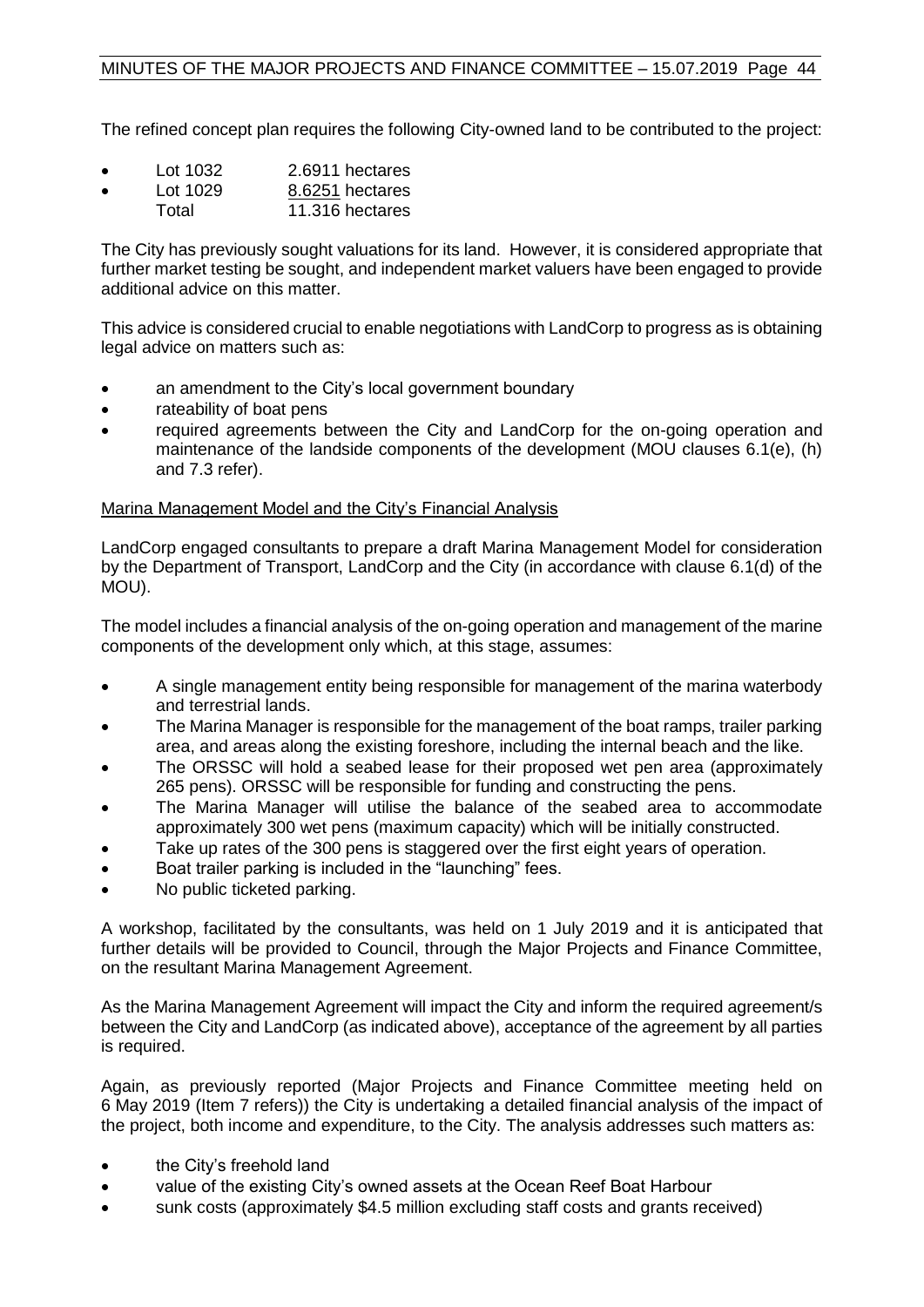- income generated by existing facilities
- ORSSC and WVSRG
- new rates income to be received
- on-going operating and maintenance costs
- depreciation and capital replacement
- cash flow analysis
- issues to be resolved
- *20 Year Strategic Financial Plan* and the impact of the Ocean Reef Marina.

The analysis is based on numerous assumptions which need to be tested and the information provided in the Marina Management Model will contribute to its finalisation. Once completed, the City's financial analysis will be presented for consideration by Council, through the Major Projects and Finance Committee.

#### Cooperative Research Centre for Water Sensitive Cities (CRCWSC)

The CRCWSC was established in July 2012. Its purpose is to help change the way cities and towns are designed, built and managed by valuing the contribution water makes to economic development and growth, quality of life and the ecosystems of which cities are a part<sup>1</sup>.

LandCorp is considering the submission of a proposal to the CRCWSC for "Ideas for Ocean Reef Marina" and has the City as part of the proposal consortium (together with LandCorp and the Water Corporation with input from the Department of Primary Industry and Regional Development).

The project has the potential to explore the following:

- Alternative non-potable supply for public open space irrigation and boat wash-down.
- Diversion of the Beenyup ocean outfall via local reuse.
- Stormwater management to minimise marine impacts.
- Artificial reef and habitat creation for abalone.
- Highly innovative and sustainable smart precinct scale development (integrated water, energy, waste and transport) that builds on the unique location and expectation of community.

In recent times, similar projects have been undertaken by the CRCWSC on the following projects:

- Batavia Coast Marina Stage 2 City of Greater Geraldton.
- Brabham Development (City of Swan) Peet / Department of Communities.
- Revitalising Canning City Centre City of Canning.

• Bentley Regeneration Project Department of Communities.

The City will be represented by the appropriate officers and a financial contribution of \$10,000 will be made towards the project. The approved project budget contains sufficient funds for this contribution.

The project directly aligns with the environmental and sustainability vision for the Ocean Reef Marina outlined in the *Project Philosophy and Parameters* (endorsed by Council at its Special meeting held on 19 May 2009 (JSC5-05/09 refers)), the objectives and projects within the *City's Climate Change Strategy* and *City Water Plan*.

 $\overline{a}$ Source: [https://watersensitivecities.org.au/about-the-crcwsc/,](https://watersensitivecities.org.au/about-the-crcwsc/) accessed 24 June 2019.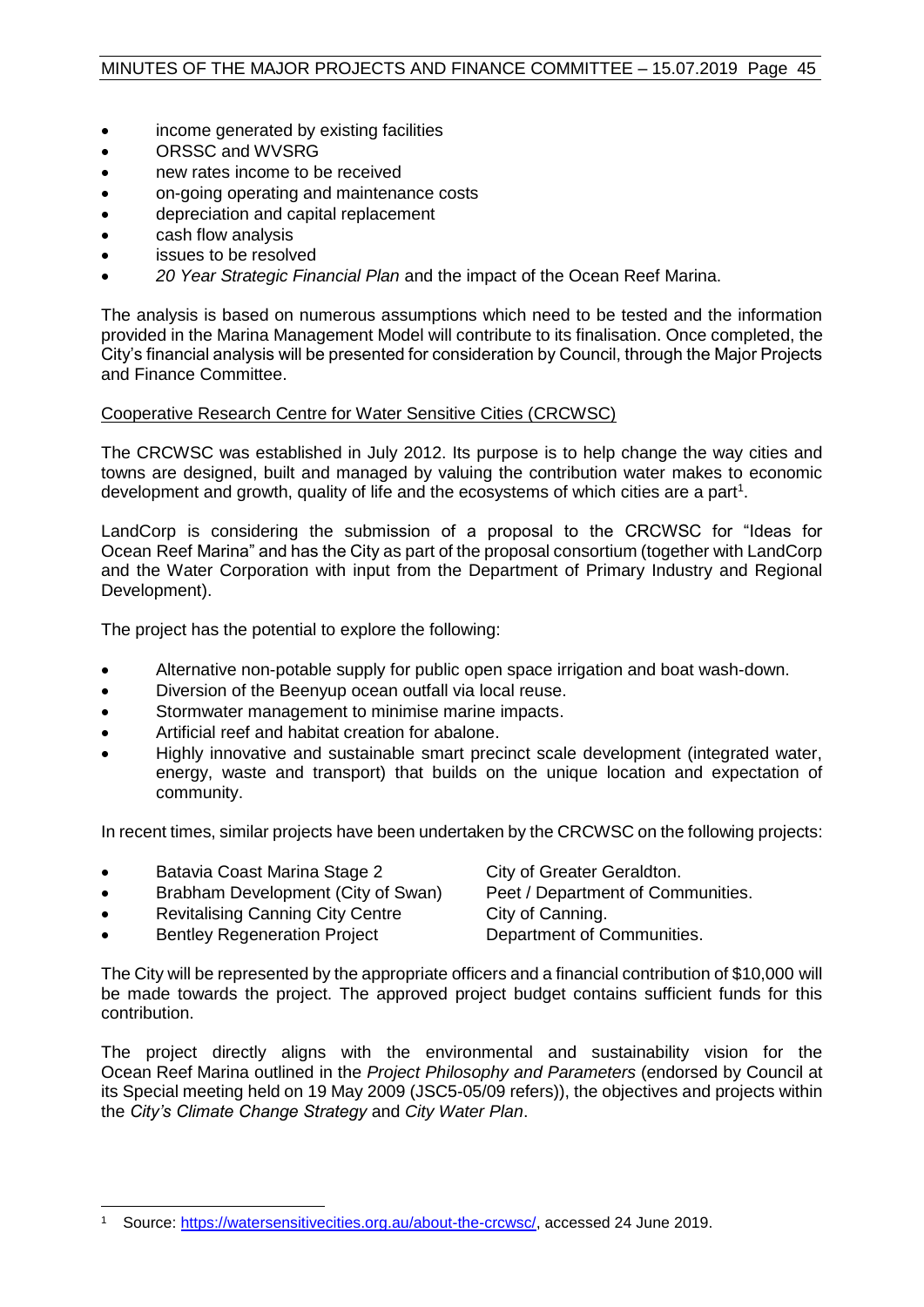#### **2 Concept Plan Development**

Following initial discussions with the ORSSC and WVSRG during the preparation of the required business cases, the concept plan has been further refined to ensure the most optimum outcome is achieved for these entities which aligns to their long-term requirements.

The amendments principally relate to the southern marine services precinct and the location of the required buildings.

The Department of Transport has requested that the project team consider the realignment of the marina entrance and provided a revised breakwater concept. This matter will be referred to the Government Steering Committee as the revised design will require additional modelling, may result in additional cost due to the depth of the water, and would impact on the project program. A revision to the marina entrance would also impact on the MRS Amendment and Public Environmental Review processes.

#### **3 Planning and Environmental Approvals**

#### Metropolitan Region Scheme Amendment 1270/41

The MRS Amendment is progressing in accordance with statutory process which is dependent on the finalisation of the PER process. Gazettal will also provide the trigger for an alternative planning framework process (refer to information below) which considers refined concept plan.

#### Improvement Plan / Scheme

LandCorp is committed to commencing construction of the marina by late 2020 and the planning approvals need to consider the refined concept plan (once endorsed by the Government Steering Committee).

It has been agreed by the relevant decision-making authorities that an Improvement Plan and Improvement Scheme will be the most efficient and effective planning process to progress the Ocean Reef Marina development in line with the project program.

Improvement Plans and Schemes allow the State Government to become the planning authority for particular areas of land, identified as requiring special planning, with the intention of advancing its planning and development.

It is proposed that the *Ocean Reef Marina Improvement Plan and Scheme* will include delegation of planning powers back to the City.

In April 2019, LandCorp submitted an *Improvement Plan* for WAPC consideration. In anticipation of acceptance of the *Improvement Plan* by the Minister for Planning, preparation of the *Ocean Reef Marina Improvement Scheme* has commenced and will be supported by a detailed Scheme Report and *Built Form Guidelines*.

It has been acknowledged that the WAPC may only provide a recommendation to the Minister for Planning, that the land be dealt with through an *Improvement Plan* under *Section 119* of the *Planning and Development Act 2005* and that the Minister will only consider the *Improvement Plan* once the MRS Amendment is gazetted.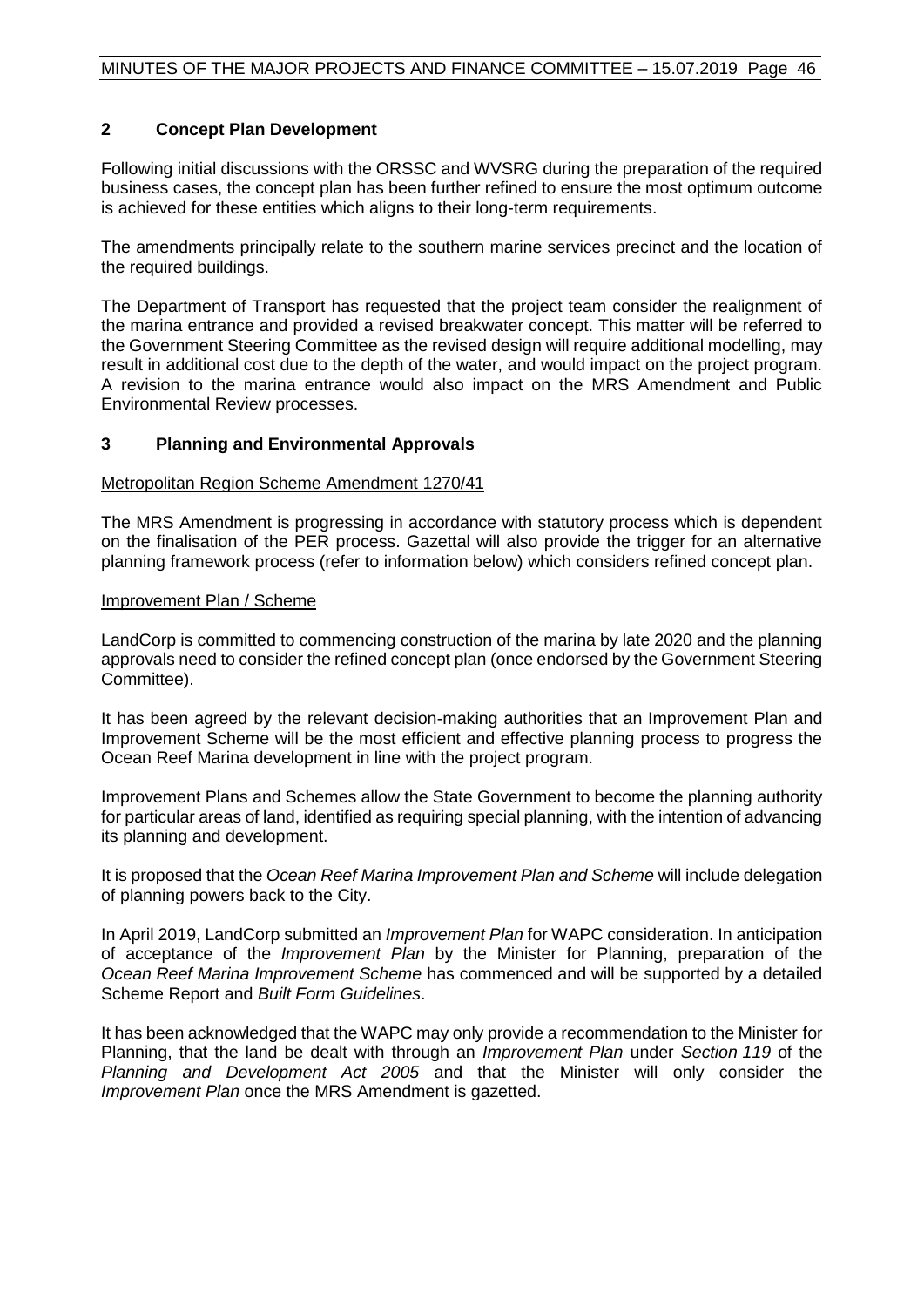#### MINUTES OF THE MAJOR PROJECTS AND FINANCE COMMITTEE – 15.07.2019 Page 47

#### Negotiated Planning Outcome for Bush Forever Site 325

The WAPC has finalised the acquisition of a parcel of land suitable as an off-set for the portion of Bush Forever required for the development.

LandCorp has engaged environmental consultants to undertake investigations into the most suitable areas of Bush Forever Site 325 (within the vicinity of the development site) for the rehabilitation component (10%) of the NPO.

It is LandCorp's intention to engage with local "friends" groups and City officers prior to formal identification of the rehabilitation areas.

#### Public Environmental Review

A two-week public appeals period on EPA Report 1629 ran from 25 February to 11 March 2019.

Three appeals against the EPA's recommendation that the Ocean Reef Marina proposal was environmentally acceptable and could proceed with strict conditions were received.

Following the submission of responses to the appeals, LandCorp, Strategen Environmental and the City met with the Appeals Convenor to provide additional information and clarification were appropriate.

Based on these responses and a report from the EPA on the appeals, the Appeal Convenor will provide a report to the Minister for Environment for a final decision to be made. The project program prepared by LandCorp suggests this could occur before the end of July 2019.

#### Marmion Marine Park

The required process to excise the Ocean Reef Marina from the Marmion Marine Park is progressing is accordance with statutory process.

#### **4 Stakeholder engagement**

#### Public Realm Community Reference Group

The Public Realm Community Reference Group (CRG), established by LandCorp in January 2019, has completed its deliberations on the design and vision for the Ocean Reef Marina public realm.

A detailed *Landscape Masterplan*, incorporating the ideas raised by the CRG, has been prepared and is currently being considered by LandCorp. Given that it is likely that the City will be responsible for maintaining the public realm, involvement of the City during the finalisation of the *Landscape Masterplan* and detailed design phase will occur.

The *Landscape Masterplan* will be presented to a future meeting of the Government Steering Committee for endorsement.

#### Ocean Reef Sea Sports Club and Whitfords Volunteer Sea Rescue Group

Several meetings and workshops have been held separately with the ORSSC and WVSRG to progress the preparation of business cases for these entities.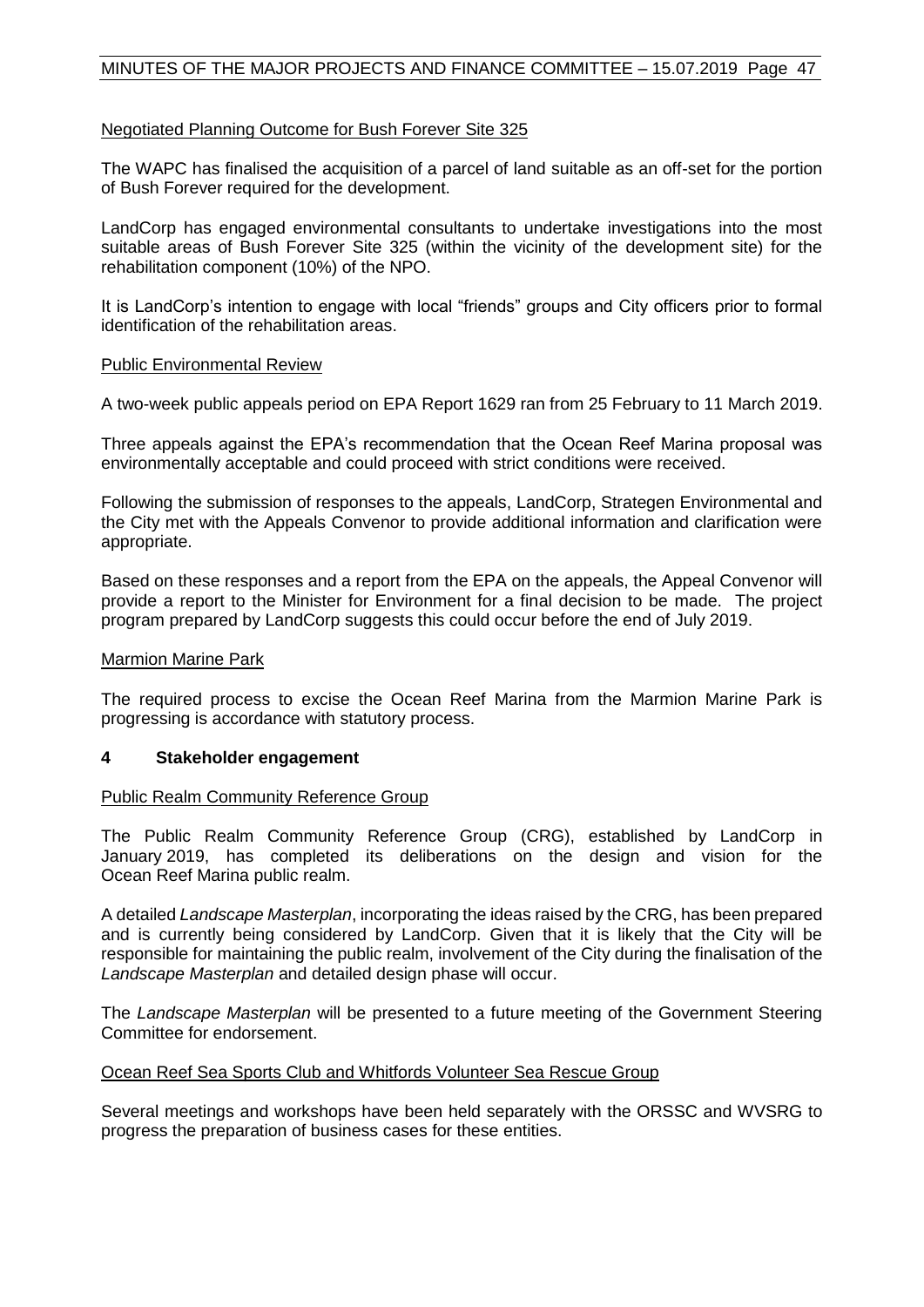#### MINUTES OF THE MAJOR PROJECTS AND FINANCE COMMITTEE – 15.07.2019 Page 48

Following the presentation of the draft business cases, both entities were comfortable that, as far as possible, their priorities had been addressed including:

Ocean Reef Sea Sports Club:

- number and accessibility of club boat pens
- land area, location and size of club building
- exclusive use of a boat ramp on event days (potential to provide an additional ramp)
- rigging and launching areas for junior sailors
- RSL memorial located within the parkland adjacent to the club building
- future expansion of the club
- potential of shared space with WVSRG
- new facilities to be constructed prior to the Club having to vacate their existing premises
- adequate car parking, trailer parking and boat storage area.

Whitfords Volunteer Sea Rescue Group:

- building footprint, layout and location
- ease of access to the boat launching facilities
- adequate equipment storage
- location of radio antennae.

Both the ORSSC and WVSRG will now consider the financials presented and provide comment/input to the project team to enable the business cases to be finalised.

It is anticipated that the business cases will be used to obtain the necessary funding for the construction of the required facilities.

#### Community Engagement

LandCorp recently commenced an Ocean Reef Marina myth busting ('Reel Facts') social media and website campaign. A number of myths surrounding the development will be addressed over the coming months including (but not limited to):

- "The marina will never happen".
- "Water in the marina won't flush".
- "The buildings look ugly; the public spaces are boring".
- "All plans for the artificial reef have been scrapped".
- "The marina has become a residential development".
- "The boat launching facilities will be worse than the current facilities".
- "There won't be enough boat pens".
- "The public spaces have been reduced".
- "There are ocean pools in Sydney we should have one too".

#### **Other**

LandCorp and the project team continues to engage and liaise with a variety of stakeholders. In recent months they have met with representatives from the surfing community, West Coast Abalone Divers Association as well as other individual on a number of issues relating to the development. LandCorp also engages with the Whudjak Working Group to ensure the interests of the traditional landowners are recognised and taken into account.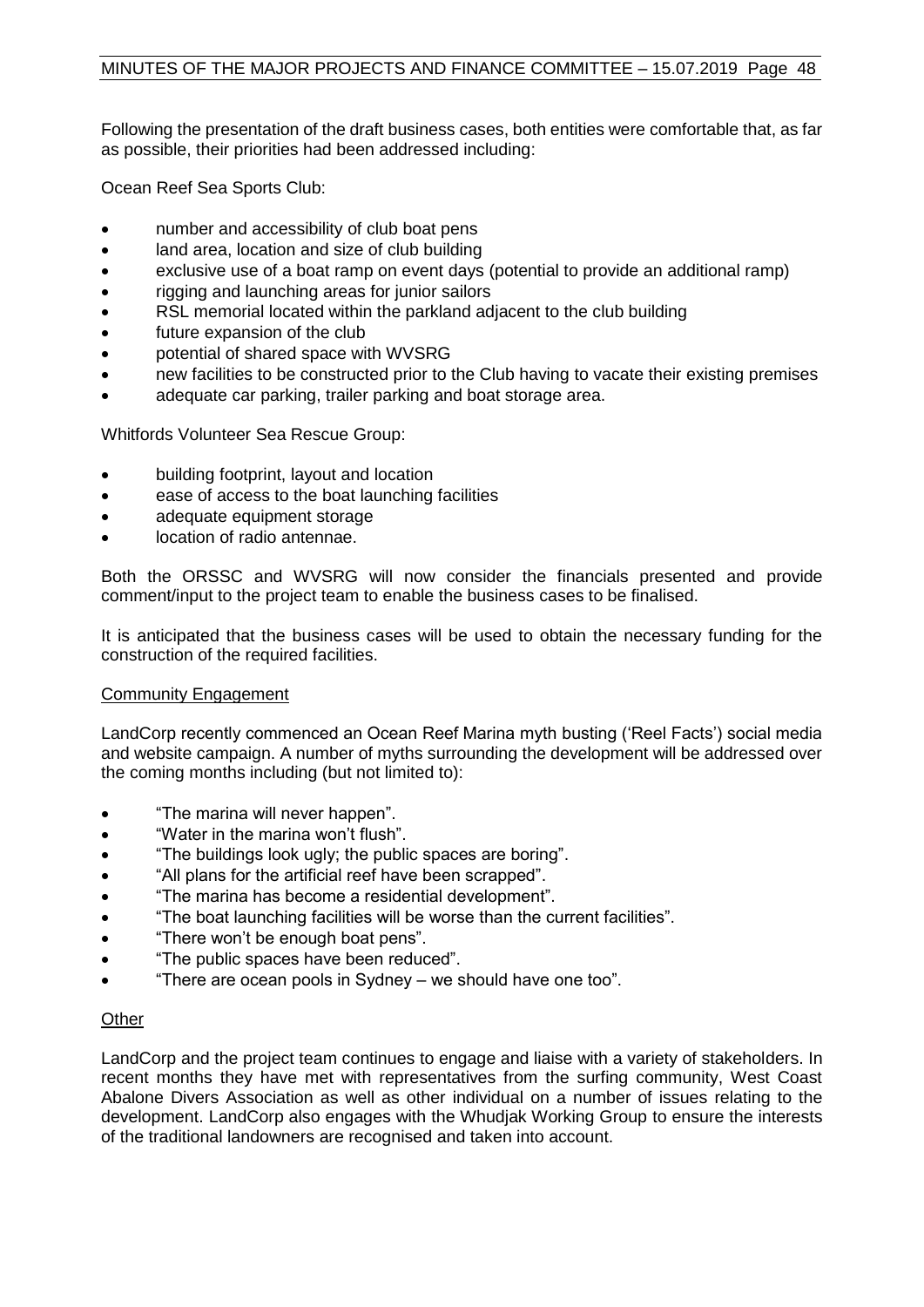#### **5 Other matters**

#### Native Title and Abalone Compensation

No additional information is available since the previous Major Projects and Finance Committee meeting held on 6 May 2019.

#### **Issues and options considered**

Not applicable.

#### **Legislation / Strategic Community Plan / Policy implications**

**Legislation** The City is governed by the requirements of the *Local Government Act 1995* in relation to dealings involving commercial undertakings and land development.

Other applicable legislation includes:

- *Planning and Development Act 2005.*
- *Environmental Protection Act 1986.*
- *Fisheries Adjustment Scheme Act 1987.*
- *Land Administration Act 1997.*
- *Environmental Protection, Biodiversity and Conservation Act 1999* (Cwlth).
- *Native Title Act 1993* (Cwlth).

The approvals for the development are influenced by State Planning and Development Control policies:

- *2.6: State Coastal Planning Policy.*
- *2.8: Bushland Policy for the Perth Metropolitan Region.*
- *3.7: Planning in Bushfire Prone Areas.*
- *1.8: Canal Estates and Artificial Water.*

#### **Strategic Community Plan**

**Key theme** Economic Prosperity, Vibrancy and Growth.

**Objective Destination City.** 

- **Strategic initiative •** Facilitate the establishment of major tourism infrastructure.
	- Encourage diverse accommodation options.

**Policy** *Local Planning Scheme No. 3.*

#### **Risk management considerations**

The execution of the MOU ensures that the City's interests in the project are acknowledged and protected. Further it allows the City to negotiate with the State Government on matters such as land tenure, on-going management responsibilities of a constructed marina and the City's contribution to the construction of community infrastructure (if any).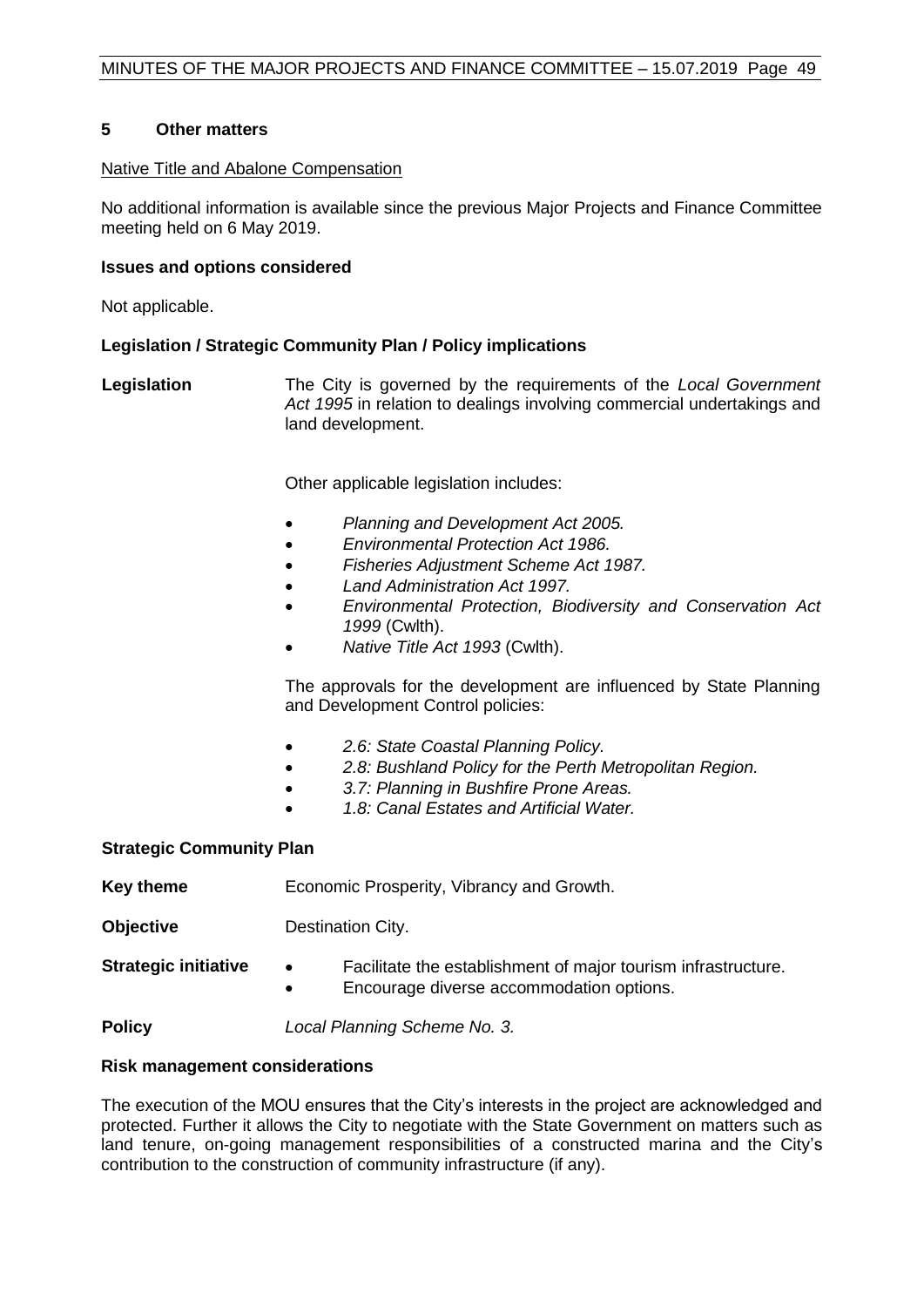The financial analysis currently being undertaken by the City will ensure relevant and up-to-date information on the financial impact of the construction and on-going operation of the marina on the City is available. This analysis will assist in the City's negotiations with LandCorp and the Department of Transport on the on-going project, development and operational responsibilities. Further, this analysis and any future financial analyses will mitigate the risk of the City being placed in a position where the financial burden of its on-going responsibilities is untenable.

#### **Financial / budget implications**

Current financial year impact

| Account no.          | C <sub>1001</sub> |                    |
|----------------------|-------------------|--------------------|
| <b>Budget Item</b>   |                   | Ocean Reef Marina. |
| <b>Budget amount</b> | S.                | 93,141             |
| Amount spent to date | \$                |                    |
| <b>Balance</b>       | \$.               | 93,141             |

Total Project Expenditure (as at 31 March 2019 including internal staff costs)

| 2007-08                       | \$<br>133,241     |
|-------------------------------|-------------------|
| 2008-09                       | \$<br>968,284     |
| 2009-10                       | \$<br>266,604     |
| 2010-11                       | \$<br>325,046     |
| 2011-12                       | \$<br>388,552     |
| 2012-13                       | \$<br>376,393     |
| 2013-14                       | \$<br>838,371     |
| 2014-15                       | \$<br>1,314,917   |
| 2015-16                       | \$<br>1,163,151   |
| 2016-17                       | \$<br>575,906     |
| 2017-18                       | \$<br>174,832     |
| 2018-19                       | \$<br>58,067      |
| <b>LESS Grants Received</b>   | \$<br>(1,285,500) |
| <b>Total City Expenditure</b> | \$<br>5,297,135   |

#### 2019-20

The 2019-20 project budget is \$93,141 which covers staff costs, communications and marketing (independent of LandCorp's stakeholder engagement strategy), legal advice as well as an allocation for the City to undertake financial / economic investigations on the on-going financial impacts (both income and expenditure) of the project. LandCorp is responsible for all costs related to the project (not directly attributable to the City).

| <b>Annual operating cost</b><br><b>Estimated annual income</b> | Investigations into the on-going financial impacts (both income<br>and expenditure) have commenced based on the refined concept<br>plan and other information provided by LandCorp. |
|----------------------------------------------------------------|-------------------------------------------------------------------------------------------------------------------------------------------------------------------------------------|
| <b>Capital replacement</b>                                     | The outcomes of these investigations will inform the City's<br>negotiations with LandCorp on the matters identified in this                                                         |
| 20 Year Strategic Financial<br><b>Plan impact</b>              | Report, the outcomes of which will enable a more accurate<br>determination on whole of life impacts.                                                                                |
| Impact year                                                    | The outcomes will also enable a detailed Business Case (if<br>required) to be prepared for the disposal of the City's freehold<br>land for the development.                         |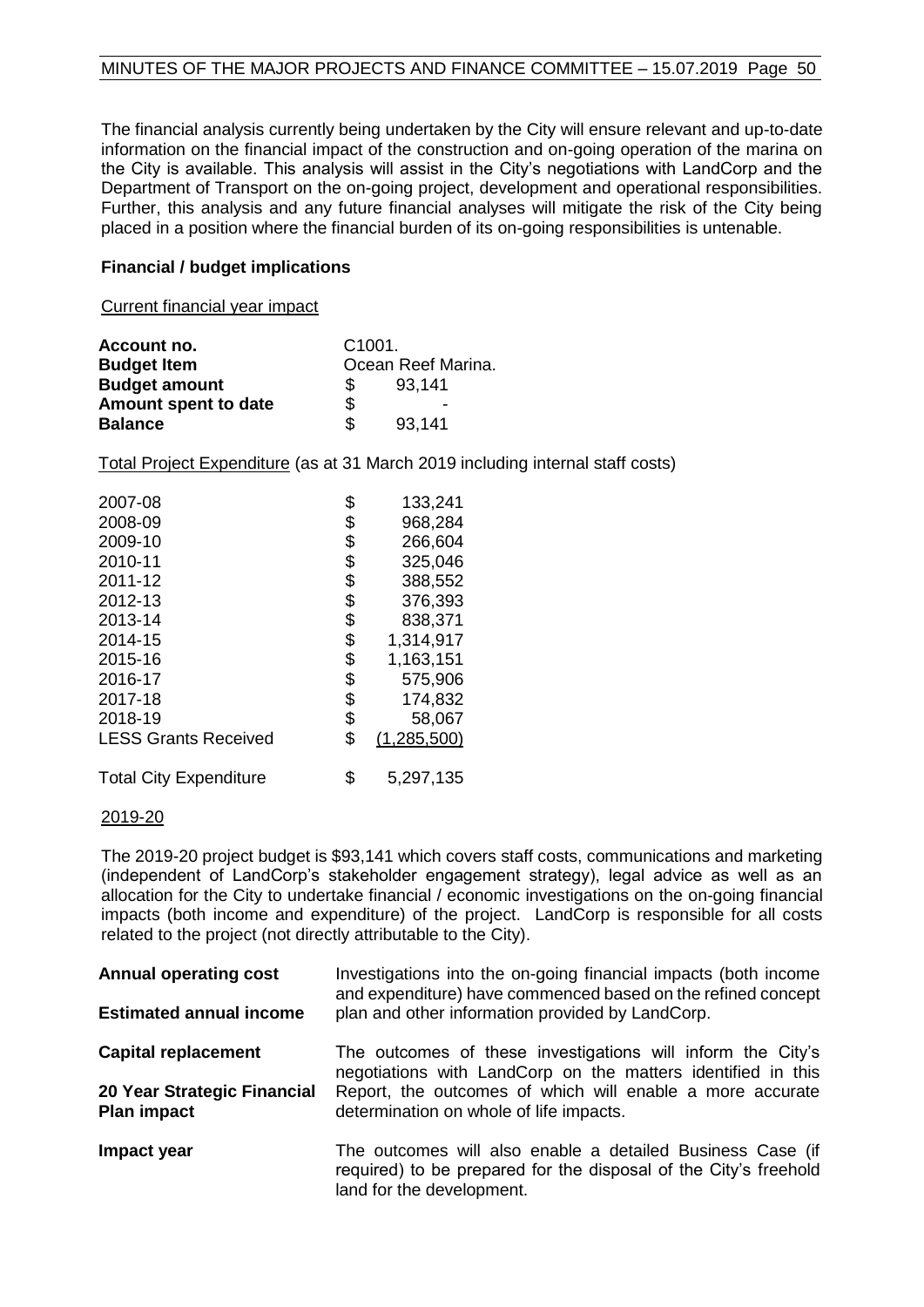All amounts quoted in this report are exclusive of GST.

#### **Regional significance**

The Ocean Reef Marina development will become a significant tourist / visitor destination and a key focal point within the northern Perth corridor.

#### **Sustainability implications**

#### Infrastructure Sustainability

At its meeting held on 20 February 2018 (CJ031-02/18 refers) it was agreed that Council, among other things:

*"3 REQUESTS the City to liaise with and request LandCorp to pursue development parameters which will deliver world class sustainable built form at the Ocean Reef Marina."*

The project has been registered for an Infrastructure Sustainability (IS) Planning rating from the Infrastructure Sustainability Council of Australia.

Significant progress has been made on the completion of the Infrastructure Sustainability Scorecard | Planning 2.0 which forms the basis of IS Planning Rating. The project will be rated on several categories including the environment which includes the following sub-categories:

- Energy and carbon.
- Green infrastructure.
- Environmental impacts.
- Resource efficiency.
- Water.
- Ecology.

#### Nine Innovation Ideas

The City is represented on all working groups relating to the Nine Innovation Ideas identified by the Ocean Reef Marina Project team:

- big picture, world-scale land uses
- smart precinct / smart marina
- water wise development
- low carbon integrated energy system / micro-grid
- smart waste precinct
- abalone artificial reef and dive trail
- future proofed transport
- self-sustained community development
- celebrating coastal maritime and indigenous cultural history.

It should be noted that the CRCWSC program outlined previously in this report will support and inform the outcomes of working group deliberations on the above innovation ideas.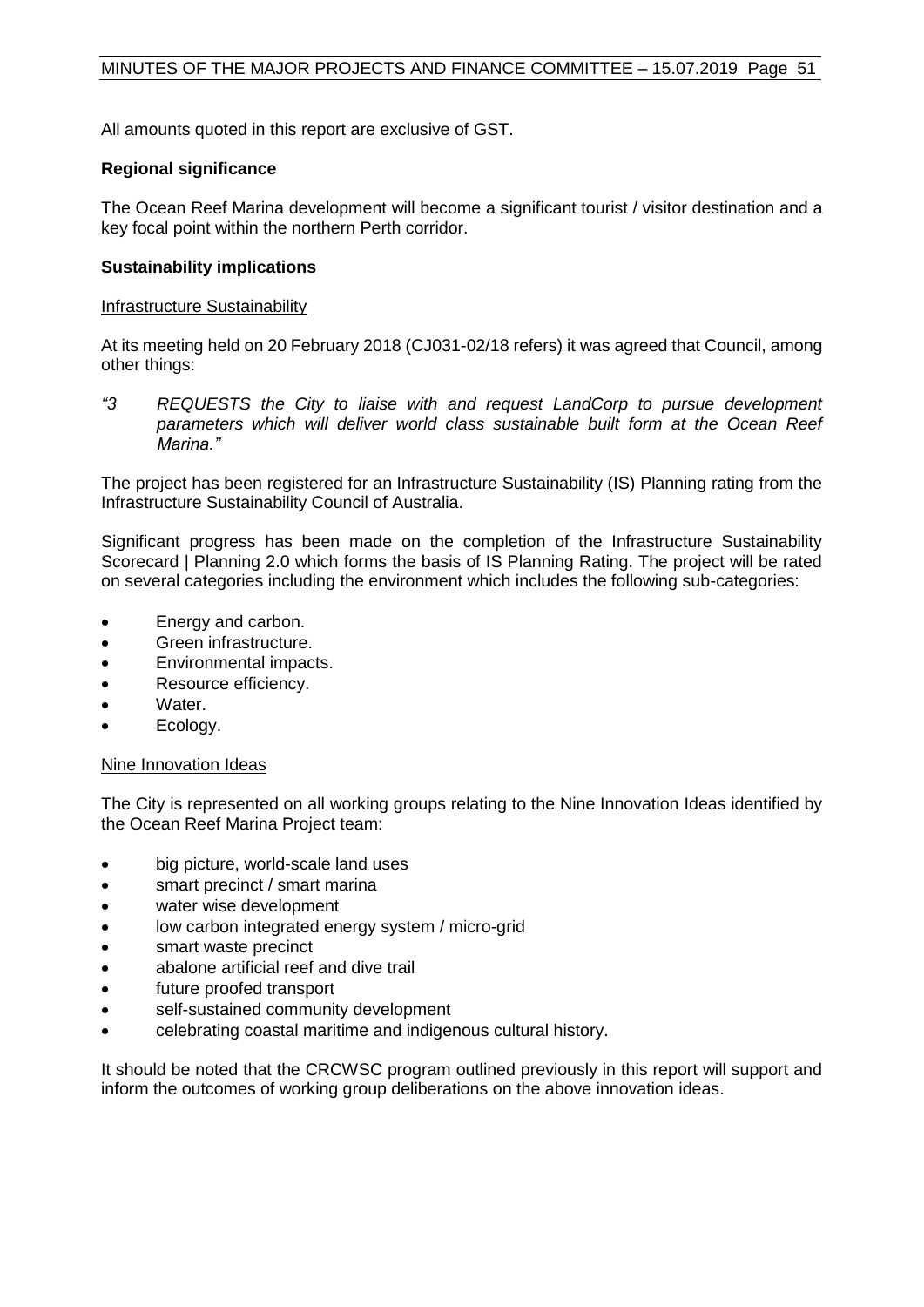#### **Consultation**

LandCorp's stakeholder engagement strategy identifies His Worship the Mayor, Elected Members and the City as well as Ministers, State Government agencies and special interest groups such as abalone industry representatives as key stakeholders in the project.

The strategy also complements and builds on the community engagement undertaken by the City throughout the life of the project. The City has provided LandCorp with extensive information on the outcomes of past engagement with the community as well as other key stakeholders (including Government agencies).

#### **COMMENT**

Since the previous meeting of the Major Projects and Finance Committee held on 6 May 2019, the Ocean Reef Marina project has progressed in accordance with the amended program prepared by LandCorp.

The tight timeframes proposed by the program presents several challenges for the LandCorp and the project team.

One challenge specific to the City is successful negotiations with LandCorp to ensure that the City's substantial investment in the project (in terms of expenditure, existing infrastructure and freehold land) is acknowledged and suitable recompense provisioned in any executed agreement.

The City continues to provide support to LandCorp and the project at all levels of the project and is committed to protecting the City's vision for, and investment in, the Ocean Reef Marina.

#### **VOTING REQUIREMENTS**

Simple Majority.

**MOVED Cr Taylor, SECONDED Cr Hamilton-Prime that the Major Projects and Finance Committee NOTES the Ocean Reef Marina Project Status report.**

#### **The Motion was Put and CARRIED (7/0)**

**In favour of the Motion:** Mayor Jacob, Crs Chester, Fishwick, Hamilton-Prime, Hollywood, Poliwka and Taylor.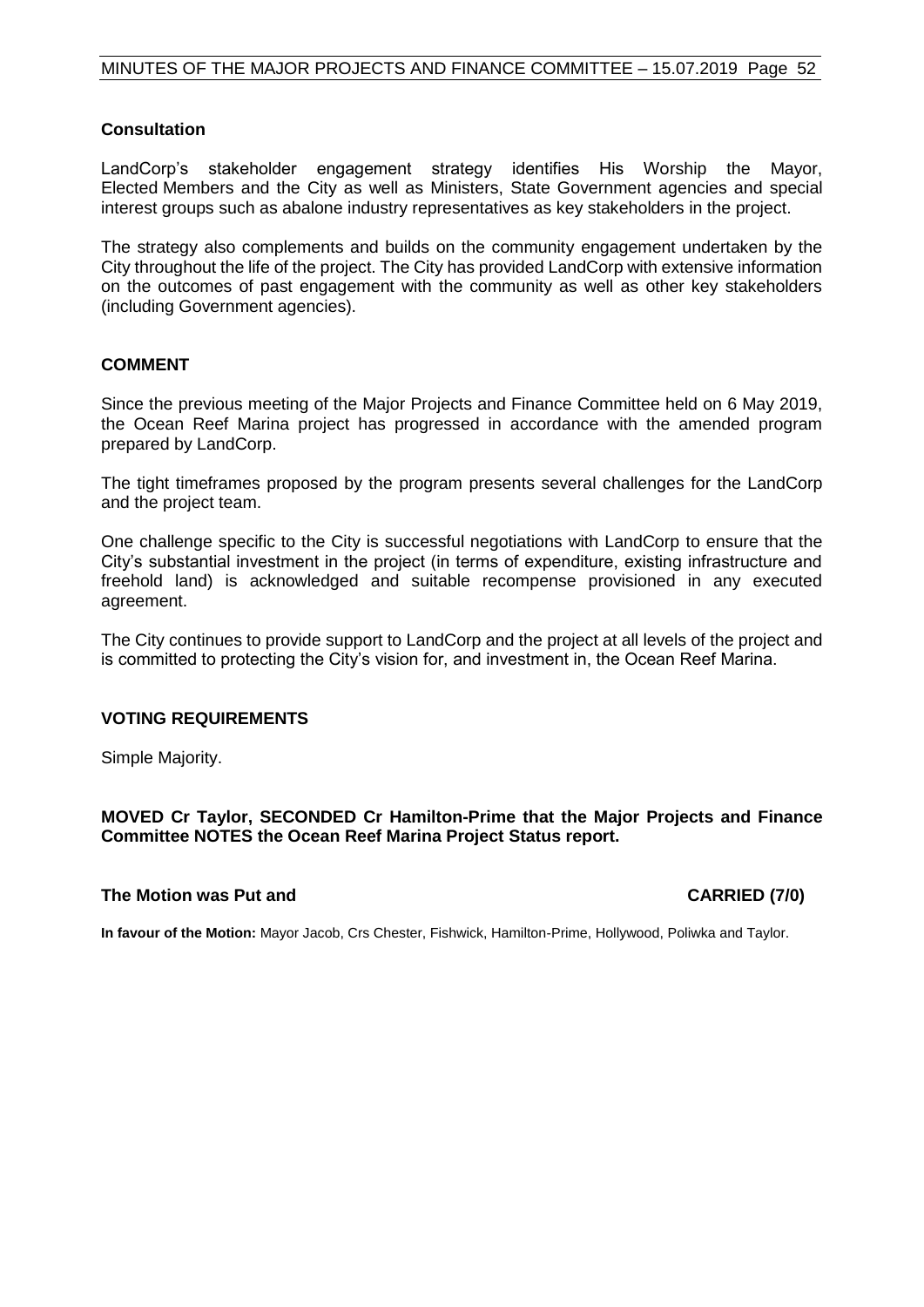<span id="page-52-0"></span>

| <b>ITEM7</b>                          | <b>CROWN LAND ACQUISITION</b>                | <b>STATUS REPORT ON CITY FREEHOLD PROPERTIES</b><br>PROPOSED FOR DISPOSAL AND A PROPOSED                                                                                                      |  |
|---------------------------------------|----------------------------------------------|-----------------------------------------------------------------------------------------------------------------------------------------------------------------------------------------------|--|
| <b>WARD</b>                           | All                                          |                                                                                                                                                                                               |  |
| <b>RESPONSIBLE</b><br><b>DIRECTOR</b> | Mr Garry Hunt<br>Office of the CEO           |                                                                                                                                                                                               |  |
| <b>FILE NUMBER</b>                    | 63627, 101515                                |                                                                                                                                                                                               |  |
| <b>ATTACHMENT</b>                     | Attachment 1<br>Attachment 2<br>Attachment 3 | Lot 2 (20) Kanangra Crescent, Greenwood<br>Lot 803 (15) Burlos Court, Joondalup<br>Lot 12223 (12) Blackwattle Parade, Padbury                                                                 |  |
| <b>AUTHORITY / DISCRETION</b>         |                                              | Executive - The substantial direction setting and oversight role<br>of Council, such as adopting plans and reports, accepting<br>tenders, directing operations, setting and amending budgets. |  |

#### **PURPOSE**

For the Major Projects and Finance Committee to note the progress towards the disposal of two City-owned freehold properties and the acquisition of a Crown land community purpose reserve.

#### **EXECUTIVE SUMMARY**

At its meeting held on 21 May 2019 (CJ063-05/19 refers) Council supported the disposal of Lot 2 (20) Kanangra Crescent, Greenwood (Attachment 1 refers) to Green 55 Pty Ltd. The sale of Lot 2 (20) Kanangra Crescent, Greenwood results in 11 of the original 14 sites being considered for sale now having sold with two sites being withdrawn from sale.

Except for Lot 2 (20) Kanangra Crescent, Greenwood, Table 1 below indicates the sales proceeds achieved.

To date the offers regarding the remaining site, Lot 803 (15) Burlos Court, Joondalup (Attachment 2 refers) have been unacceptable and taking a broader and more proactive approach on other potential development opportunities appears timely. Contacting the Department of Communities (DoC) in order to investigate a collaborative development project for Lot 803 (15) Burlos Court, Joondalup is an opportunity that may be well received by the DoC and result in benefits to the community.

Concerning the City's acquisition of Lot 12223 (12) Blackwattle Parade, Padbury (Attachment 3 refers), the City is now the owner of the site.

At its meeting held on 19 March 2019 (CJ031-03/19 refers) Council authorised the CEO to dispose of the site by public auction and if this proved unsuccessful, private treaty. Under Section 3.58 of the *Local Government Act 1995,* public tender is also a land disposal option and is an opportunity for the City to examine the potential benefits of this method.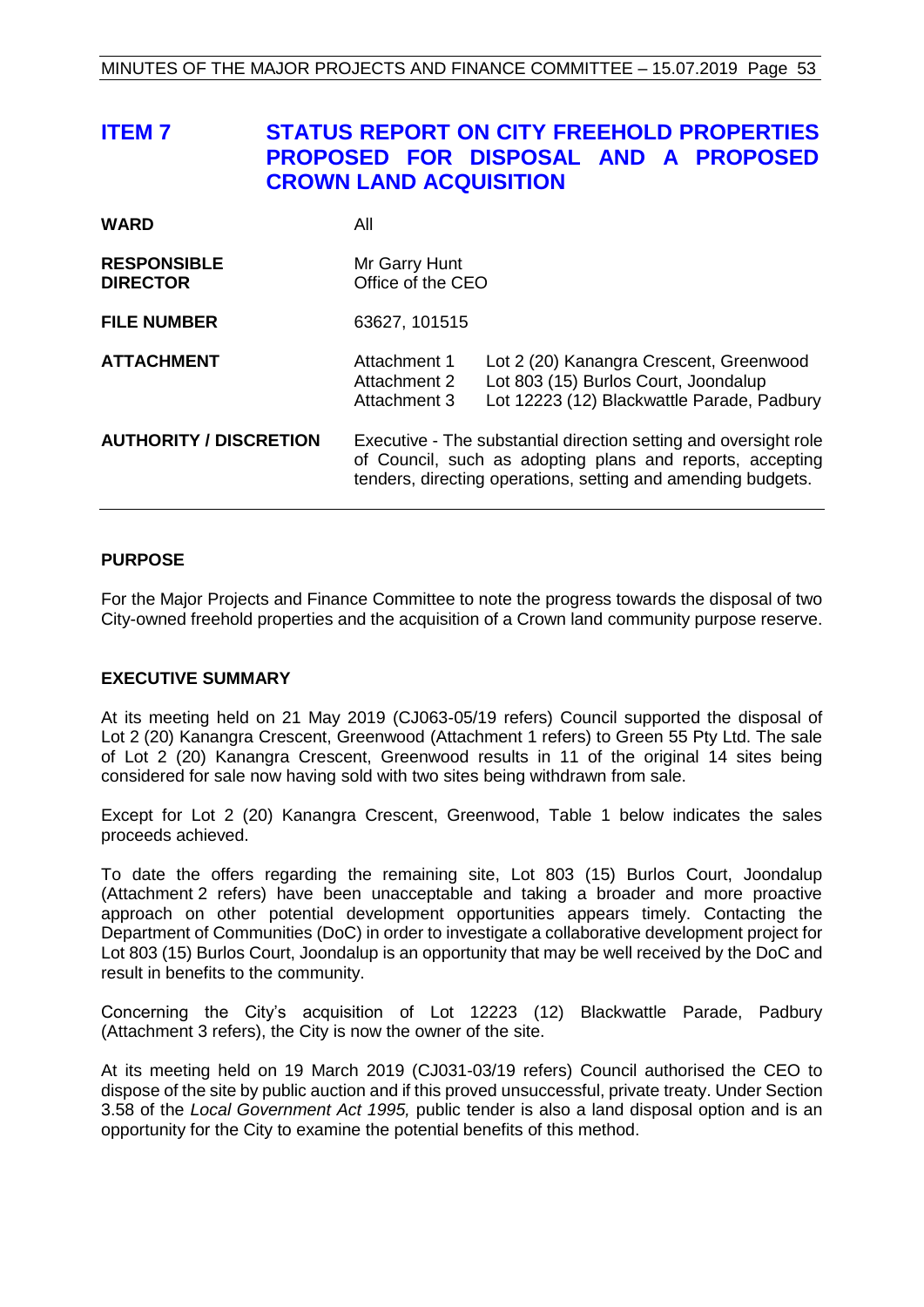*It is therefore recommended that the Major Projects and Finance Committee:*

- *1 NOTES the status report on the progress of the City's proposed disposal of two freehold land sites and the finalised acquisition of the community purpose reserve Lot 12223 (12) Blackwattle Parade, Padbury;*
- *2 NOTES that the City will approach the Department of Communities concerning a potential collaborative development project regarding Lot 803 (15) Burlos Court, Joondalup;*
- *3 NOTES that sale and development opportunities via a public tender process will be examined concerning Lot 12223 (12) Blackwattle Parade, Padbury;*
- *4 NOTES a further status report on the progress of the City's freehold land disposal project will be submitted to a Major Projects and Finance Committee meeting at a future date.*

### **BACKGROUND**

The land disposal project commenced early in 2010 with investigations into community purpose sites that were considered surplus to requirements. After those investigations, Council decided that use of these sites should be for the development of units for people over age 55 allowing residents the opportunity to 'age in place.' A restricted zoning and a suitably conditioned contract of sale reinforced this, and also prevented rezoning of the sites in the future.

The City's freehold land disposal project initially included 14 sites. Lot 181 (4) Rowan Place, Mullaloo (CJ096-05/12 refers) and Lot 971 (52) Creaney Drive, Kingsley (CJ103-06/14 refers) were withdrawn from sale. At the time of the 2013 valuation for Lot 971 (52) Creaney Drive, Kingsley, the combined value of these two properties was in the vicinity of \$4.5 million.

Table 1 indicates the 10 sites that have sold to date and their sales price.

Except for the site that was sold to Masonic Care WA in Kingsley, Council approved the sale of these properties for the development of 'Aged and Dependent Persons' Dwellings' – or unit developments for people over 55 years of age.

| <b>Property</b>                                | <b>Date Sold</b>  | Sale Price   |
|------------------------------------------------|-------------------|--------------|
| Lot 200 (18) Quilter Drive, Duncraig           | <b>March 2013</b> | \$1,350,000  |
| Lot 766 (167) Dampier Avenue, Kallaroo         | March 2013        | 1,055,000    |
| Lot 147 (25) Millport Drive, Warwick           | March 2013        | 1,340,000    |
| Lot 613 (11) Pacific Way, Beldon               | <b>March 2013</b> | 700,000      |
| Lot 671 (178) Camberwarra Drive, Craigie       | <b>March 2013</b> | 828,000      |
| Part Lot 702 (11) Moolanda Boulevard, Kingsley | August 2015       | 1,050,000    |
| Lot 745 (103) Caridean Street, Heathridge      | December 2015     | 874,000      |
| Lot 23 (77) Gibson Avenue, Padbury             | December 2016     | 1,800,000    |
| Lot 900 (57) Marri Road, Duncraig              | <b>July 2017</b>  | 1,030,000    |
| Lot 1001 (14) Camberwarra Drive, Craigie       | December 2017     | 990,000      |
|                                                | <b>TOTAL</b>      | \$11,017,000 |

#### **Table 1 (GST exclusive)**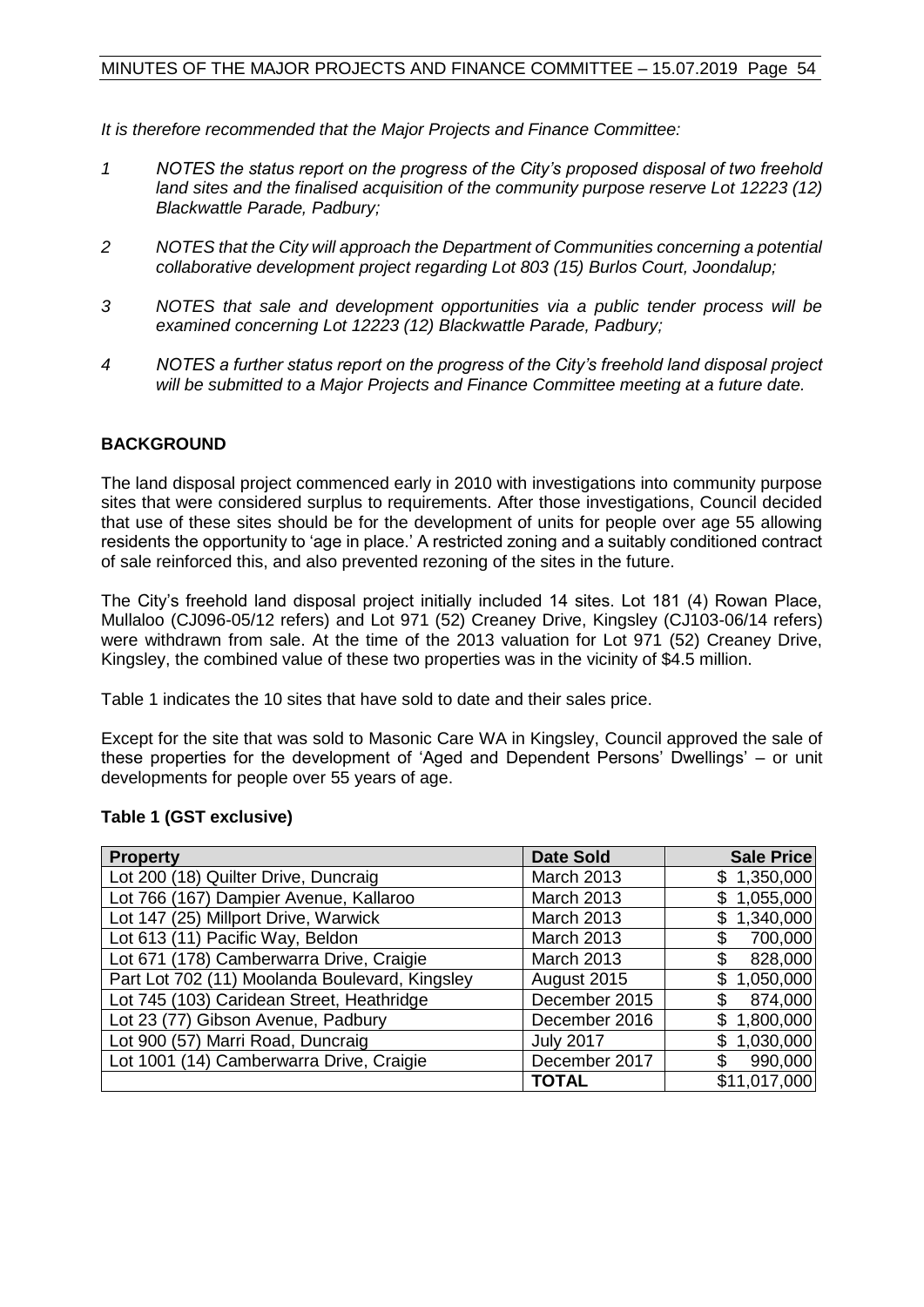Concerning Lots 2 (20) Kanangra Crescent, Greenwood and Lot 803 (15) Burlos Court, Joondalup, at its meeting held on 19 March 2019 (CJ032-03/19 refers) Council resolved in part the following:

- *"2 AUTHORISES the Chief Executive Officer to dispose of the following sites by private treaty, public tender or public auction:* 
	- *2.1 Lot 803 (15) Burlos Court, Joondalup;*
	- *2.2 Lot 2 (20) Kanangra Crescent, Greenwood."*

Lot 2 (20) Kanangra Crescent, Greenwood has now sold and is awaiting settlement.

Concerning the City's acquisition of Lot 12223 (12) Blackwattle Parade, Padbury at its meeting held on 19 March 2019 (CJ031-03/19 refers) Council resolved in part the following:

- *"1 AUTHORISES the Chief Executive Officer to dispose of Lot 12223 (12) Blackwattle Parade, Padbury by public auction on the property being owned by the City;*
- *2 AUTHORISES the Chief Executive Officer to dispose of Lot 12223 (12) Blackwattle Parade, Padbury by private treaty should the public auction process be unsuccessful."*

#### **DETAILS**

#### **Table 2**

|                | <b>Property Address</b>                                                                                  | <b>Land Disposals - Current Status</b>                                                                                                                                                                                                                                                                                                                                                                                                                                                                                                                                                                                                                                                                                                        |
|----------------|----------------------------------------------------------------------------------------------------------|-----------------------------------------------------------------------------------------------------------------------------------------------------------------------------------------------------------------------------------------------------------------------------------------------------------------------------------------------------------------------------------------------------------------------------------------------------------------------------------------------------------------------------------------------------------------------------------------------------------------------------------------------------------------------------------------------------------------------------------------------|
| 1              | Lot 2 (20) Kanangra<br>Crescent, Greenwood.<br>Land Area: $3,005m^2$ .                                   | This site is zoned Residential with a restricted use to 'Aged or<br>Dependent Persons' Dwellings' and it has a density code of<br>R40.                                                                                                                                                                                                                                                                                                                                                                                                                                                                                                                                                                                                        |
|                | Attachment 1 refers.                                                                                     | At its meeting held on 21 May 2019 (CJ063-05/19 refers)<br>Council supported the disposal of Lot 2 (20) Kanangra<br>Crescent, Greenwood to Green 55 Pty Ltd for the amount of<br>\$1,225,000 exclusive of GST under the margin scheme.<br>The contract of sale has been executed by both parties and a<br>settlement date is awaited.                                                                                                                                                                                                                                                                                                                                                                                                         |
| $\overline{2}$ | Lot 803<br>(15)<br><b>Burlos</b><br>Court, Joondalup.<br>Land Area: $4,410m^2$ .<br>Attachment 2 refers. | This site is zoned Residential with a restricted use to 'Aged or<br>Dependent Persons' Dwellings' and it has a density code of<br>Council considered the potential removal of the<br>R60.<br>restricted use on this property at its meeting held on 19 March<br>2019 (CJ032-03/19 refers) and resolved it be retained.<br>During June 2019, two offers received for this site were<br>unacceptable based on the conditions requested and the<br>purchase price offered.<br>It is potentially timely for an alternative approach to the sale<br>of Lot 803 (15) Burlos Court, Joondalup to be considered and<br>one option is contacting the DoC to discuss the potential of a<br>collaborating on a "demonstration" type development project. |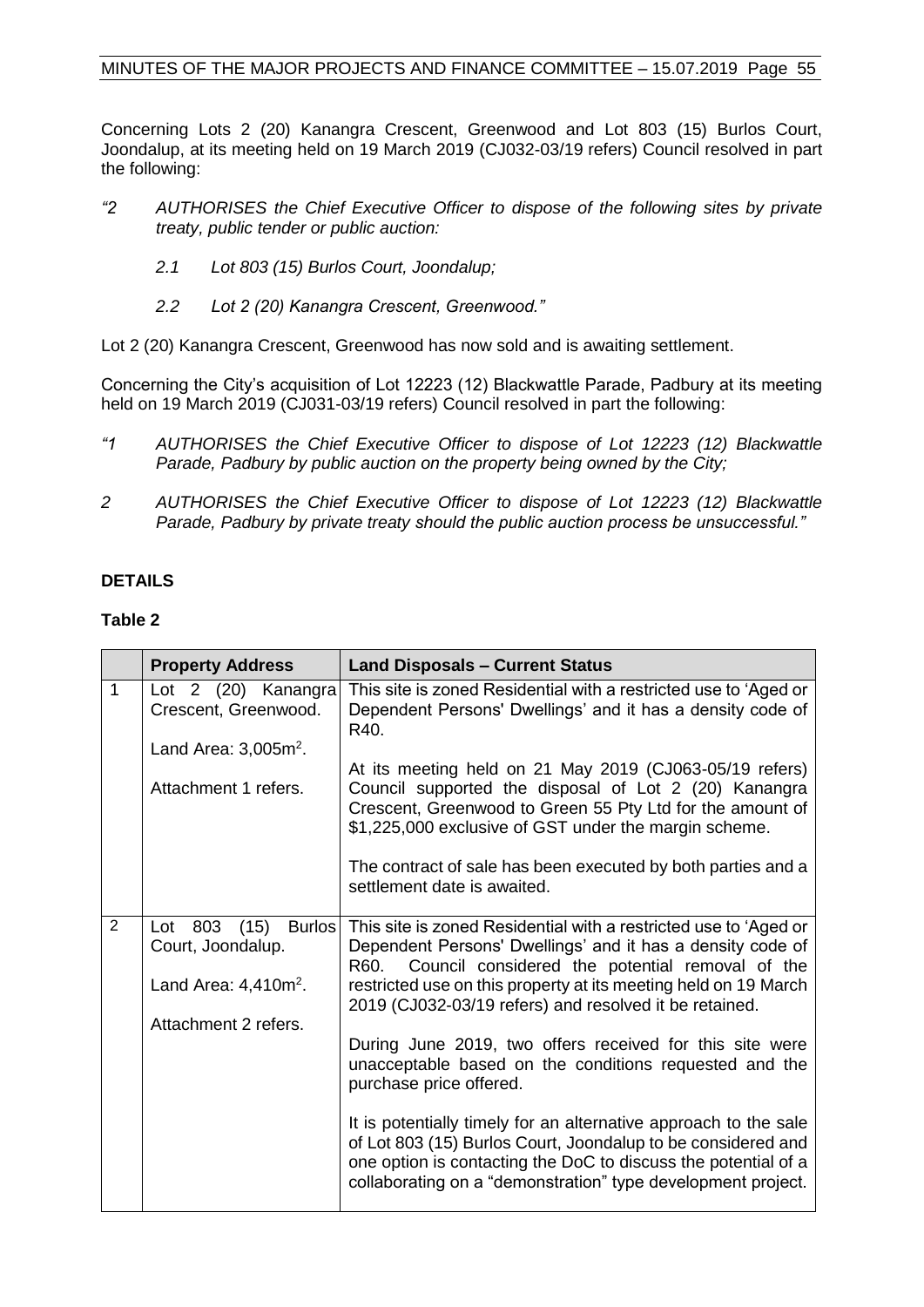|  | <b>Property Address</b>                                          | <b>Land Disposals - Current Status</b>                                                                                                                                                                                                                                                                             |
|--|------------------------------------------------------------------|--------------------------------------------------------------------------------------------------------------------------------------------------------------------------------------------------------------------------------------------------------------------------------------------------------------------|
|  |                                                                  | The size, density code, surrounding land uses, transport links<br>and local amenities regarding Lot 803 (15) Burlos Court,<br>Joondalup could prove to be interesting to the DoC and result<br>in vulnerable cohorts of the community having the benefit of<br>housing options that are in short supply currently. |
|  | <b>Property Address</b>                                          | <b>Crown Land Acquisition - Current Status</b>                                                                                                                                                                                                                                                                     |
|  | 12223<br>(12)<br>Lot<br><b>Blackwattle</b><br>Parade,<br>Padbury | The City now owns Lot 12223 (12) Blackwattle Parade,<br>Padbury receiving the Certificate of Title on 26 June 2019.                                                                                                                                                                                                |
|  | Land Area: $3.332m2$<br>Attachment 3 refers                      | Public auction of this site was being considered, however,<br>prior to proceeding, examination of a public tender that<br>includes a development proposal for the site could be<br>investigated.                                                                                                                   |
|  |                                                                  |                                                                                                                                                                                                                                                                                                                    |

#### **Issues and options considered**

Reconsideration of the City's approach to the sale of Lot 803 (15) Burlos Court, Joondalup and Lot 12223 (12) Blackwattle Parade, Padbury is timely. Offers received on Lot 803 (15) Burlos Court, Joondalup are not resulting in its sale and the fact that Lot 12223 (12) Blackwattle Parade, Padbury is a commercial site in excess of 3,000m<sup>2</sup> merits all disposal options being considered.

#### **Legislation / Strategic Community Plan / Policy implications**

| Legislation                     | Sections 3.58 and 3.59 of the Local Government Act 1995,<br>together with the Local Government (Functions and General)<br>Regulations 1996 determine how a local government may<br>dispose of property. |
|---------------------------------|---------------------------------------------------------------------------------------------------------------------------------------------------------------------------------------------------------|
| <b>Strategic Community Plan</b> |                                                                                                                                                                                                         |
| <b>Key theme</b>                | <b>Quality Urban Environment.</b>                                                                                                                                                                       |
| <b>Objective</b>                | Quality built outcomes.<br>Buildings and landscaping are suitable for the immediate<br>environment and reflect community values.                                                                        |
| <b>Key theme</b>                | Financial Sustainability.                                                                                                                                                                               |
| <b>Objective</b>                | Financial diversity.                                                                                                                                                                                    |
| <b>Strategic initiative</b>     | Identify opportunities for new income streams that are<br>financially sound and equitable.                                                                                                              |
| <b>Policy</b>                   | Asset Management Policy.<br>Sustainability Policy.                                                                                                                                                      |

#### **Risk management considerations**

Disposal of property needs to comply with the requirements of sections 3.58 and 3.59 of the *Local Government Act 1995*, which are designed to ensure openness and accountability in the disposal process.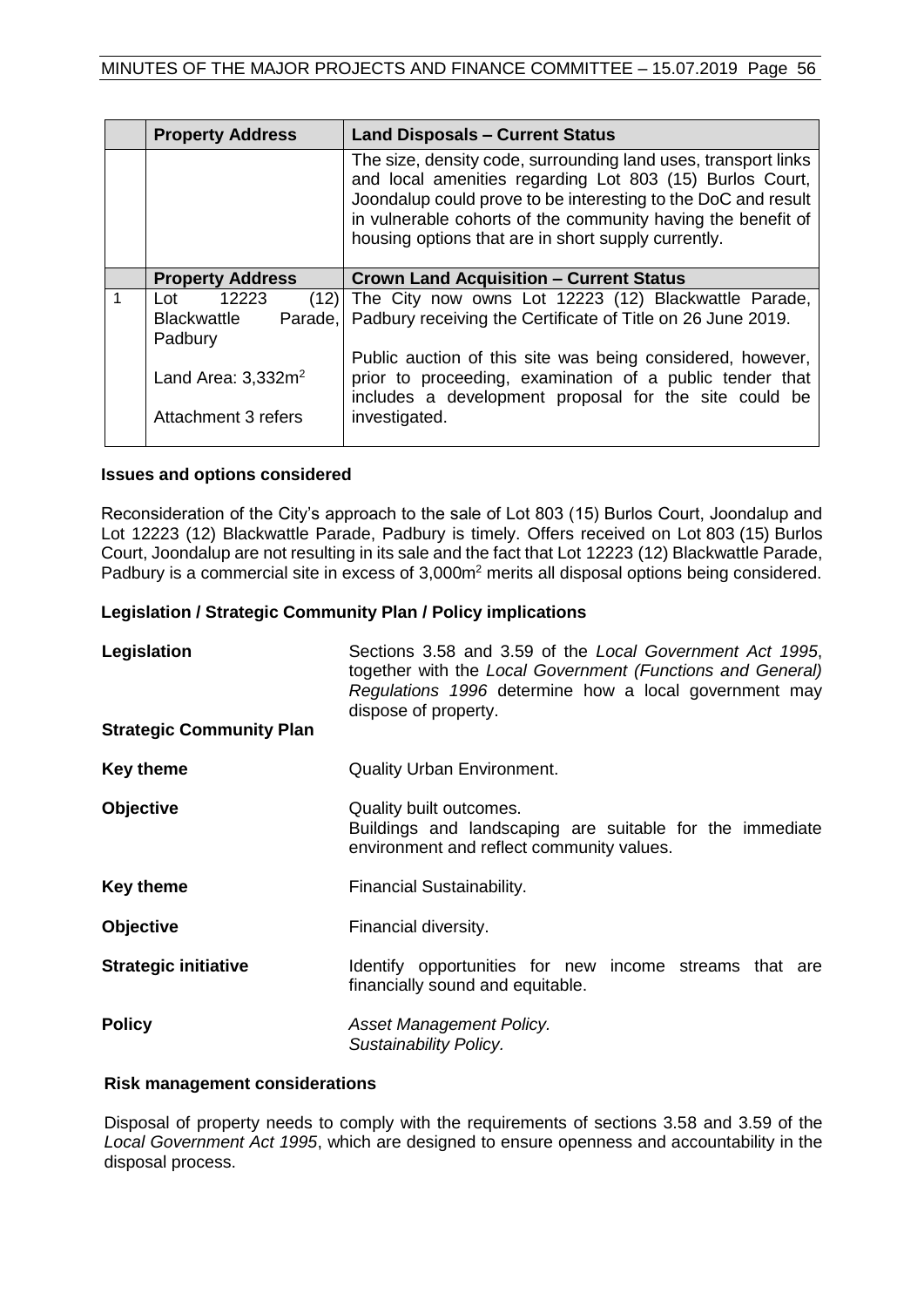There is always the potential that the reserve price on a City property will not be realised. Reserves are based on current market valuations obtained from a licensed valuer. The City will not consider an outright sale of a freehold land site below these reserves.

The recommendations for disposal are based on a combination of the best financial return, planning outcomes, and community benefit.

#### **Financial / budget implications**

Council has agreed that the proceeds from the sale of freehold land are to be transferred to the Joondalup Performing Arts and Cultural Facility Reserve Fund. The Reserve Fund held an amount of \$19,702,939 during 2018-19.

Proceeds achieved from the future sale of Lot 12223 (12) Blackwattle Parade, Padbury are required to be spent on capital / community projects in line with the definition of "Community Purposes" under *Local Planning Scheme No. 3* (LPS3).

The associated main expenditure costs related to the City's disposal of freehold land are legal and settlement fees, advertising costs, valuation costs, land surveying and costs related to subdivision / amalgamations

#### **Regional significance**

Not applicable.

#### **Sustainability implications**

City freehold land that has been set aside for community use should not be disposed of without there being a nominated purpose addressing a community need.

Concerning the freehold land disposal project to date, Council has supported the restricted use of 'Aged or Dependent Persons' Dwellings' providing alternative housing choices for the City's ageing population. Potentially, other cohorts of the community should now be considered.

The sale proceeds from the eventual disposal of Lot 12223 (12) Blackwattle Parade, Padbury will be used for community projects.

#### **Consultation**

Public auction, public tender and private treaty methods have been used regarding the City's land disposal project. Advertising is a requirement with all three methods unless, in respect of private treaty, the disposal is exempt under Regulation 30 of the *Local Government (Functions and General) Regulations 1996.*

The statutory public advertising period of 42 days for amendments to LPS3 provides an opportunity for the community to make a submission on the future intent for the site on disposal.

The method of community consultation followed during the proposed acquisition of Lot 12223 (12) Blackwattle Parade, Padbury, was conducted in accordance with the City's approved *Community Consultation and Engagement Policy* and *Community Engagement Protocol.*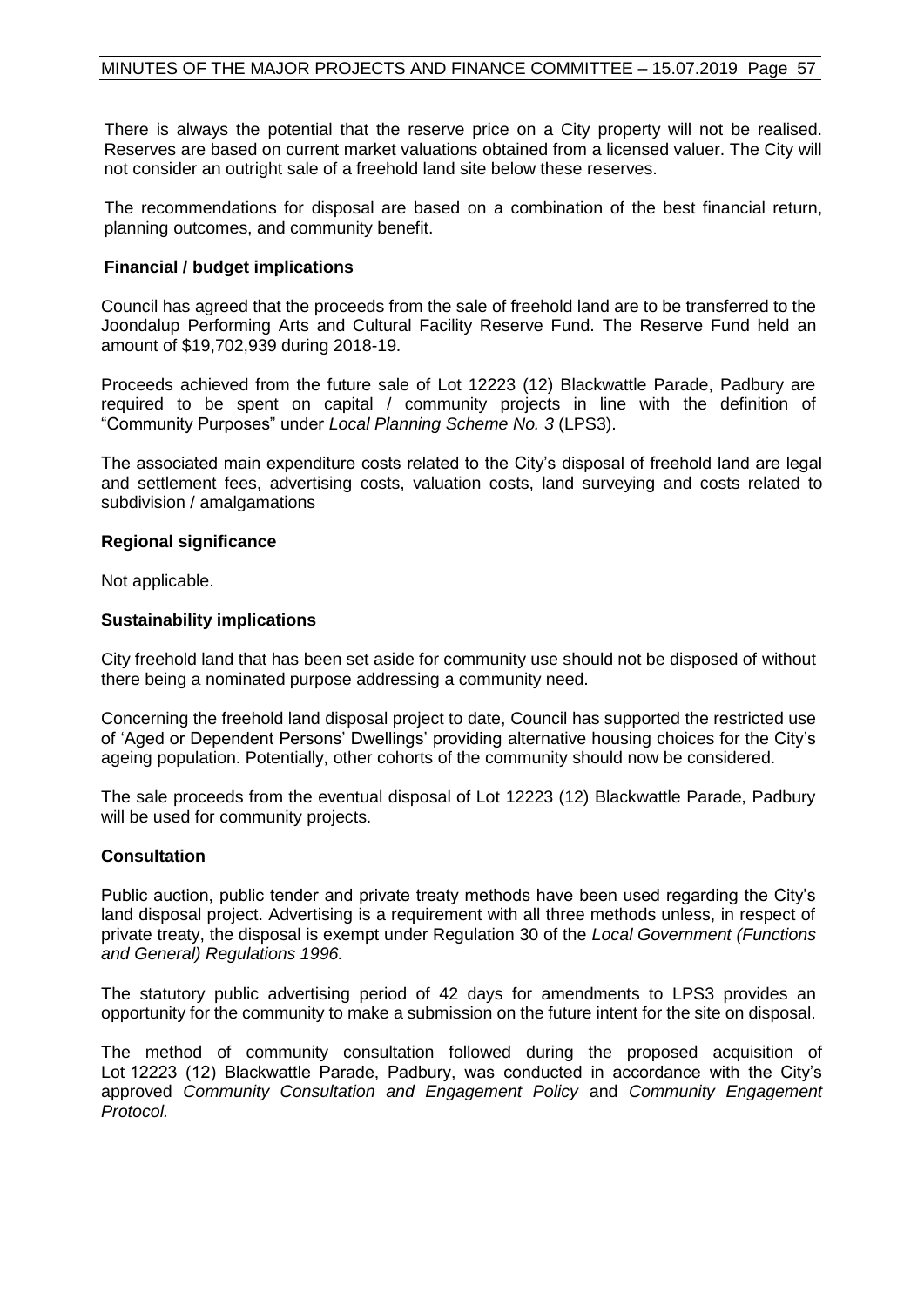#### **COMMENT**

Lot 803 (15) Burlos Court, Joondalup and Lot 12223 (12) Blackwattle Parade, Padbury are available for sale and due to there being mixed results from recent auctions and a slow market, all options should be examined for optimisation. Lot 803 (15) Burlos Court, Joondalup is well placed for a housing collaboration project with State Government and this can be investigated.

The disposal and future development of Lot 12223 (12) Blackwattle Parade, Padbury might be better served if a public tender was called that included the proposed development of the site.

Prior to these sites' potential disposal by public auction, investigations into the suggested alternative options are recommended.

#### **VOTING REQUIREMENTS**

Simple Majority.

#### **MOVED Cr Hollywood, SECONDED Cr Hamilton-Prime that the Major Projects and Finance Committee:**

- **1 NOTES the status report on the progress of the City's proposed disposal of two freehold land sites and the finalised acquisition of the community purpose reserve Lot 12223 (12) Blackwattle Parade, Padbury;**
- **2 NOTES that the City will approach the Department of Communities concerning a potential collaborative development project regarding Lot 803 (15) Burlos Court, Joondalup;**
- **3 NOTES that sale and development opportunities via a public tender process will be examined concerning Lot 12223 (12) Blackwattle Parade, Padbury;**
- **4 NOTES a further status report on the progress of the City's freehold land disposal project will be submitted to a Major Projects and Finance Committee meeting at a future date.**

#### **The Motion was Put and CARRIED (7/0)**

**In favour of the Motion:** Mayor Jacob, Crs Chester, Fishwick, Hamilton-Prime, Hollywood, Poliwka and Taylor.

*Appendix 6 refers*

*To access this attachment on electronic document, click here[: Attach6agnMPF190715.pdf](http://www.joondalup.wa.gov.au/files/committees/MPFI/2019/Attach6agnMPF190715.pdf)*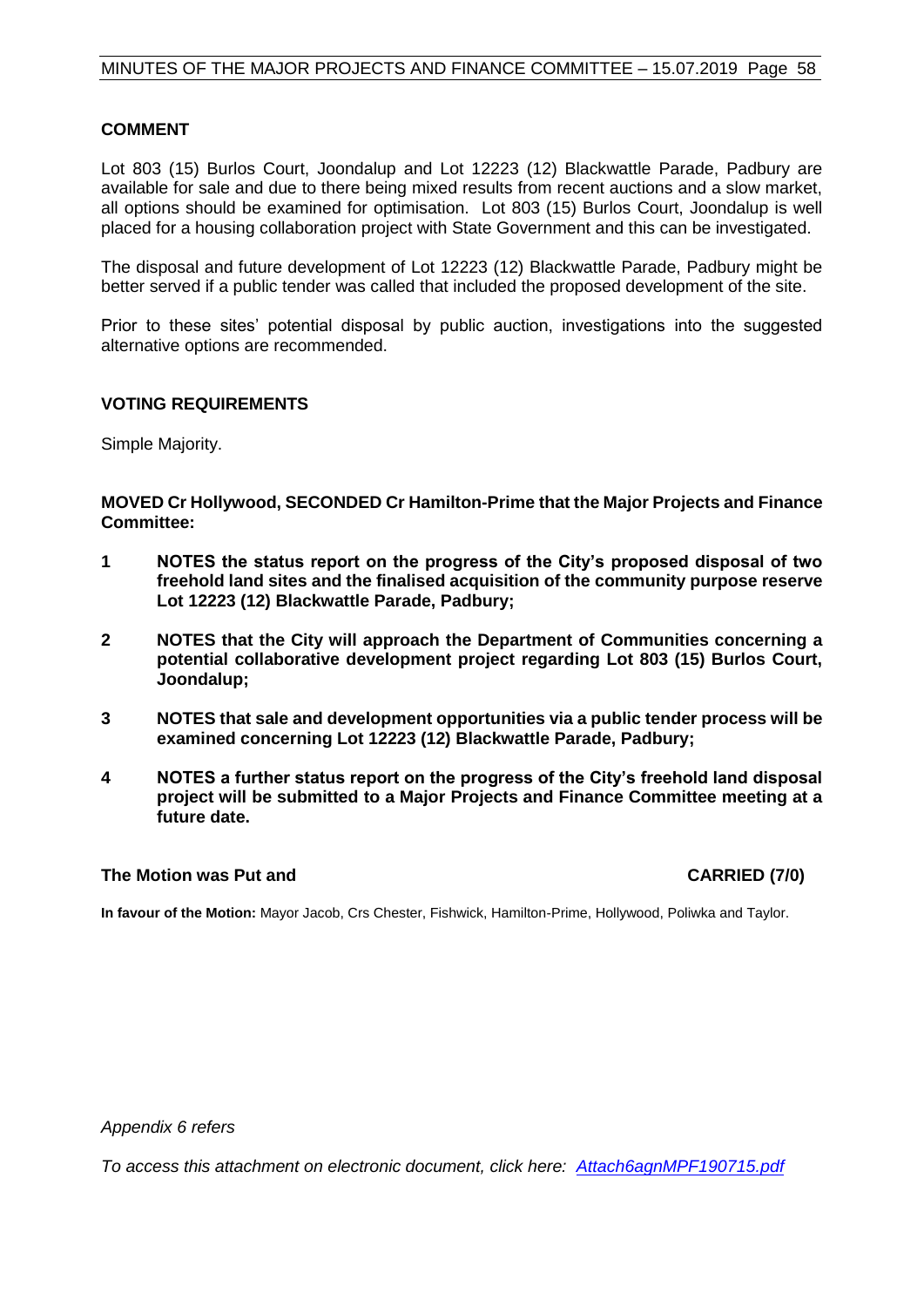# <span id="page-58-0"></span>**ITEM 8 CONFIDENTIAL - INTEREST IN CITY FREEHOLD LAND - LOT 67 (5) TRAPPERS DRIVE, WOODVALE**

| <b>WARD</b>                           | All                                                                                                                                                    |                                   |
|---------------------------------------|--------------------------------------------------------------------------------------------------------------------------------------------------------|-----------------------------------|
| <b>RESPONSIBLE</b><br><b>DIRECTOR</b> | Mr Garry Hunt<br>Office of the CEO                                                                                                                     |                                   |
| <b>FILE NUMBER</b>                    | 107525                                                                                                                                                 |                                   |
| <b>ATTACHMENT</b>                     | Attachment 1<br>Attachment 2                                                                                                                           | <b>Location Plan</b><br>Site Plan |
|                                       | (Please Note: The Report and Attachments are confidential<br>and will appear in the official Minute Book only).                                        |                                   |
| <b>AUTHORITY / DISCRETION</b>         | Information - includes items provided to Council for information<br>purposes only that do not require a decision of Council (that is<br>for 'noting'). |                                   |

This report is confidential in accordance with Section 5.23(2)(e)(iii) of the *Local Government Act 1995*, which also permits the meeting to be closed to the public for business relating to the following:

• *A matter that if disclosed, would reveal information about the business, professional, commercial or financial affairs of a person.*

A full report was provided to Elected Members under separate cover. The report is not for publication.

**MOVED Cr Poliwka, SECONDED Cr Taylor that the Major Projects and Finance Committee:**

- **1 NOTES an interest in purchasing part of Lot 67 (5) Trappers Drive, Woodvale as detailed in this Report;**
- **2 NOTES any proposal and other related options will be assessed as part of a needs and feasibility study;**
- **3 NOTES that a progress report be submitted to a Major Projects and Finance Committee meeting at a future date.**

#### **The Motion was Put and CARRIED (7/0)**

**In favour of the Motion:** Mayor Jacob, Crs Chester, Fishwick, Hamilton-Prime, Hollywood, Poliwka and Taylor.